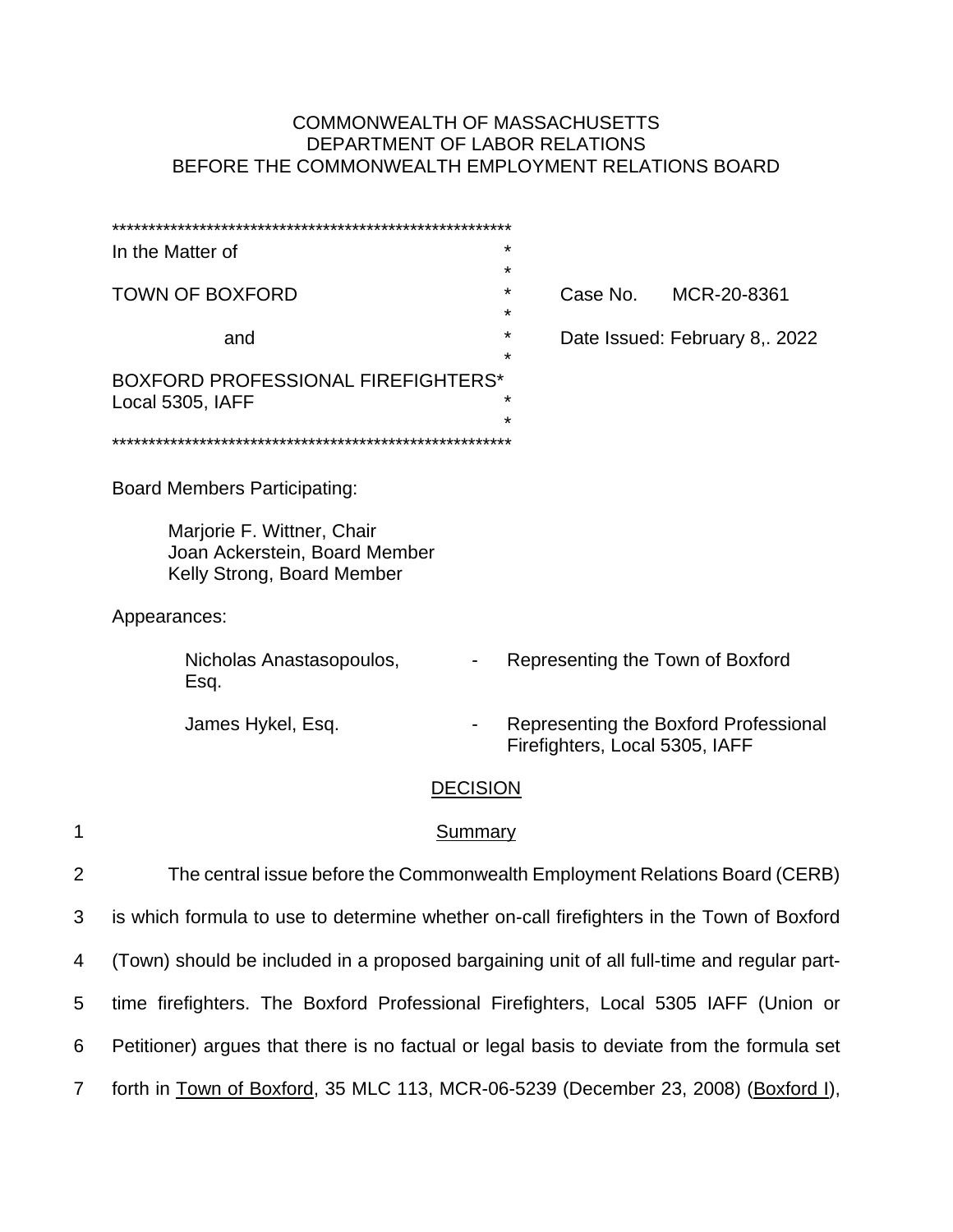#### CERB Decision (cont'd) and the control of the control of the control of the control of the control of the control of the control of the control of the control of the control of the control of the control of the control of

 in which the CERB required call firefighters to have responded to at least 33% of all alarms and to have attended 60% of Monday night trainings in the preceding year to be considered regular part-time employees eligible for inclusion in the bargaining unit. In contrast, the Town argues in favor of an entirely new formula that, in the first year, would automatically designate all call firefighters hired before January 1, 2015 as regular part- time employees, and call firefighters hired after January 1, 2015 with Firefighter I/II and EMT certifications as regular part-time employees, and, after the first year of certification, would require bargaining unit members to respond to 33% of eligible alarms and attend 60% of trainings to maintain bargaining unit membership.

 For the reasons described in greater detail below, the CERB finds that the Town of Monson, 42 MLC 75, MCR-14-3997 (August 28, 2015) (Monson) formula applies, and that any call firefighter who works at least 33% of the hours that full-time firefighters are scheduled to work in the preceding year, by performing work for which the Town pays them at their hourly rate, such as responding to alarms, training, responding to still alarms as the Officer-in-Charge (OIC), providing shift coverage for absent full-time firefighters, working details, or otherwise working at the direction of the Chief, are entitled to collective bargaining rights. 33% of the full-time firefighters' scheduled 2080 hours, rounded to the nearest whole number, is 686 hours.

#### 19 Statement of the Case

 On October 29, 2020, the Union filed a petition in Case Number WMAM-20-8282 seeking to represent a unit consisting of "[a]ll full-time and regular part-time firefighters below the rank of Chief [excluding] managerial, confidential, casual and other employees." In an amended petition filed on October 30, 2020, the Union clarified that the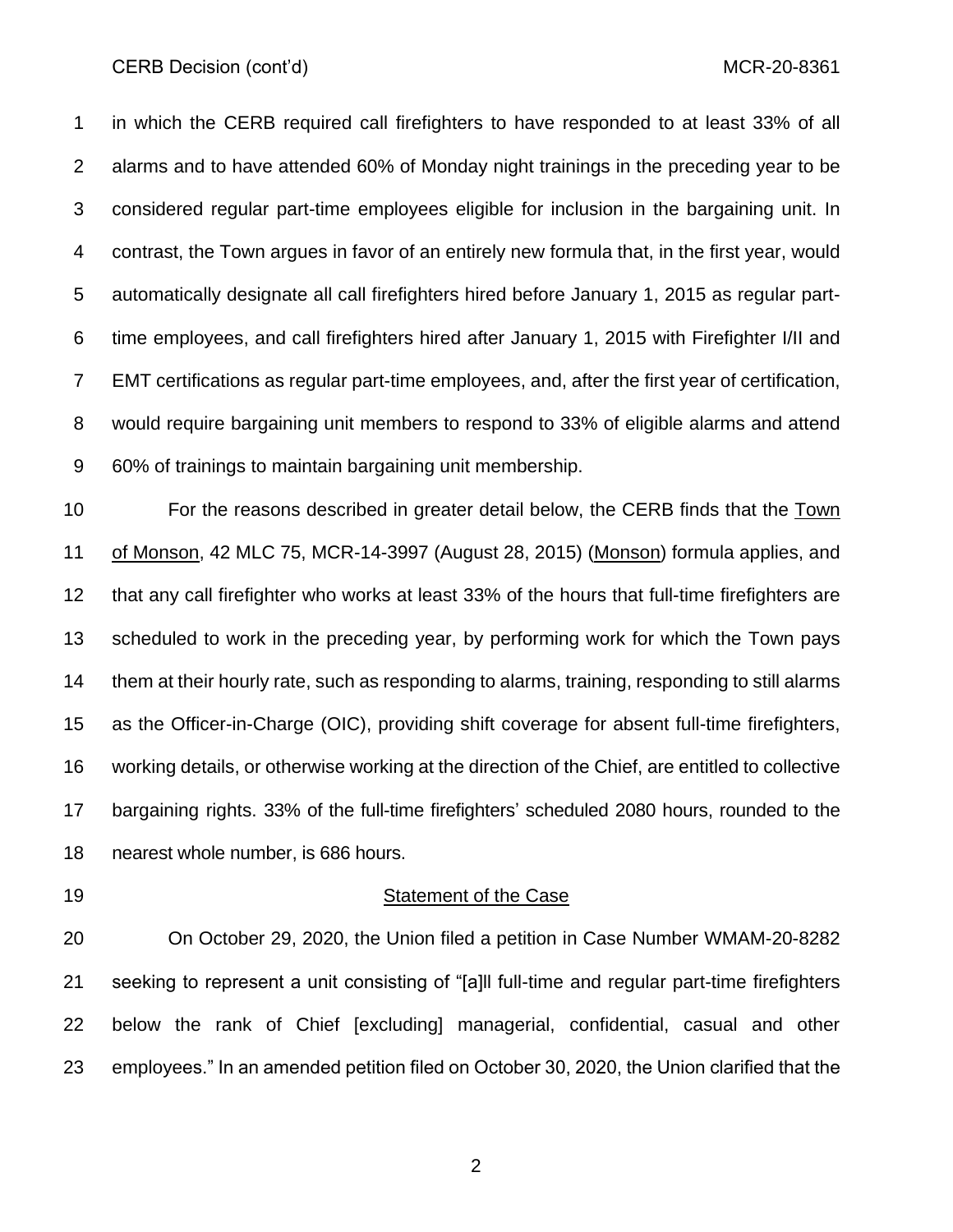petitioned-for unit consisted of four full-time employees. The parties were unable to agree on a formula for determining the inclusion of call firefighters in the unit. On November 13, 2020, the Town filed challenges, asserting that the written majority authorization (WMA) process was inappropriate for this particular petition. The Town asked the Department of Labor Relations (DLR) to either dismiss the petition or convert it to a representation petition and process it accordingly. The Union opposed the challenges and request. On November 13, the WMA Investigator notified the parties that the DLR Director had denied the Town's conversion request. By letter dated December 18, 2020, however, after the parties submitted position statements and other information in response to the Investigator's request, the DLR Director converted the petition to the instant representation case, MCR-20-8361. As discussed further, the Director reasoned that this conversion would allow the CERB to determine "whether and how the facts of this case impact any formula for determining which call firefighters have a sufficient continuity of 14 employment to entitle them to collective bargaining rights."<sup>1</sup> On February 24, 2021, the Union requested that the Director reconsider the decision. The DLR denied the request on March 12, 2021.

On February 19, March 5, and March 10, 2021, a duly-designated DLR hearing

 $<sup>1</sup>$  The Director's letter states in part that, "In addition to any new submissions the parties</sup> will proffer during the pendency of MCR-20-8361, the CERB will also consider all submissions that were provided by the Union and the Employer through the date of this notice." At the time, the DLR assumed that any hearing would be short and that the parties would submit a couple of additional exhibits and offer brief testimony to clarify some issues related to geographic station assignments and still alarms. Ultimately, the parties' three days of hearing and 56 exhibits supplanted the WMA submissions. To the extent that the parties wanted any of the original WMA submissions included in the record of MCR-20-8361, those were introduced as joint exhibits and are part of the hearing record.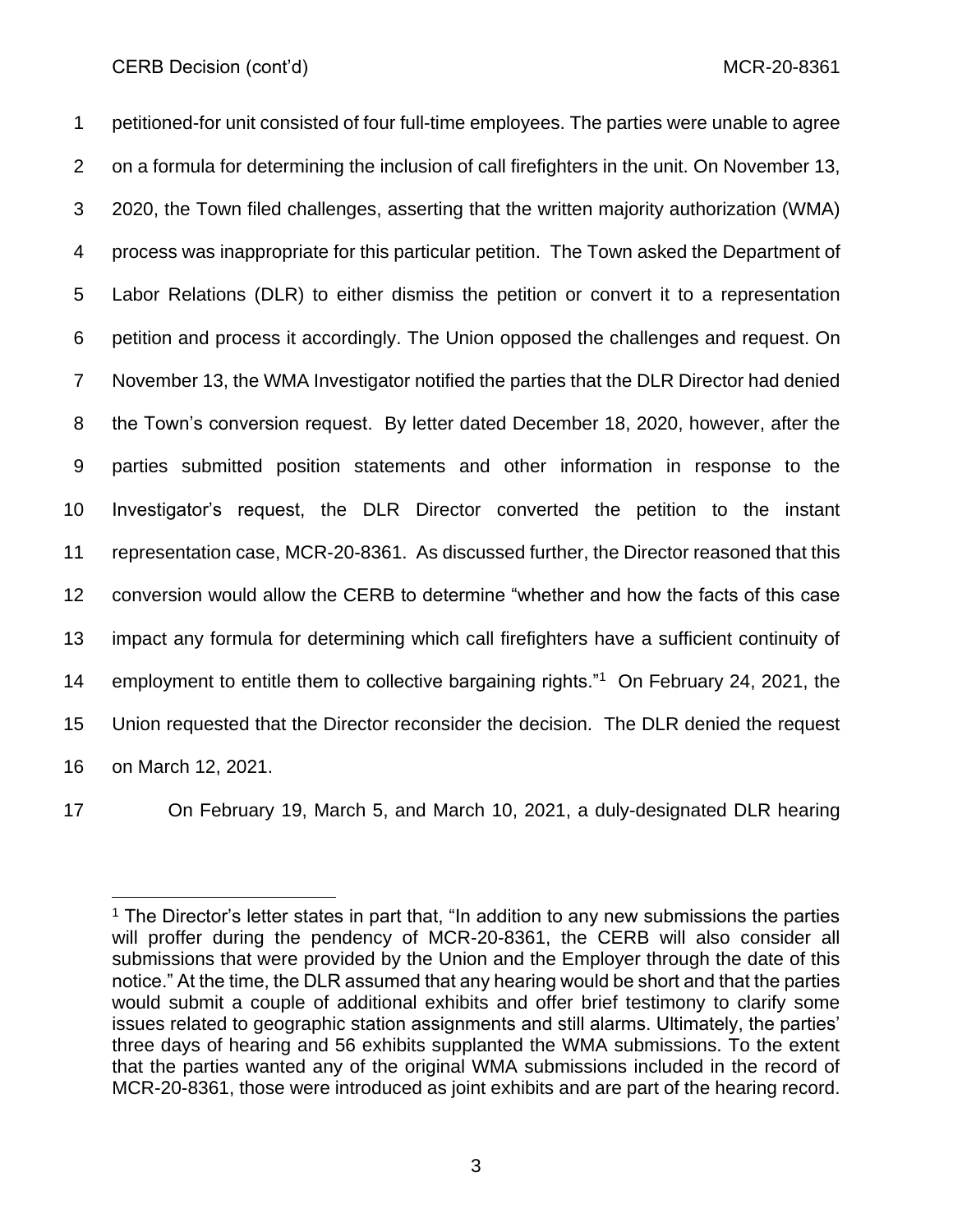| 1                                |                 | officer (Hearing Officer) held a hearing at which both parties had the opportunity to be                                                                                                                                                                                                                                                                                                                       |
|----------------------------------|-----------------|----------------------------------------------------------------------------------------------------------------------------------------------------------------------------------------------------------------------------------------------------------------------------------------------------------------------------------------------------------------------------------------------------------------|
| 2                                |                 | heard, to examine witnesses and to introduce evidence. The parties filed post-hearing                                                                                                                                                                                                                                                                                                                          |
| 3                                |                 | briefs on May 10, 2021.                                                                                                                                                                                                                                                                                                                                                                                        |
| 4                                |                 | <b>Stipulations of Fact</b>                                                                                                                                                                                                                                                                                                                                                                                    |
| 5                                |                 | The Union and the Town stipulated to the following facts:                                                                                                                                                                                                                                                                                                                                                      |
| 6                                | <b>Overview</b> |                                                                                                                                                                                                                                                                                                                                                                                                                |
| $\overline{7}$<br>8<br>9<br>10   | 1.              | The Town of Boxford ("Town") is a municipal corporation within the<br>Commonwealth of Massachusetts and is a public employer within the meaning of<br>Section 1 of M.G.L. c. 150E ("Law").                                                                                                                                                                                                                     |
| 11<br>12<br>13<br>14             | 2.              | The Boxford Professional Firefighters, Local 5305, IAFF ("Union") is an employee<br>organization within the meaning of Section 1 of the Law. <sup>2</sup>                                                                                                                                                                                                                                                      |
| 15<br>16<br>17<br>18<br>19<br>20 | 3.              | On October 29, 2020, the Union filed a petition for written majority authorization<br>in case number WMAM-20-8282 seeking certification as the exclusive<br>representative of a bargaining unit comprised of "all full-time and regular part-<br>time Town of Boxford Firefighters below the rank of Chief, but excluding all<br>managerial, confidential, casual and other employees of the Town." Exhibit A. |
| 21<br>22<br>23<br>24             | 4.              | On October 30, 2020, the Union filed an amended petition clarifying that it was<br>petitioning for a unit of four (4) employees and making technical amendments to<br>the unit description. Exhibit B.                                                                                                                                                                                                         |
| 25<br>26<br>27                   | 5.              | On December 18, 2020, the DLR Director converted WMAM-20-8282 to a<br>representation petition in case number MCR-20-8361.                                                                                                                                                                                                                                                                                      |
| 28<br>29<br>30<br>31<br>32<br>33 | 6.              | For the purposes of a decision in MCR-20-8361 regarding the appropriate<br>formula to apply in determining eligible members of the petitioned-for bargaining<br>unit, all of the stipulated factual information below, unless otherwise noted, is<br>based on the time period November 1, 2019 through October 31, 2020 ("the<br>relevant time period").                                                       |
| 34                               |                 | <b>Boxford Fire Services</b>                                                                                                                                                                                                                                                                                                                                                                                   |
| 35<br>36<br>37<br>38             | 7.              | The Town operates two (2) fire stations, commonly referred to as the East Station<br>and the West Station.                                                                                                                                                                                                                                                                                                     |
|                                  |                 |                                                                                                                                                                                                                                                                                                                                                                                                                |

 All references to the Law herein, including in the parties' stipulations, are to M.G.L. c. 150E.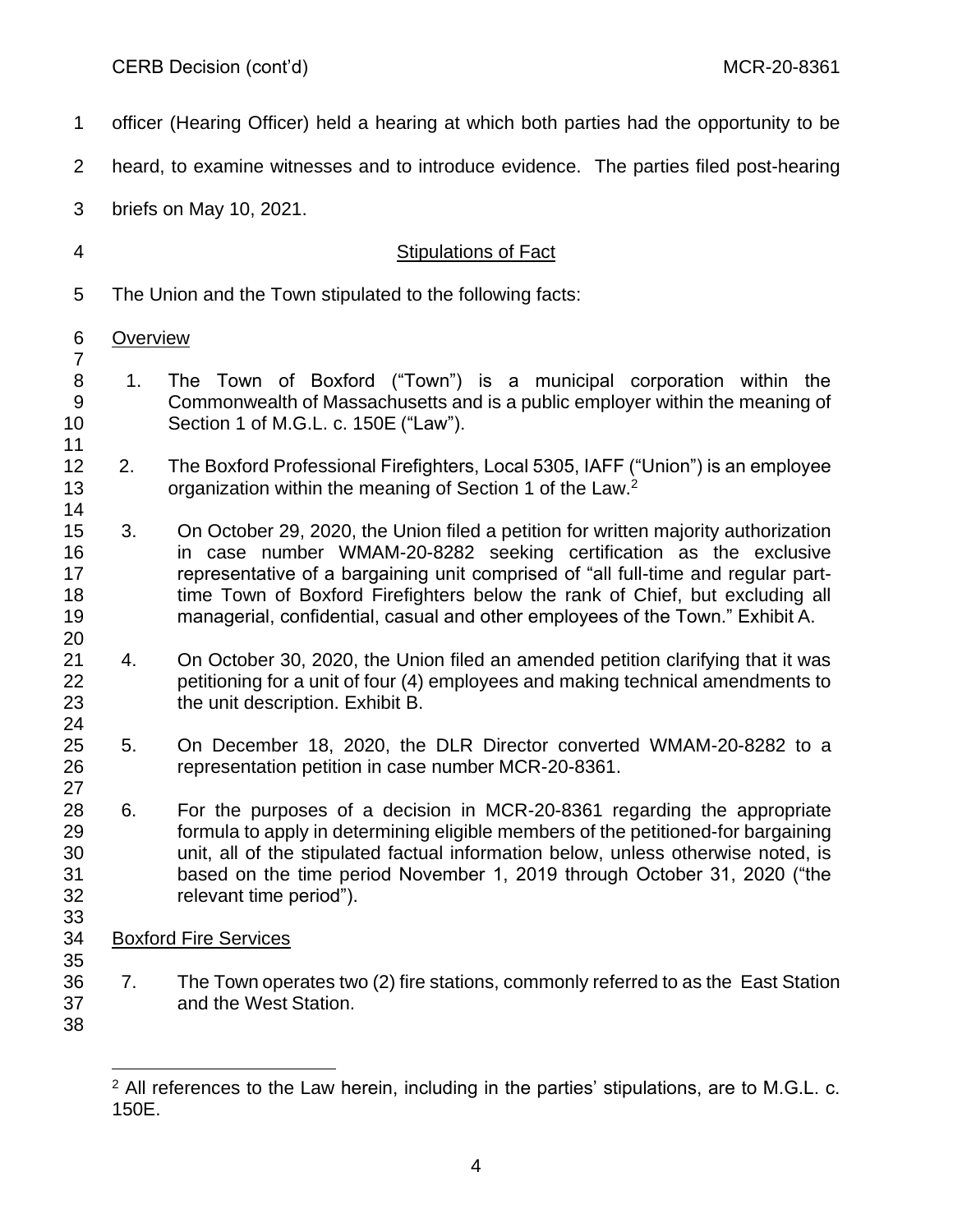- 8. The Town employs both full-time and call firefighters.
- 9. As of October 30, 2020, the ratio of full-time firefighters to call firefighters, 4 excluding the Fire Chief, was 4:39.<sup>3</sup> In 2006, the ratio was 2:38.
- 10. During the relevant time period, each full-time firefighter provided 40 hours of regularly scheduled work.

# 9 Full-time Positions and Employees

- 11 11. During the relevant time period, excluding the Chief, the Town employed four permanent, full-time members of the Fire Department (David Blake, Tyler Brown, Katie Colangelo and Michael Soltys).
- 12. Full-time firefighters are eligible bargaining unit members.
- 13. Full-time firefighters are assigned to either the East or West Stations based upon operational needs, within the Fire Chief's discretion. For calls occurring outside the full-time firefighters' regularly scheduled hours, full-time firefighters are assigned to either the East or West Stations based upon proximity to their place of residence.
- 23 14. Full-time firefighters are not required to respond to any calls outside of their regularly scheduled 40 hours. There is an expectation, but not a requirement, that a full-time firefighter should respond, especially to a serious or more complicated alarm, or if there is an insufficient call firefighter response in relation to the nature of the call.
- 15. Full-time firefighters also perform non-emergency work, including fire prevention duties, community outreach, station duties, and administrative duties, as do call firefighters.
- 16. Full-time firefighters are required to be EMT certified or become EMT certified within one year of date of hire, however the Fire Chief may extend the one-year period within his discretion.
- 17. Full-time firefighters are required to be pump operators, which enables them to drive the fire engine.
- Call Positions and Employees
- 18. Call firefighters perform station coverage for full-time firefighters who are absent. A full-time firefighter may cover the shift at the Chief's discretion.

<sup>&</sup>lt;sup>3</sup> On November 30, 2020, call firefighter Paul Clark (P. Clark) retired. The current ratio is thus 4:38.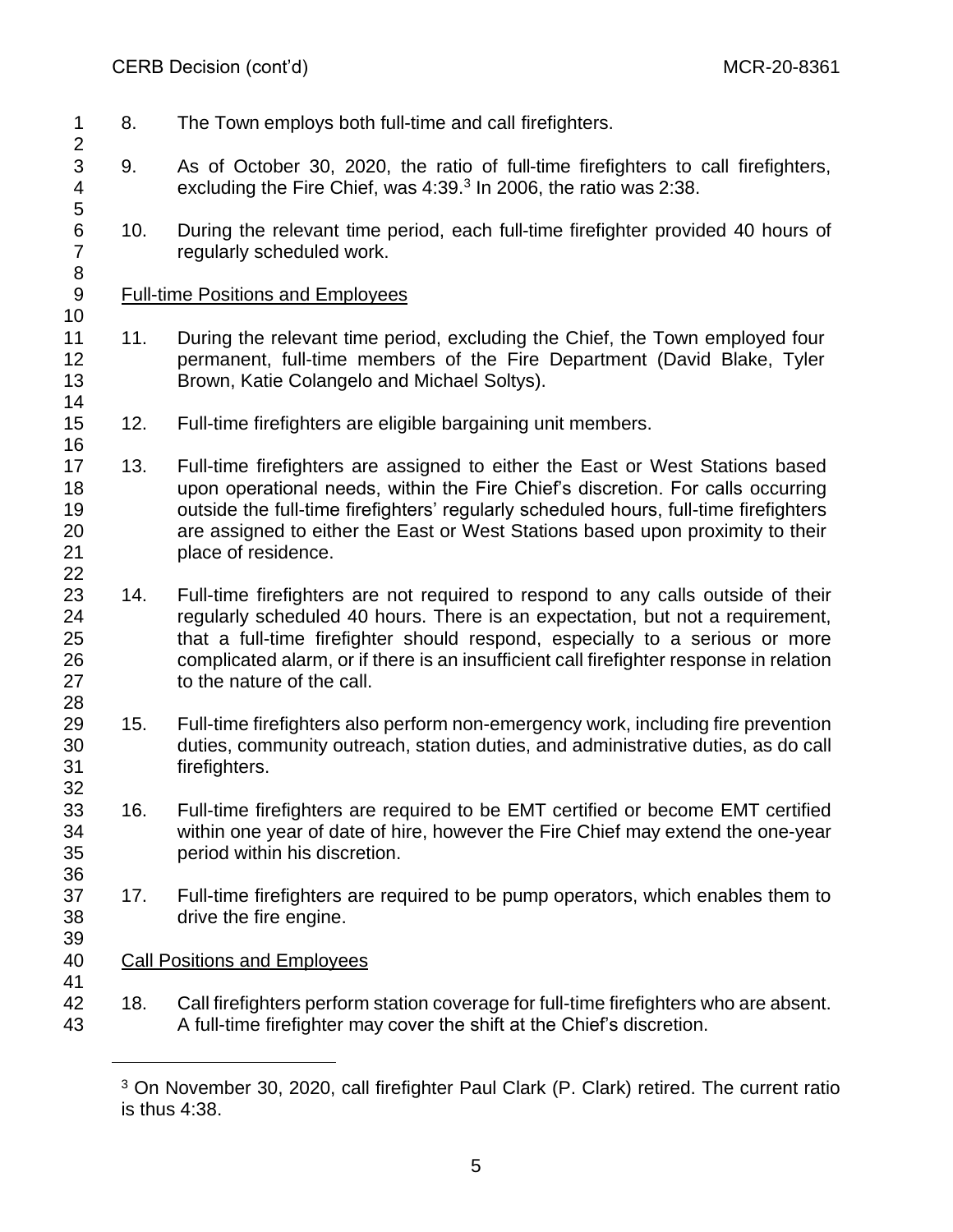- 1 19. 19 current call firefighters are pump operators, for which they receive an additional \$1.04 in hourly pay.
- 4 20. 15 current<sup>4</sup> call firefighters have successfully completed the call/volunteer fire academy and attained firefighter I/II certification. Four call firefighters are currently enrolled and will graduate on March 1, 2021. The six most senior call firefighters have not attended the academy but receive additional pay because of equivalent experience and training.
- Full-time Firefighter Shift Assignments

- 21. Full-time firefighters are assigned to work 40 hours per week on weekday, day shifts.
- 22. Full-time firefighters provide on-shift coverage between the hours of 7:00 a.m. and 5:00 p.m., Monday through Friday, for 50 hours of coverage per week.
- a. 7:00 A.M. to 5:00 P.M. Monday, Tuesday, Wednesday, Thursday (Firefighter David Blake)
- b. 7:00 A.M. to 5:00 P.M. Monday, Tuesday, Thursday, Friday (Lieutenant Tyler Brown)
- c. 7:00 A.M. to 5:00 P.M. Tuesday, Wednesday, Thursday, Friday (Firefighter Katie Colangelo)
- d. 8:00 A.M. to 4:00 P.M. Monday Friday (Lieutenant Michael Soltys)
- Other Station Coverage
- 23. During off hours, the Dispatch Center contacts the OIC by phone to investigate incidents not requiring an emergency response.

The Department's Alarms

- 24. There are 4 types of calls generated by the 911 dispatch center to Fire Department personnel: (1) still alarms; (2) general alarms; (3) West Station alarms; and (4) East Station alarms.
- 25. The type of alarm is determined by (a) the nature of the call; (b) the location in town for that alarm; and (c) the day of the week and the time of the day.
- General Alarms
- 26. General alarms occur anytime (weekday, weekend, daytime, evening, nighttime)

"Current" means at the time of hearing.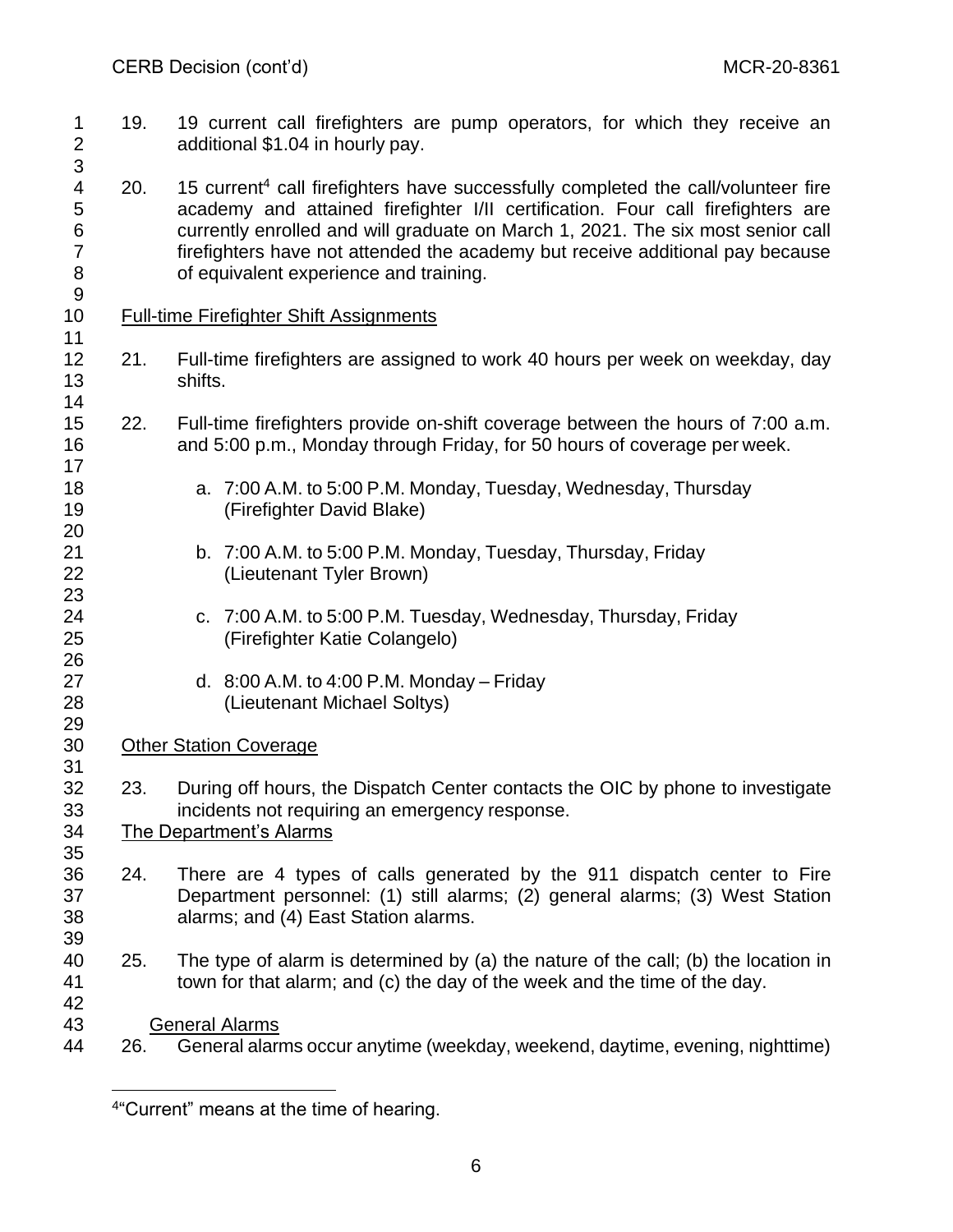- and all firefighters (full-time and call) are eligible to respond.
	-

- 27. General alarms are toned for calls of the most serious and complex nature requiring the most manpower. East or West station alarms may be upgraded to general alarms for incidents requiring more manpower and/or more apparatuses, incident seriousness and complexity, or lack of adequate firefighter response to the station alarm. (Joint Exhibit 2, Run Card)
- Station Alarms
- 28. Station alarms (East & West) are toned based on the location of the reported emergency in town. Station alarms are toned to all firefighters (full-time and call). Call firefighters and off-shift, full-time firefighters assigned to a specific station (East or West) are eligible to respond.
- 29. Call firefighters may also respond to a station alarm that is not their assigned 17 station if they happen to be geographically close to that station when the alarm is toned.
- 20 Still Alarms<sup>5</sup> Call firefighters are not eligible to respond to still alarms, unless they are covering a full-time firefighter shift, or are otherwise assigned by the Fire Chief at the time of the still alarm.
- Trainings
- 30. The main department-wide trainings are conducted on Monday nights. The Department altered the nature and frequency of trainings beginning in March 2020 due to the COVID-19 pandemic.
- 31. Eleven call firefighters were either enrolled at the fire academy, enrolled in the Town's recruit training program, or enrolled in a State EMT certification program during the 11/1/19 – 10/31/20 timeframe.
- 32. Ross Francis. Firefighter Francis, who was hired 4/1/19, attended the Massachusetts Fire Academy for 240 hours between November 2019 through the end of February 2020. He was also enrolled in EMT certification training, which he attended for 120 hours between September 2020 and December2020.
- 33. Hunter Hassam. Firefighter Hassam, who was hired 1/8/19, attended the Massachusetts Fire Academy for 240 hours between November 2019 and February 2020. He was also enrolled in EMT certification training, which he

<sup>&</sup>lt;sup>5</sup> In general, as described in more detail below, a Still Alarm is sounded for any incident occurring during on-shift hours that the four full-time firefighters can staff themselves without the assistance of call firefighters.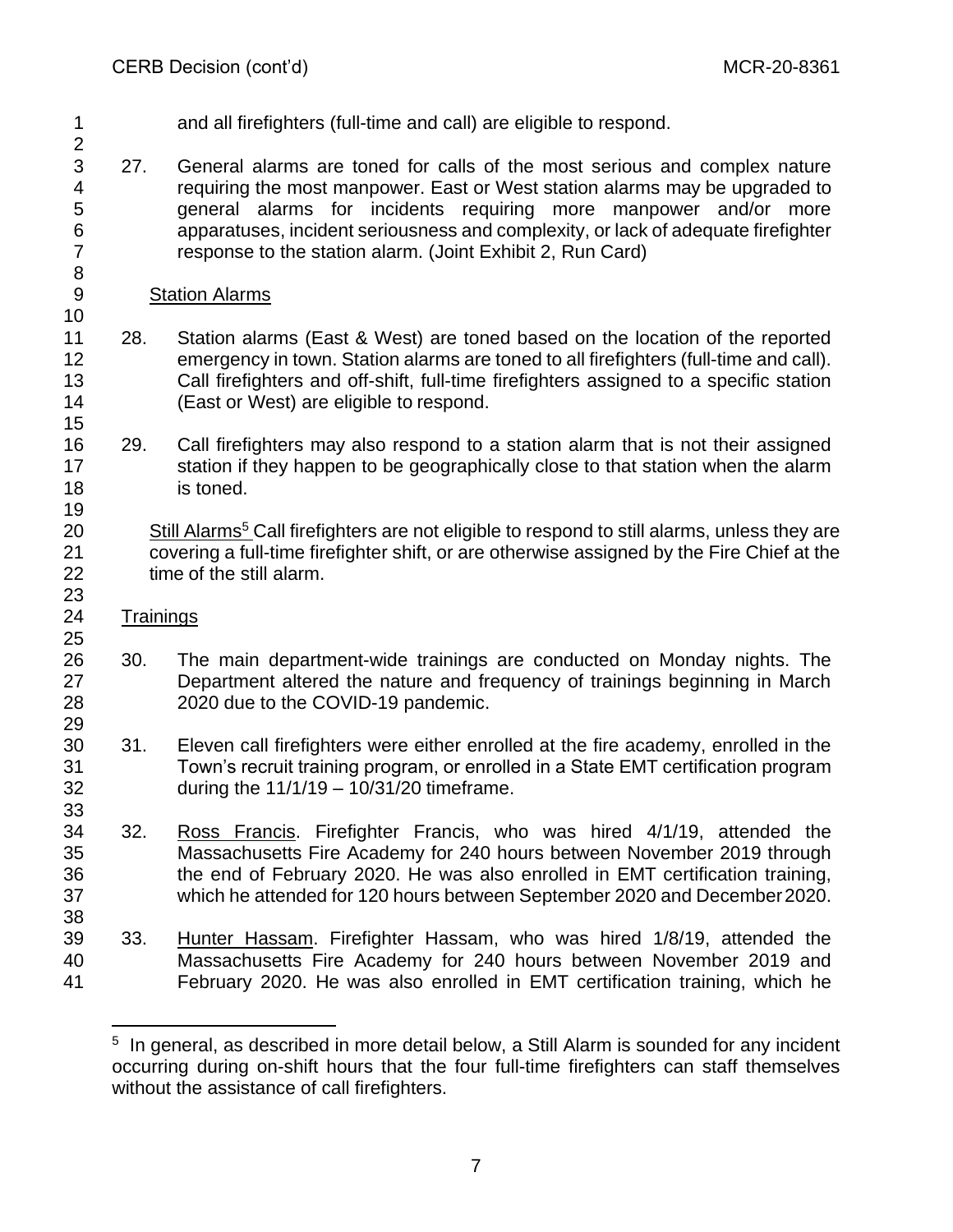attended for 120 hours between September 2020 and December 2020.

- 34. Jason Kilmer. Firefighter Jason Kilmer, who was hired 4/18/19**,** attended the Massachusetts Fire Academy for 240 hours between November 2019 and February 2020. He was also enrolled in EMT certification training, which he attended for 120 hours between September 2020 and December 2020.
- 8 35. Christopher Patrikas. Firefighter Patrikas, who was hired 2/4/20, was enrolled in the Boxford Recruit Training Program for two months from February 2020 through the end of March 2020, and therefore was not on the call firefighter roster and was not eligible to respond to alarms or attend other training until his recruit training was complete.
- 36. Calum Tilston. Firefighter Tilston, who was hired 2/4/20, was enrolled in the Boxford Recruit Training Program for two months from February 2020 through 16 the end of March 2020, and was therefore not on the call firefighter roster and was not eligible to respond to alarms or attend other training until his recruit training was complete.
- 37. Laura Foster. Firefighter Laura Foster, who was hired 2/4/20, was enrolled in the Boxford Recruit Training Program for two months from February 2020 through the end of March 2020, and was therefore not on the call firefighter roster and was not eligible to respond to alarms or attend other training until her recruit 24 training was complete and she reached her 18<sup>th</sup> birthday on June 15, 2020.
- 38. Patrick Whelan. Firefighter Patrick Whalen, who was hired 2/4/20, was enrolled in the Boxford Recruit Training Program for two months from February 2020 through the end of March 2020, and was therefore not on the call firefighter roster and was not eligible to respond to alarms or attend other training until his recruit training was complete.
- 39. Ashley Riter. Firefighter Ashley Riter, who was hired 2/4/20, was enrolled in the Boxford Recruit Training Program for two months from February 2020 through the end of March 2020, and was therefore not on the call firefighter roster and was not eligible to respond to alarms or attend other training until her recruit training was complete.
- 40. Salvatore DeSantis. Firefighter Salvatore DeSantis, who was hired on April 1, 2019, was enrolled in EMT certification training, which he attended for 120 hours between September 2019 and December 2019.
- 41. Hannah Lilly. Firefighter Hannah Lilly, who was hired on March 15, 2018, was enrolled in EMT certification training, which she attended for 120 hours between September 2019 and December 2019.
- 42. Rob Sterner. Firefighter Rob Sterner, who was hired on March 15, 2018, was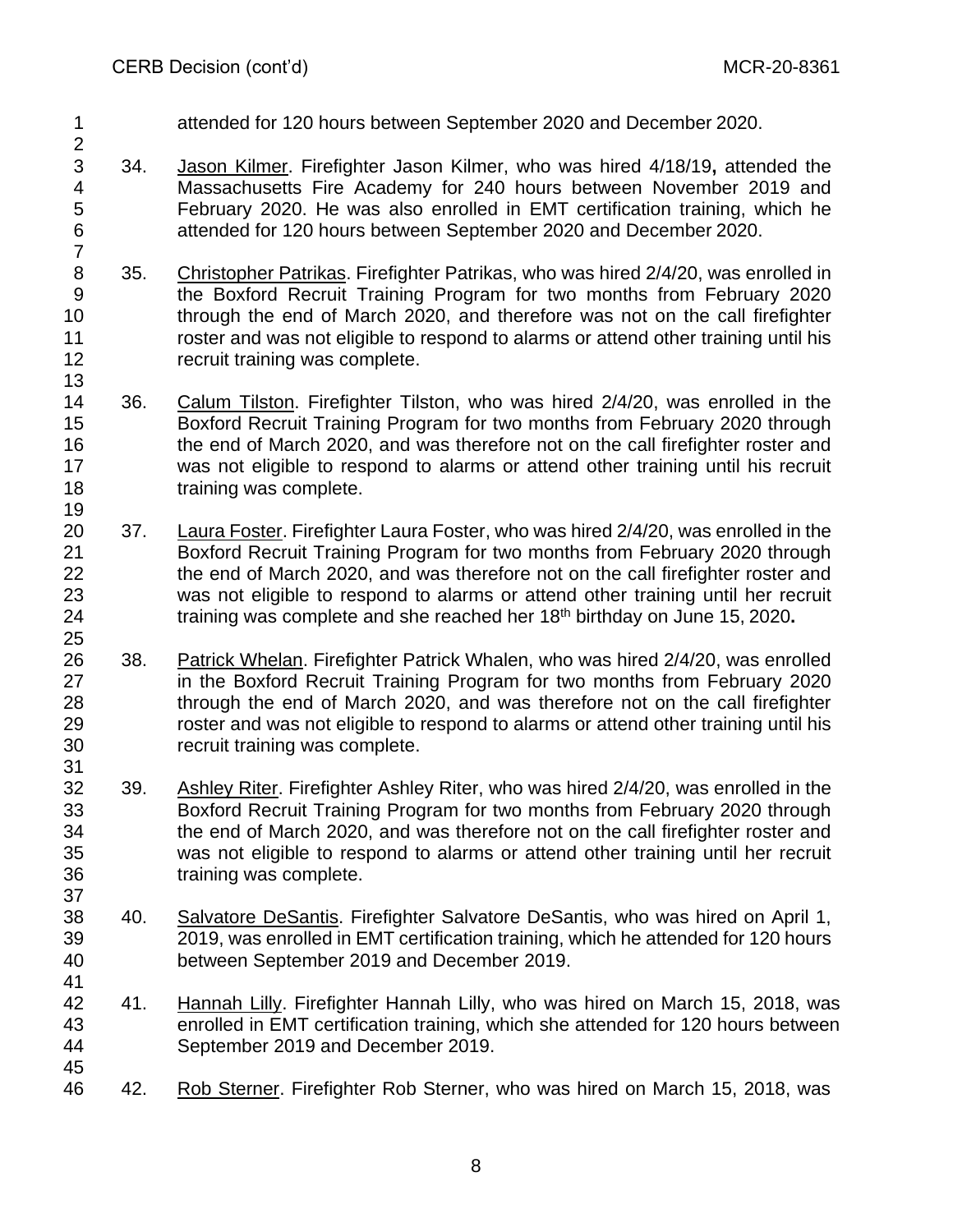2 September 2020 and December 2020. 3

# **4 Findings of Fact**<sup>6</sup>

1 enrolled in EMT certification training, which he attended for 120 hours between

5 I. Overview and History of Boxford Fire Services

 Prior to 2000, the Town relied exclusively on call firefighters to provide firefighting 7 services. In about 2000, the Town hired its first two full-time firefighters.<sup>7</sup> By 2006, the Town had two full-time firefighters and thirty-eight call firefighters. In 2016, the Town increased the complement of full-time firefighters to four, while keeping the roster of call firefighters at about thirty-eight. As of October of 2020, the ratio of full-time to call 11 firefighters, excluding the Fire Chief, was 4 to  $39.^8$  Since 2006, therefore, the Town has relied on a combination of full-time career firefighters and part-time call firefighters of all ranks to respond to emergencies twenty-four hours a day, seven days a week, 365 days a year. As described in the stipulations and in greater detail below, full-time firefighters provide on-shift coverage between the hours of 7:00 a.m. to 5:00 p.m., Monday – Friday, with each full-time firefighter working a total of forty hours a week. No full-time firefighters are scheduled to work off-shift hours, which are

 $6$  The Petitioner's post-hearing brief cites factual findings from Boxford I, supra, as facts in the current case. However, the record of the current case contains no stipulation or other agreement either on the record or in post-hearing briefs regarding partial or wholesale acceptance of the CERB's factual findings in Boxford I for such purposes. Therefore, the factual findings discussed below are based solely on the witness testimony and documentary evidence presented at hearing in the current case.

<sup>&</sup>lt;sup>7</sup> It is not clear from the record when the Town first hired a full-time Fire Chief.

<sup>&</sup>lt;sup>8</sup> Joint Exhibit (JX) 1, JX 20, and JX 43 include call firefighter rosters that illustrate very small fluctuations in the number of call firefighters during the relevant period that are not material to a decision in this case.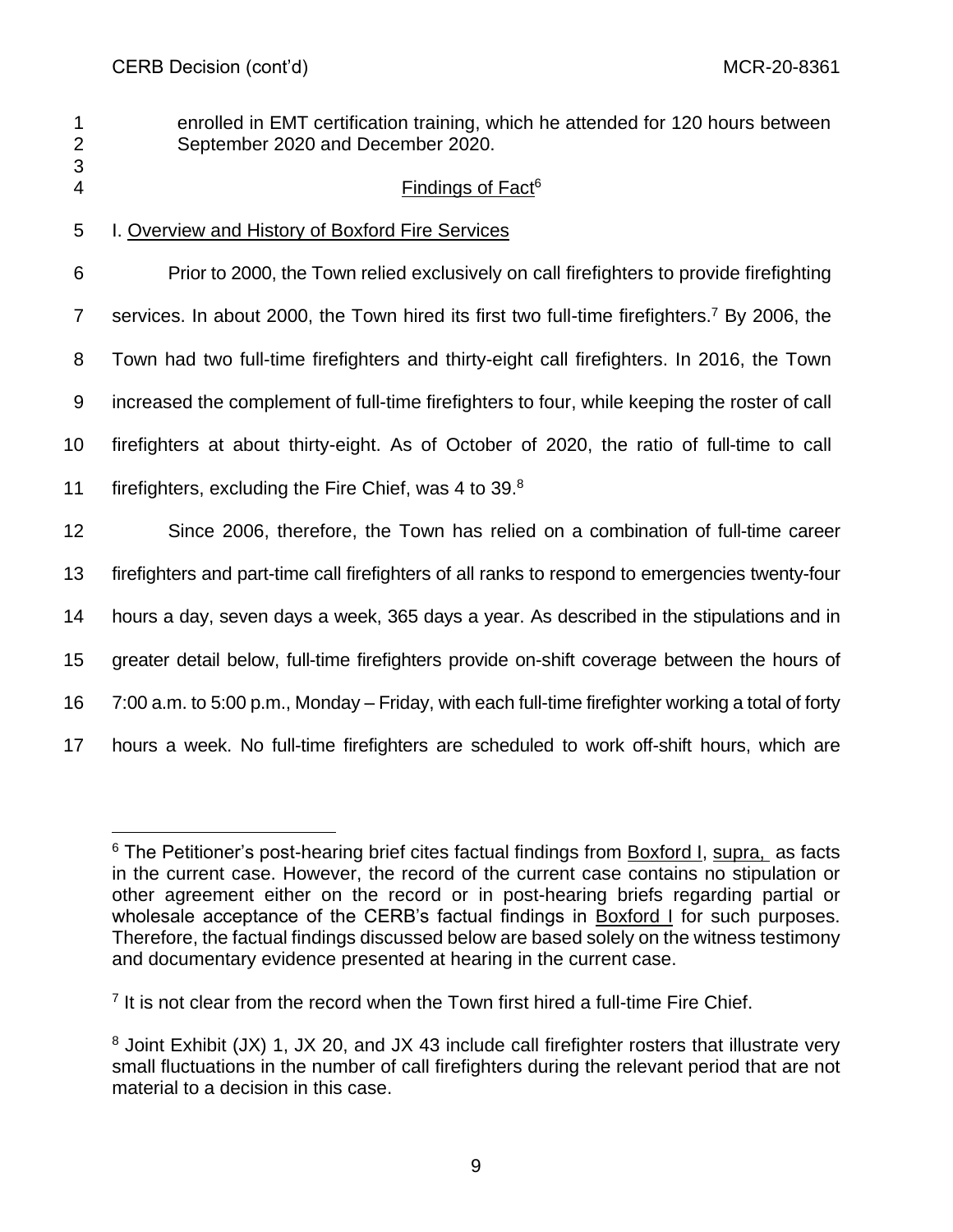Mondays through Friday, from 5:00 p.m. to 7:00 a.m., and weekends. There is no station coverage during this time, and all emergencies are handled through alarms generated by the 911 dispatch system to which both call and full-time firefighters may, but are not required to, respond. In general, when non-emergency calls come in during off-shift hours, the dispatcher, without sounding an alarm, contacts the OIC who decides how the call should be handled. The OIC is a rotating off-shift assignment among call and full-time firefighters. Among its vehicles, the Department has fire engines that carry 2500 gallons of 8 water (also known as pump trucks), and a rescue truck that responds to motor vehicle 9 accidents and medical services requests, but does not transport patients.<sup>10</sup> Brian Geiger (Geiger) has served as the Town's Fire Chief since 2015. He started working for the Town in 2006 as a call firefighter. He became a full-time firefighter in 2009 and a Lieutenant around 2013. In Fiscal Year (FY) 2007, the total Department budget was \$395,974.00. By FY2016, it was \$487,135.30. In FY2017, after the Department expanded from two to four full-time firefighters, the total budget increased to \$629,534.10. In FY2020, the

16 Department's budget was \$735,795.<sup>11</sup>

Stations

The Department operates two fire stations, the East Station, in the East District of

<sup>&</sup>lt;sup>9</sup> The Town has no pressurized hydrants. It relies on various ponds and streams with preconnected pipes for water access.

 There was no testimony on the total number of vehicles. However, Union Exhibit 6, p.5 refers to five Department "engines."

<sup>&</sup>lt;sup>11</sup> We discuss additional details regarding the budget in separate sections, below.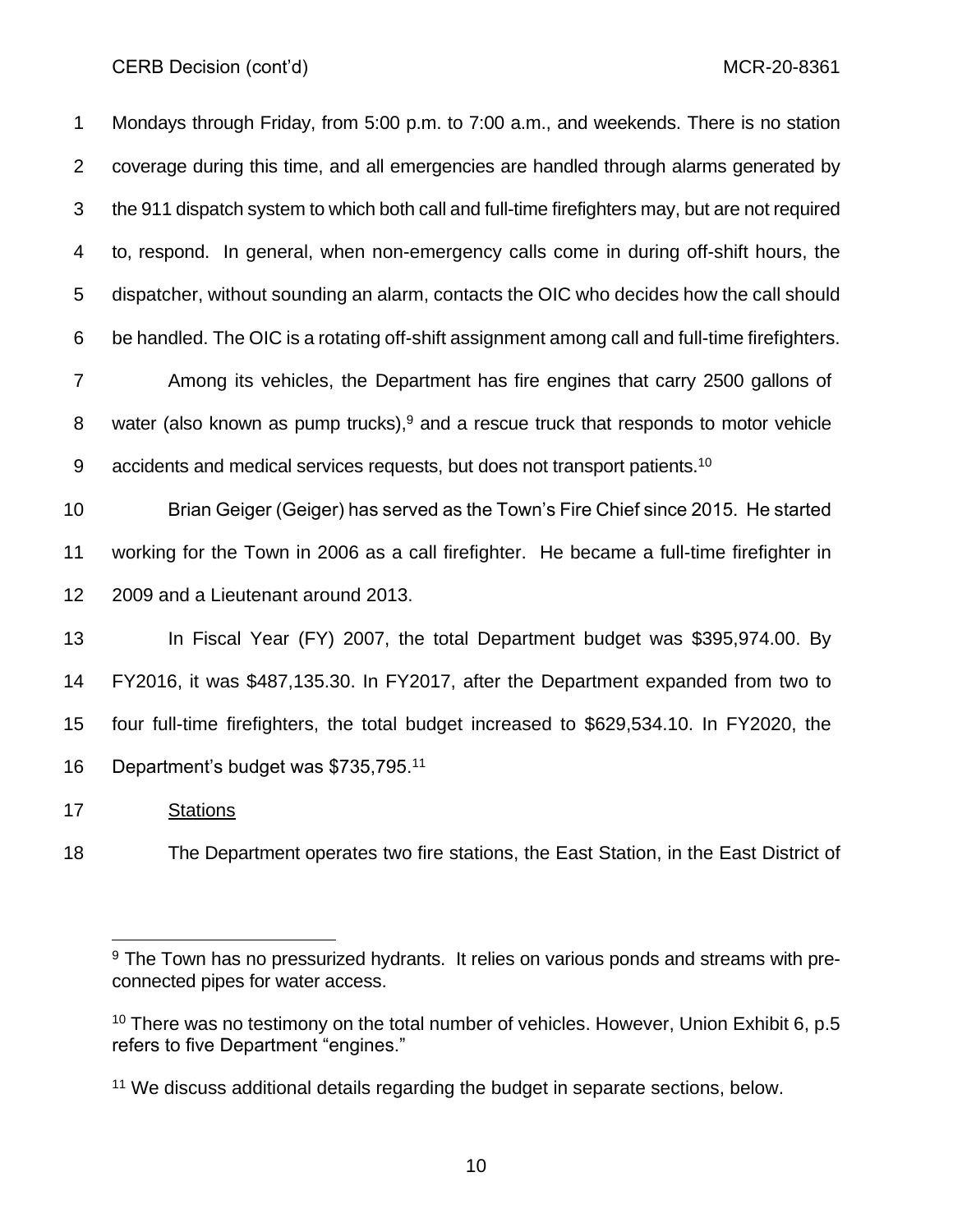Town, and the West Station, in the West District. The East Station, where the Chief's office is located and business mail is received, is considered the Department's headquarters. During the relevant time period, which, as stipulated, was November 1, 2019 through October 31, 2020, the Town assigned full-time firefighters to the East or West Stations, depending on operational needs, as determined by the Fire Chief. During off-shift hours, full-time and call firefighters are assigned to respond to alarms by residency. This means that with the limited exceptions described below, only firefighters assigned to the East Station are eligible to respond to alarms toned for the East Station, and only firefighters assigned to the West Station are eligible to respond to alarms toned for the West Station.

 This was not always the case. In the past, including in 2006, the Town assigned all full-time firefighters to the East Station due to the East District's larger population and call volume; it only assigned full-time firefighters to the West Station as needed. The full- time firefighters assigned to the East Station responded to both East and West Station alarms during on-shift hours. During off-shift hours, full-time firefighters were assigned to the East or West station based on residency. Also, in 2006, the Department had eighteen call firefighters assigned to the East Station and seventeen assigned to the West Station, based on residency.

 During his tenure as Chief, Geiger has generally continued to assign full-time firefighters to the East or West Stations during on-shift hours based on operational needs. With the onset of COVID-19, however, Geiger has assigned two full-time firefighters to the East Station and two to the West Station. During off-shift hours, Geiger has continued to assign both full-time and call firefighters to the East or West Stations based on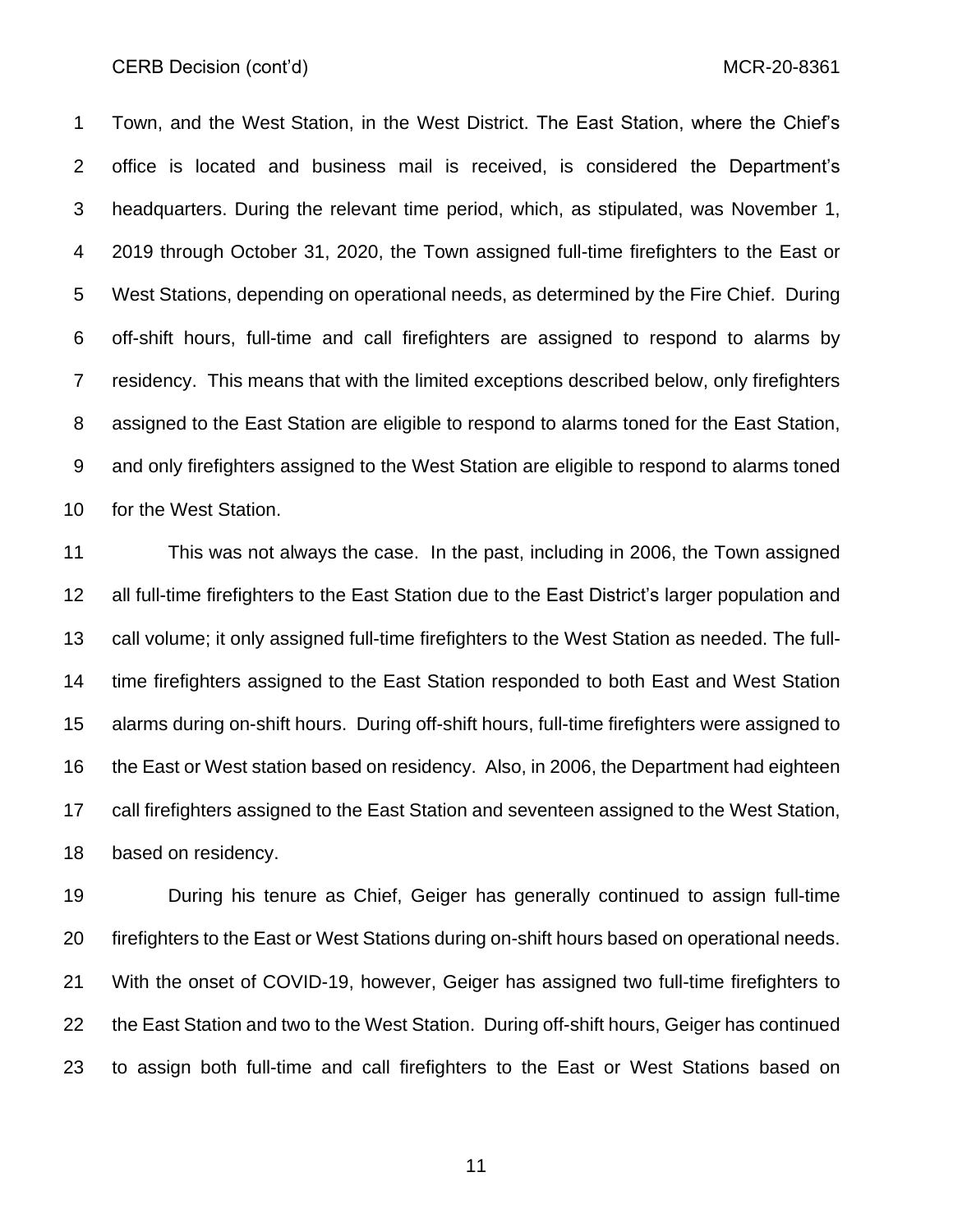residency.

# 2 Pagers, Apps and Alarms<sup>12</sup>

 The Department issues every firefighter a one-way voice pager when they are hired. The pager has two set modes, a monitor mode that allows the firefighter to hear every single possible communication on the airway (alarms and radio transmissions) and another mode called standby or alert mode. The Town's Director of Communications programs the alert mode for each firefighter to either East or West tones, depending on the firefighter's geographic station assignment. Listening to the pager in monitor mode does not change a call firefighter's eligibility to respond to only their assigned alarms, i.e.,

East, West, and General Alarm Tones).

 Because pagers are geographically limited, the Department uses a phone app called eDispatches as a secondary means of notifying firefighters about an alarm. All full- time and call staff have eDispatches on their phones. For up to a minute, the app sends an alert to their phone (East call, West call, or East/West call for a General call) along with a voice recording from dispatch describing the call.

 All full-time and call firefighters have a second app called IamResponding on their phones. This app enables firefighters to indicate that they are responding to calls so that dispatch can see how many firefighters are responding. If dispatch sees that too few firefighters are responding to an East or West Alarm, they can upgrade the call to a

<sup>&</sup>lt;sup>12</sup> The terms "alarms," "tones," and "calls" appear interchangeably in the hearing record. The term "calls" appears in the record primarily as an abbreviation of "call responses." A "tone" is an emergency alarm. "Incidents" are all events with a clearly defined start and end for a specific function or action entered in the PAMET record-keeping system and encompass alarms, tones, calls, trainings, and administrative events.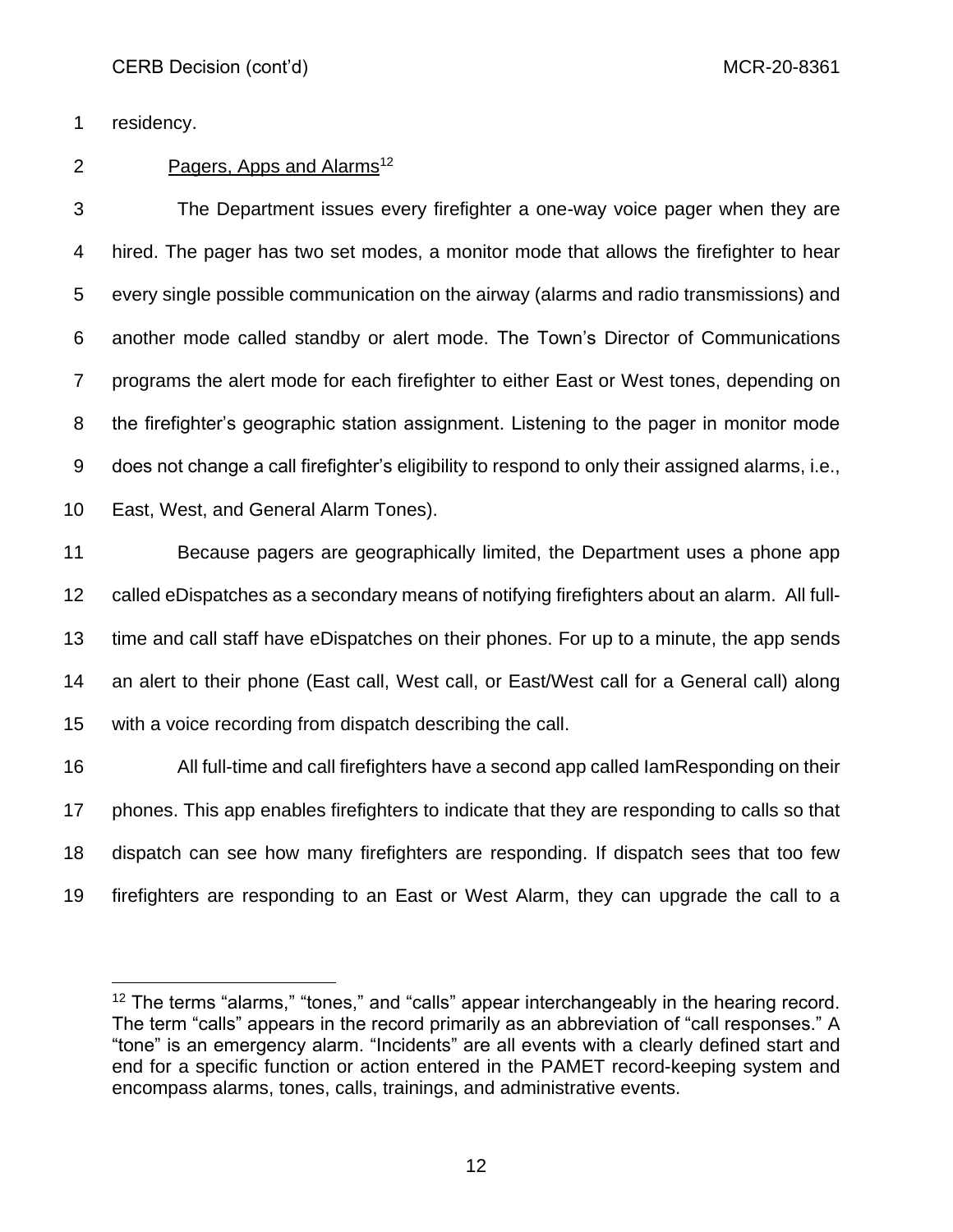General Alarm to prompt more firefighters to respond. Even without using the app, however, any firefighter can request dispatch to upgrade a station call to a General Alarm if they get to the station and see that they are the only firefighter responding.

Alarms

 The Town uses four primary alarms generated by the Town's 911 dispatch center to Fire Department personnel: General Tones, East Tones, West Tones, and Still 7 Alarms.<sup>13</sup> As described in the stipulations and in more detail below, the type of alarm is determined by the nature and location of the call to dispatch, as well as the day of the week, and the time of the day. If dispatch determines that the call should be toned (as opposed to calling the OIC), it uses three different tones to notify firefighters of the type of alarm – the Still Tone, the East Tone and the West Tone; the General Tone is a simultaneous combination of the East and West Tone. The Still Alarm tone is an attention-getting audible sound for full time firefighters that does not activate pagers in alert mode or the eDispatches app. The tone is an almost simultaneous combination of the East and West Tones.

Run Cards

 Run cards are used by dispatchers to categorize the calls received and the type of tone that should be sounded. Dispatchers are trained to use the run card with three determining factors of the type, time, and location of the emergency call. The March 30, 2020 run card (JX 2) lists ten separate events. For each of those events, the run card

<sup>&</sup>lt;sup>13</sup> A comprehensive list of alarm types appears in Employer Exhibit 1 and includes: Still Alarm-East (SE); Still Alarm-West (SW); East Tone (ET); West Tone (WT); East Upgrade (EU); West Upgrade (WU); General Tone (GT); Upgrade General (UG); Storm/General Coverage (GC); and Trouble Alarm (TA).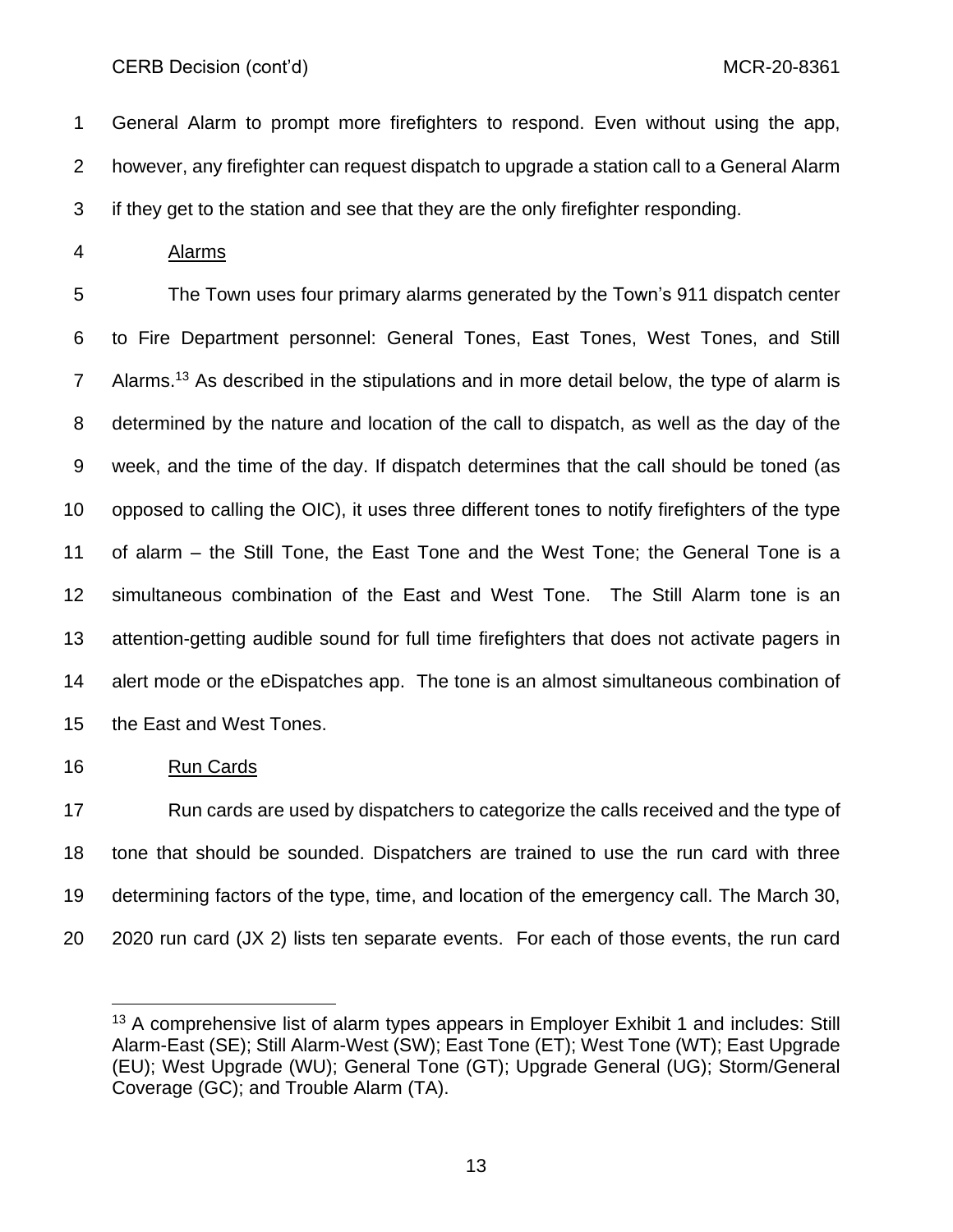indicates whether the incident should be toned as an East, West, or General Alarm. During the relevant period, the dispatcher toned all calls occurring during on-shift hours as a Still Alarm, unless the reason for the call was one of the ten incidents listed on the run card. All *off-shift* alarms, however, are toned as East or West Alarms, unless otherwise listed on the run card. A brief, more detailed description of each type of alarm is set forth below.

#### General Alarms

8 A General Alarm is a call that can occur at any time of the day for all full-time and all available call firefighters to respond. The General Alarm tone is used for the most serious and complex calls that require the most manpower, such as a structure fire or major motor vehicle accident on Route 95. All firefighters' pagers are activated by a General Alarm.

### Station Alarms

 East Tones and West Tones, also referred to as East and West Station Alarms, can also occur 24/7 and are toned based on the location of a reported emergency in Town, i.e., nearest to West Station or East Station. As explained above, call firefighters and off-duty full-time firefighters may respond only to the tone affiliated with their geographically assigned station unless they are geographically close to the other station when the alarm is toned, or they are filling in for an absent firefighter at the station for which the call is toned.

 Station Alarms may be upgraded to General Alarms for incidents requiring more manpower or equipment, for the seriousness and complexity of incidents, or for a lack of adequate firefighter response to the initial Station Alarm, including situations where the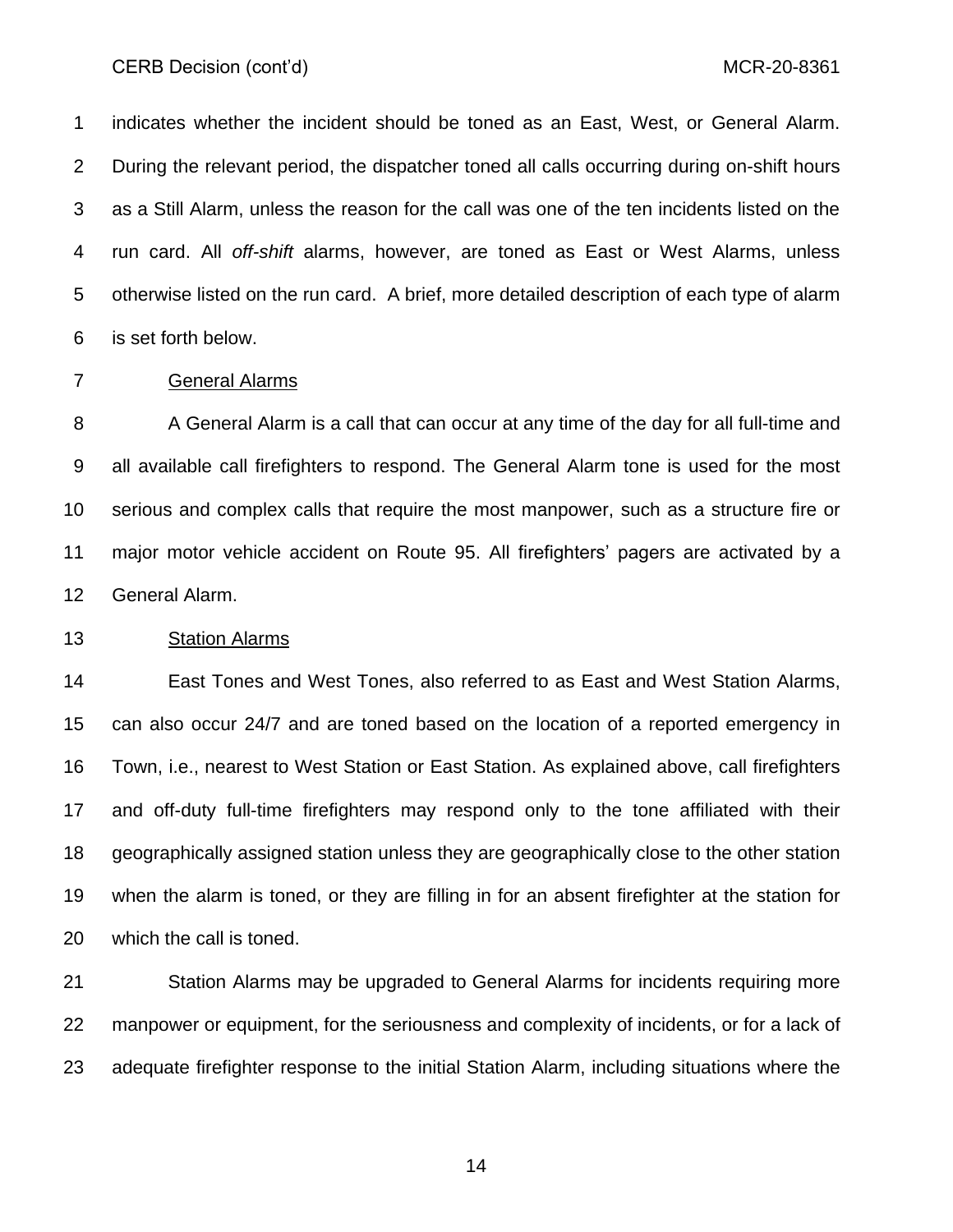call firefighters who respond lack the necessary qualifications to drive Department vehicles. If a call is upgraded from a Station Alarm to a General Alarm, all firefighters regardless of station assignment are eligible to respond.

#### Still Alarms – On-Shift

 Still Alarms are toned for emergencies that the four full-time firefighters can appropriately staff, as well as non-emergency situations, such as chirping smoke detectors. Before there were four full-time firefighters, most on-shift and off-shift calls were toned as General Alarms, as a means of attaining the Department's goal of getting 9 the greatest number of call firefighters to a scene.<sup>14</sup>

 However, beginning in 2016, with four instead of two full-time firefighters, the Department had an improved ability during on-shift hours to respond to emergencies with adequate personnel and equipment, and had less of a need to rely on call firefighter support. As a result, in 2016, Geiger instituted the Still Alarm tone described above, and gradually phased in the practice of toning calls received between 8:00 a.m. and 4:00 p.m. as Still Alarms unless the run card dictated otherwise. Once Geiger determined that the policy was not detrimental to the Department's emergency response, he expanded it to 7:00 a.m. – 5:00 p.m. Since that time, all on-shift calls have been toned as Still Alarms unless the call is for an emergency listed on the run card, in which case the dispatcher will tone the appropriate alarm. As a result of these changes, while only 3% (28 of 939) of alarms were recorded as Still Alarms in 2006, from 2017-2020, Still Alarms represented

<sup>&</sup>lt;sup>14</sup> During an unidentified period of time prior to 2016, the Department automatically toned all on-shift West District calls as General Alarms to increase the call firefighter response rate.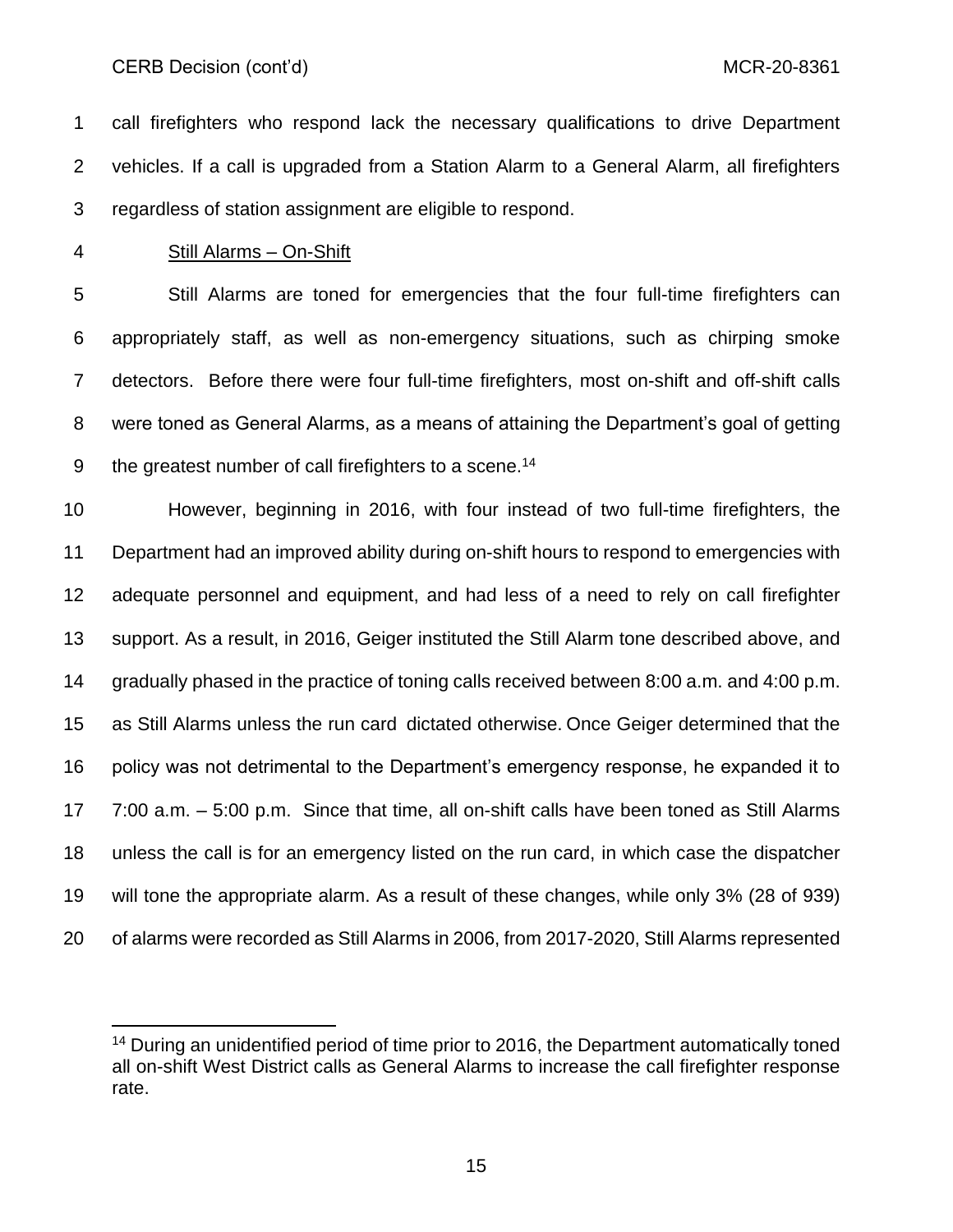1 between 41-46% of all alarms.<sup>15</sup>

| $\overline{2}$  | In practice, when a Still Alarm sounds during on-shift hours, the four full-time                                     |
|-----------------|----------------------------------------------------------------------------------------------------------------------|
| 3               | firefighters decide how to respond to the scene, e.g., whether all four full-time firefighters                       |
| 4               | should respond, or whether only one or two of them are needed at the scene. The only                                 |
| $5^{\circ}$     | times that call firefighters are eligible to respond to a still alarm during on-shift hours is                       |
| 6               | when they are voluntarily working a full-time firefighter shift, $16$ on an assignment for the                       |
| $7\overline{ }$ | Fire Chief; <sup>17</sup> or happen to be at the fire station for routine business. <sup>18</sup> The joint exhibits |
| 8               | further reflect limited "direct response" exceptions based on the proximity or relationship                          |
| 9               | to the emergency <sup>19</sup> or for undefined reasons. $20$                                                        |
|                 |                                                                                                                      |

- 10 Still Alarms Off-Shift
- 11 Although Still Alarm tones sound only during on-shift hours, the Department also

<sup>&</sup>lt;sup>15</sup> These numbers are derived from JX 22.

<sup>&</sup>lt;sup>16</sup> JX 35 is a chart of call firefighters' responses to Still Alarms during the relevant period. The categories of responses include "Shift Coverage," "OIC," "Assignment," "Direct Response," and "Other."

<sup>&</sup>lt;sup>17</sup> These are instances where call firefighters are at the East or West Fire Stations for tool, hose, and gear maintenance.

<sup>&</sup>lt;sup>18</sup> Routine business could include something as simple as stopping by to say hello or discuss something with Geiger, washing their turnout gear, or picking up a red light permit for their vehicle.

 $19$  For example, the exhibits reflect that call firefighters responded to Still Alarms concerning an emergency at a relative's house and an emergency that occurred a few houses away from a call firefighter's house.

 $20$  According to JX 35, four call firefighters responded to Still Alarms for "other" reasons during the relevant period.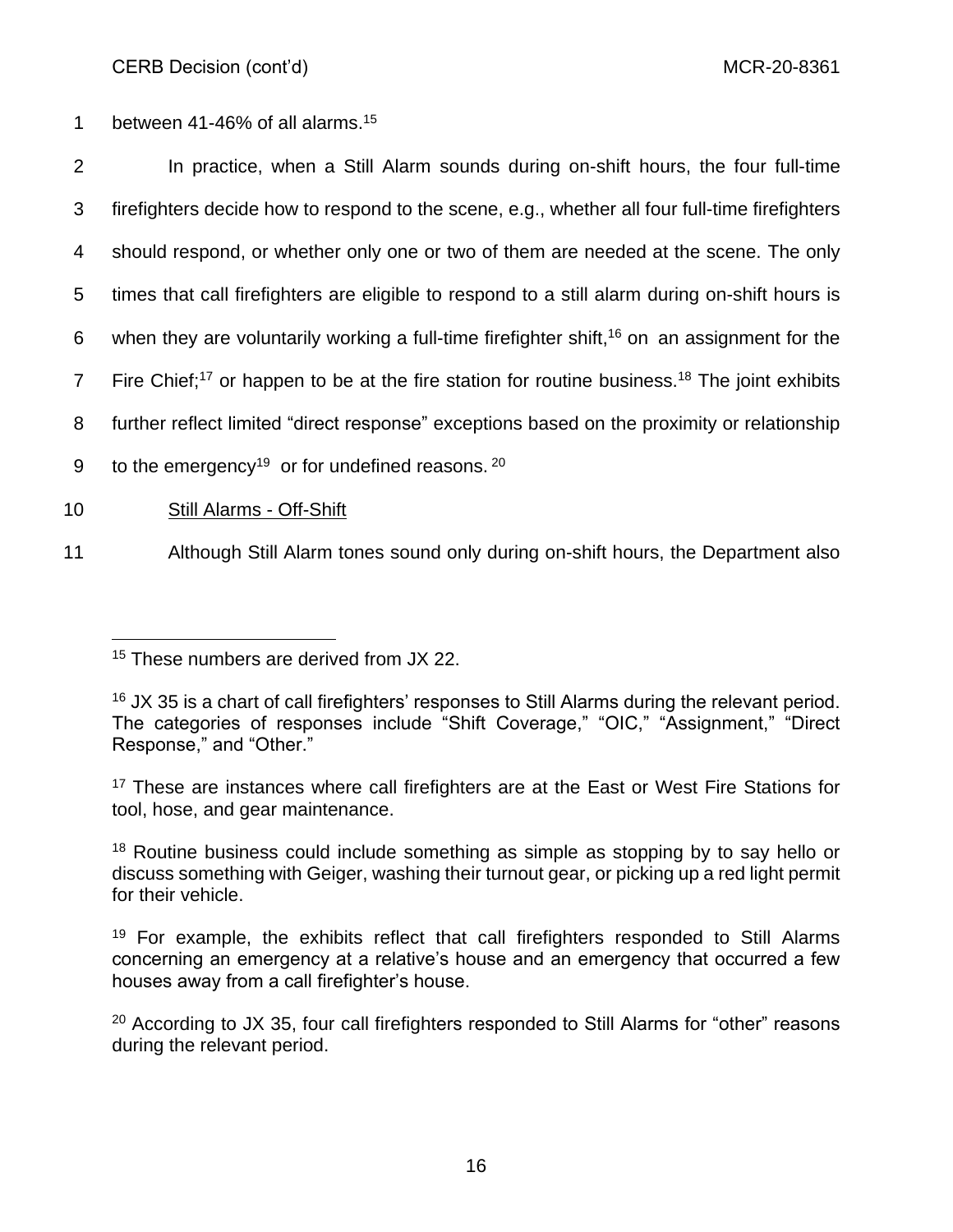records off-shift OIC calls as Still Alarms. When the Dispatch Center receives a non- emergency call during off-shift hours, the dispatcher contacts the OIC by phone to investigate the incident and determine next steps. Assuming that the event is not upgraded to a Station or General Alarm once the firefighter arrives on the scene, the call is entered into the Department's record keeping system as a Still Alarm, even though no alarm was toned for firefighters listening in "alert" mode. During the relevant time period, 7 no call firefighter responded to more than five Still Alarms as the OIC.<sup>21</sup> Firefighters' Ranks and Duties The Department is a paramilitary organization with the following rank structure: chief,

10 deputy chief, captain, lieutenant, private, and probationary firefighter.<sup>22</sup> Full-time and call

11 firefighters are eligible to hold the same ranks. The chain of command and rank

12 supersedes the full-time or call designation such that there is no distinction between full-time

13 and call firefighters at the scene of an emergency.<sup>23</sup> Depending on the circumstances, a

 $23$  The Town broadly asserts in its post-hearing brief that it has "never drawn a distinction between full-time and call firefighters." As discussed in greater detail below, we find that while it does not distinguish between the two for the purposes of rank, it does distinguish between full-time and call firefighters in numerous other aspects ranging from certification requirements to certain job duties, to promotional requirements.

<sup>21</sup> See JX 35.

<sup>&</sup>lt;sup>22</sup> Geiger testified that the lowest rank is that of firefighter. His testimony on this point is consistent with JX 12, which lists the titles of "Firefighter, Fire Lieutenant, Fire Captain and Fire Deputy" in the career firefighter compensation matrix. However, the employee lists in JX 1 and JX 20, which are both lists of active firefighters, do not include a separate rank of firefighter, but do include ranks of "private" and "probationary," in addition to lieutenant, captain and deputy ranks. Blake also referred to private and probationary firefighters when he testified that probationary firefighters are paid at a lower rate than privates. Blake has been a full-time firefighter for the Town since 2016. For this reason, we sub-divide the firefighter rank into "probationary" and "private."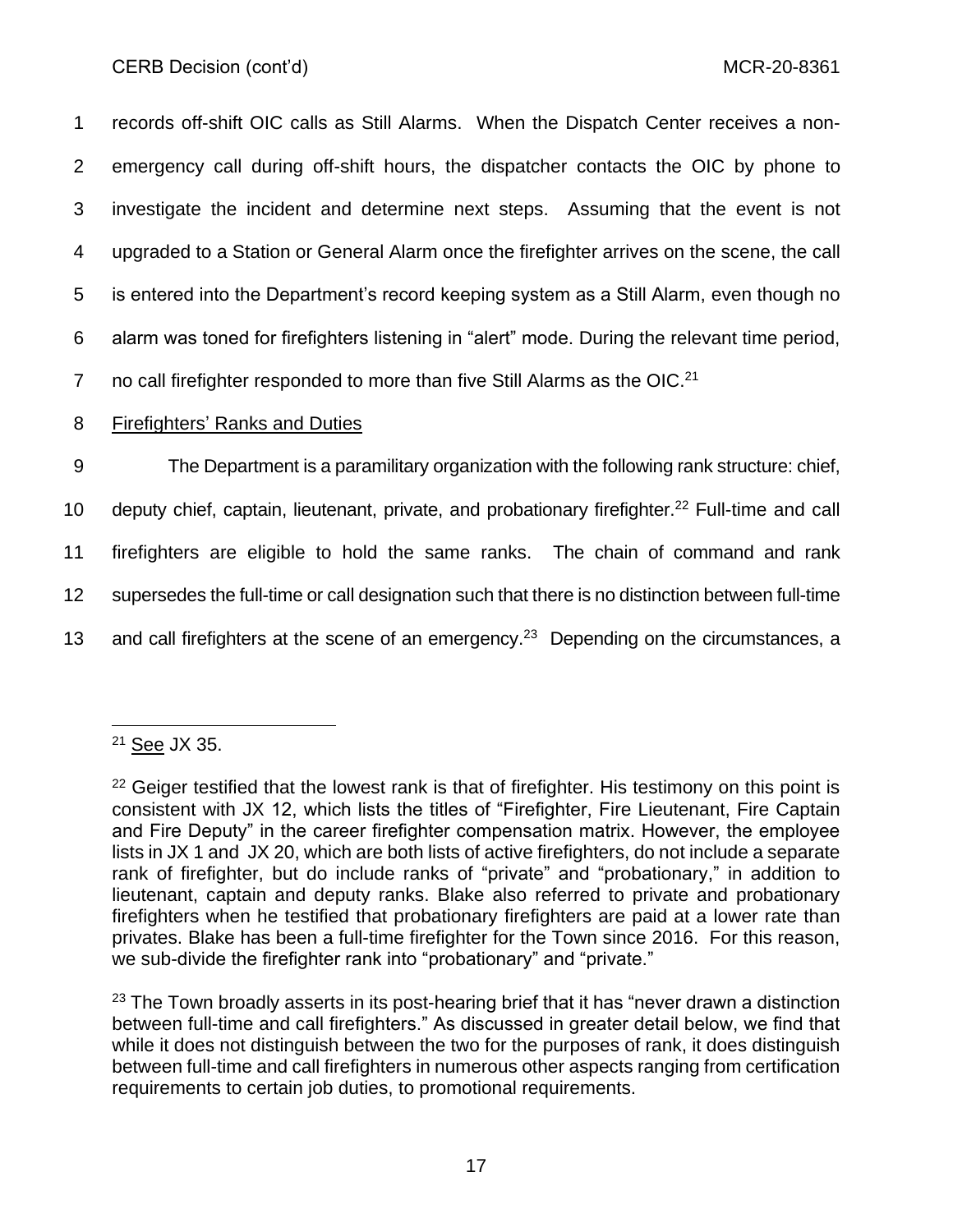call firefighter could be the incident commander of an emergency if that call firefighter is the highest-ranking individual at the scene. During the relevant time period, and continuing through February of 2021, two full-time firefighters were lieutenants and two were privates. Of the call firefighters during the same time period, there was one deputy chief, 5 one captain, and four lieutenants, and the rest were privates or probationary firefighters. The Department employs a total of ten officers, not including Chief Geiger. Duties and Work Environment In general, full-time and call firefighters perform the same firefighting job functions, receive the same training on all equipment, and have equal access to the same equipment when called to an emergency. Full-time and call firefighters must be pump operators to drive a fire engine. They must also undergo training to drive the rescue truck.  $\sim$  According to a job description that was last approved in 2005,<sup>25</sup> the principal purpose of a full-time firefighter's job is to: • Control and extinguish fires and engage in search and rescue for the preservation of life and property. • Respond to all medical emergencies and administer First Responder aid as defined by the Massachusetts Department of Health and, if certified as an Emergency Medical Technician, Emergency Medical protocols.

- Maintain apparatus, quarters, buildings, equipment, and grounds as directed.
- 

<sup>&</sup>lt;sup>24</sup> There is conflicting information in JX 1 and JX 20 about whether some individuals were private or probationary firefighters during the relevant time period, but these differences are immaterial.

 JX 8 is an edited version of the 2005 full-time firefighter job description and states "updated 1/10/2018." In 2018, Geiger sent Blake the 2005 job description for the purposes of wage discussions that Blake and the other full-time firefighters were having with the Personnel Board, Select Board, Finance Board, and Town Administrator. It is undisputed that Geiger did not make the edits in JX 8, and the Town did not approve the edits. We therefore do not include the edits.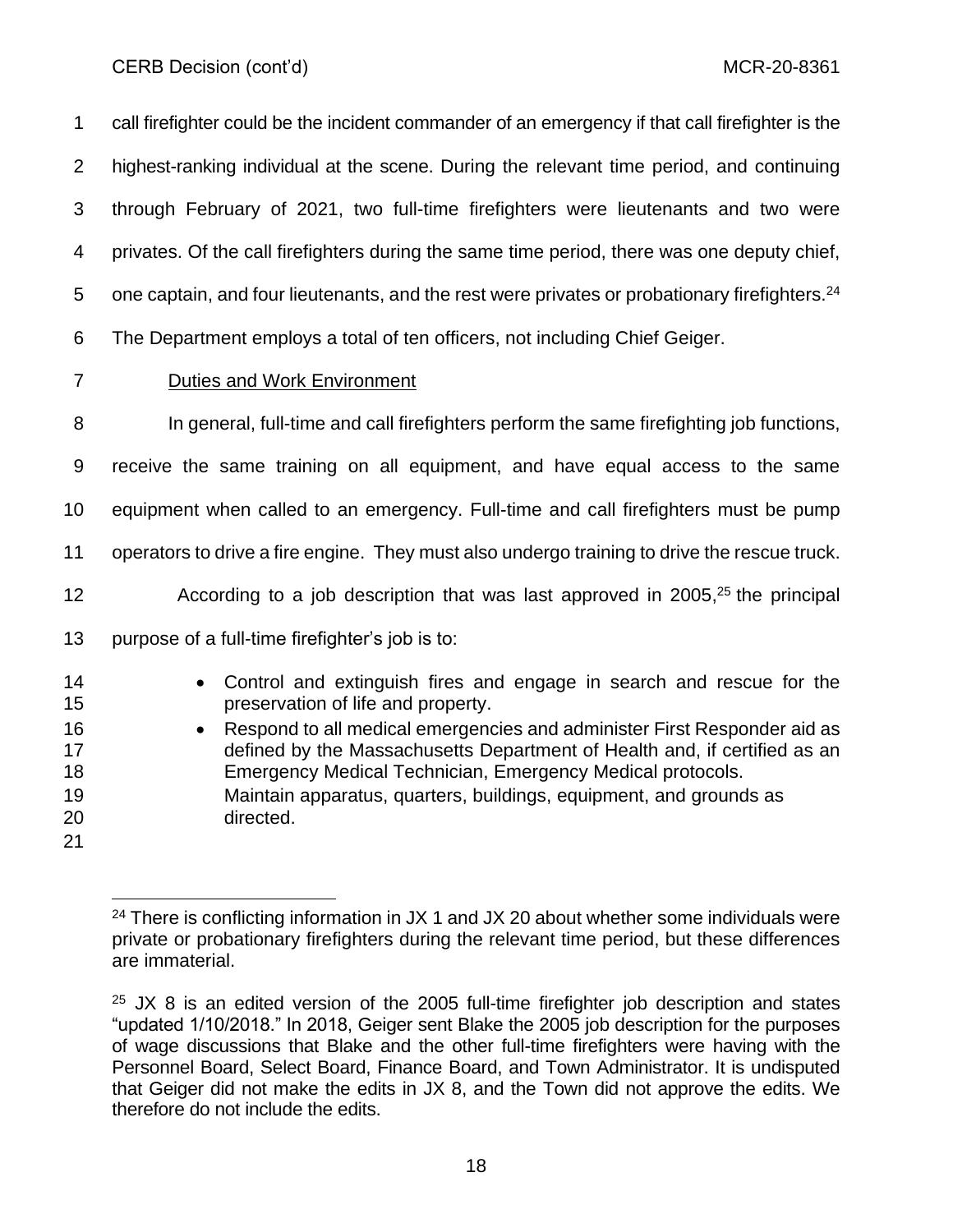| 1                          | Under Work Environment, the job description indicates, among other things:                                                                                                                                                                                                     |
|----------------------------|--------------------------------------------------------------------------------------------------------------------------------------------------------------------------------------------------------------------------------------------------------------------------------|
| 2<br>3<br>4<br>5           | Daily assignment is based on a 40-hour work week, with specific<br>shifts assigned by the shift commander, depending on current needs.<br>May be assigned to either East or West station, depending on current<br>needs, as determined by the shift commander.                 |
| 6                          | The call firefighter job description is nearly identical to the full-time firefighter job                                                                                                                                                                                      |
| 7                          | description, with key exceptions. In the section on Work Environment, whereas the full-                                                                                                                                                                                        |
| 8                          | time firefighter job description states that "[d]aily assignment is based on a 40-hour work                                                                                                                                                                                    |
| 9                          | week" the call firefighter job description provides that:                                                                                                                                                                                                                      |
| 10<br>11<br>12<br>13<br>14 | Daily assignment is based on an employee's availability to respond<br>to emergency calls 24 hours-a-day, 7-days-week, responding from<br>either the East or West station. Minimum participation requirements<br>must be met to maintain employment and position. <sup>26</sup> |
| 15                         | In addition to the duties listed in their formal job descriptions, full-time and call                                                                                                                                                                                          |
| 16                         | firefighters perform other related duties. For instance, the Town's four full-time firefighters                                                                                                                                                                                |
| 17                         | handle day-to-day Fire Department operations including fire prevention duties, station                                                                                                                                                                                         |
| 18                         | duties, community outreach duties, such as school visits, write grants, and conduct                                                                                                                                                                                            |
| 19                         | inspections.                                                                                                                                                                                                                                                                   |
| 20                         | The Department conducts numerous types of inspections, including general safety                                                                                                                                                                                                |
| 21                         | inspections, smoke detector inspections, and inspections regarding furnace installations and                                                                                                                                                                                   |
| 22                         | removals, oil tank installations and removals, and building construction plans. Full-time                                                                                                                                                                                      |
| 23                         | firefighters are generally responsible for safety inspections. Call firefighters may go on an                                                                                                                                                                                  |
| 24                         | inspection as the result of working a shift for a full-time firefighter, but they do not sign off on                                                                                                                                                                           |

 As described infra, the Town does not require call firefighters to respond to a minimum number of calls or work a minimum number of hours to retain their position. There are certain qualifications and training requirements, however, which are discussed below.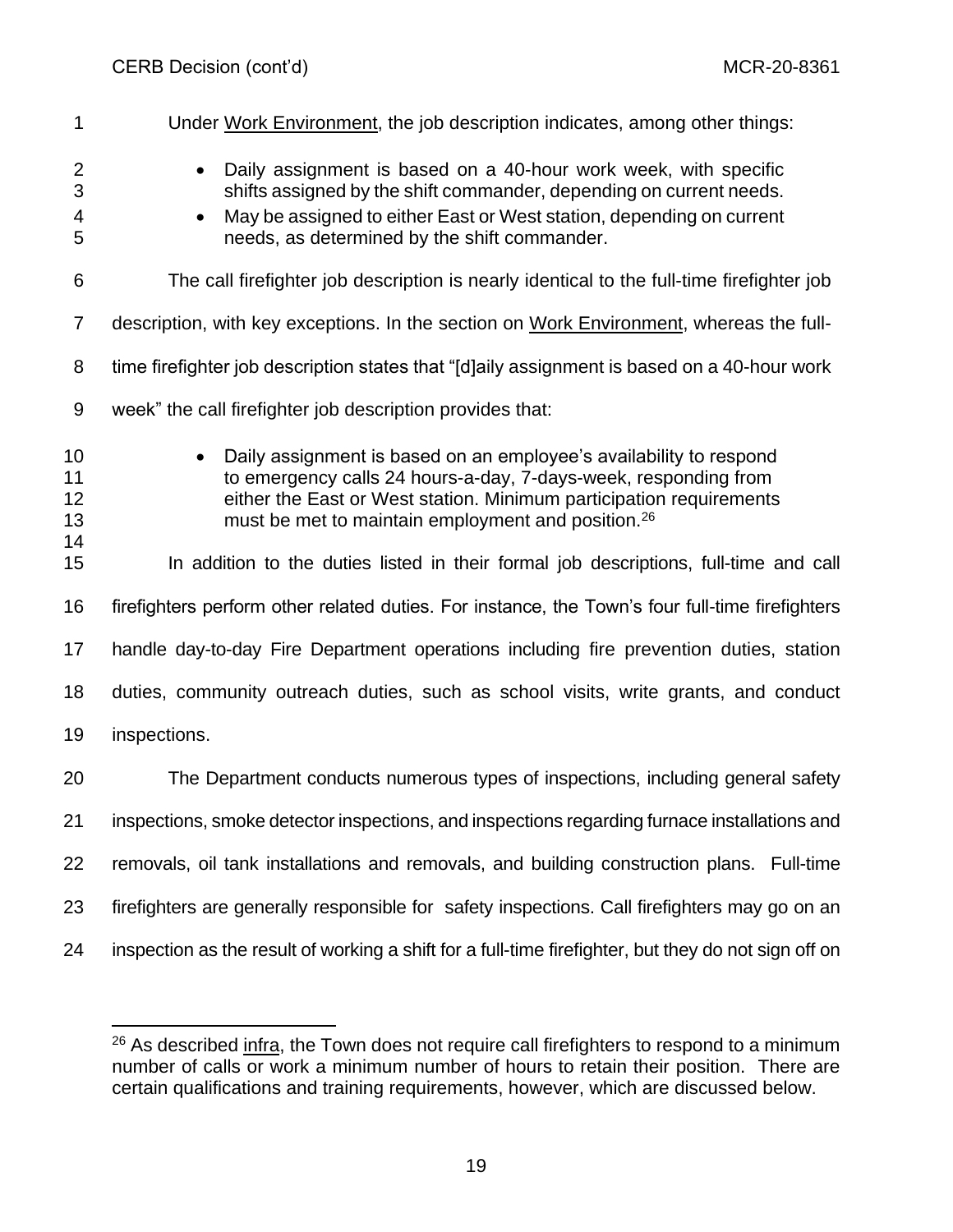inspection forms.

# Call Firefighter Non-Alarm Duties

 As described throughout this decision, during on and off-shift hours, call firefighters primarily respond to alarms to which they are eligible to respond. However, during on-shift hours, they may also volunteer to provide shift coverage for absent full-time firefighters. Open shifts arise when full-time firefighters are on vacation, sick, using personal time, or are off-site for training. Geiger uses his discretion to fill scheduled hours with call firefighters based on operational and budgetary considerations. In general, he tries to maintain a three- person staff minimum. At times, Geiger considers himself the third full-time firefighter, but if he has a busy schedule, he will schedule a call firefighter to fill an open slot created by a full-time firefighter's absence. When Geiger schedules a call firefighter for station coverage, he may or may not decide to require the call firefighter to have certain certifications. For instance, on any given day, Geiger must have at least one EMT and one pump operator on duty. The procedure for filling open shifts depends in some respects on the day. Typically, the Department emails all firefighters regarding the open shift. Geiger collects the responses. He keeps a spreadsheet where he tracks who expressed interest on a particular day and who was assigned. He tracks the percentage of assignments for those who express interest in filling shifts in order to make subsequent shift assignments and balance the assignments among those interested. There is no requirement that call firefighters perform station coverage duties.

 Call firefighters may also volunteer for and be paid to assist the Chief with specific tasks, such as fire hose testing. When assisting the Chief or filling an open shift, call firefighters may perform the type of non-emergency work that full-time firefighters perform,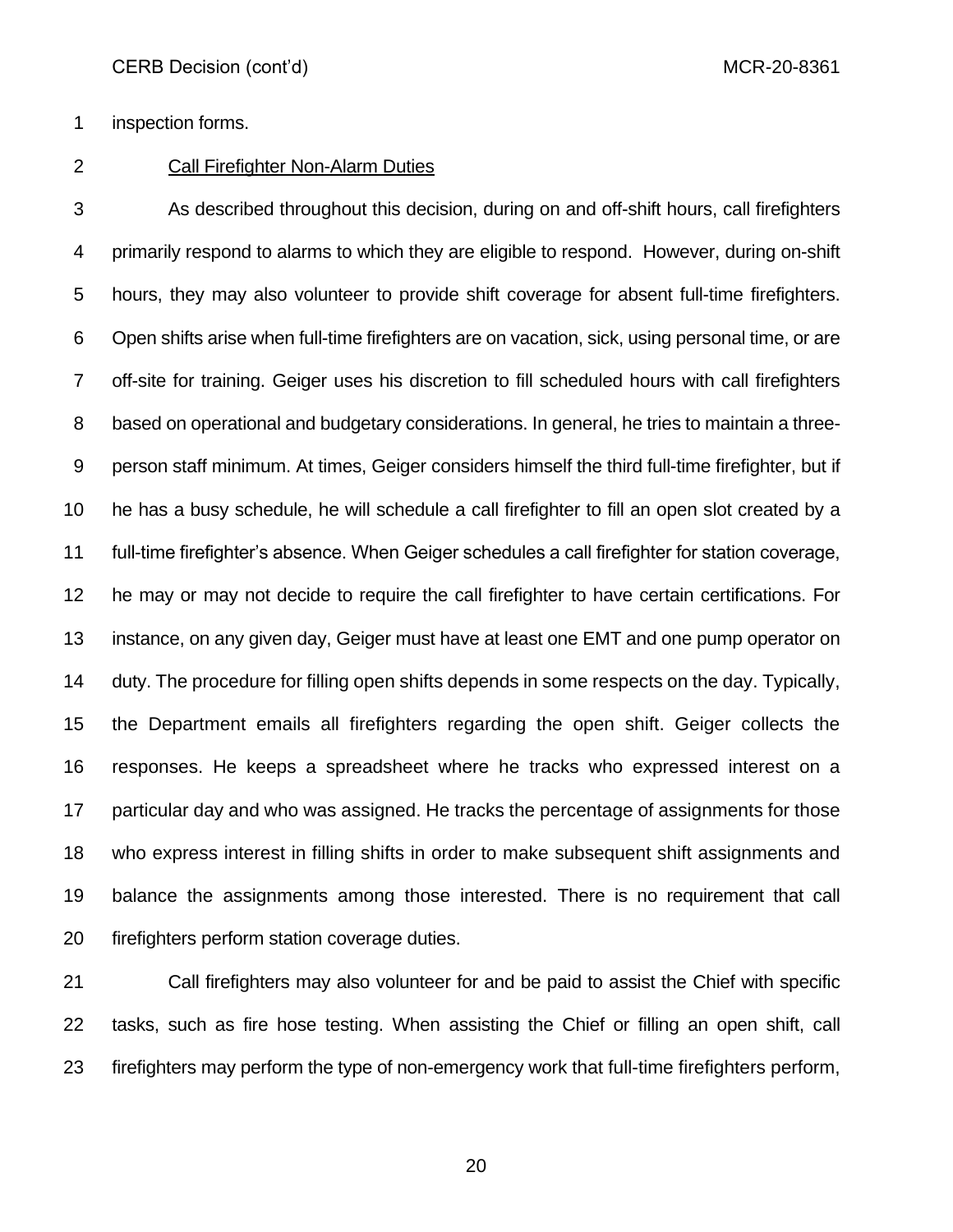e.g., community outreach such as school visits, station duties, and other administrative duties and inspections. In addition to these duties, firefighters may also volunteer to perform certain Town details, such as road races, graduations and elections.

 The Town does not mandate that call firefighters respond to a minimum number of alarms or work a minimum number of hours doing non-emergency work as a condition of remaining a Town call firefighter. Except for the OIC assignments described below, it does not assign call firefighters any shifts.

### Officer In Charge Assignments and Duties

 Each of the full-time and call officers (lieutenant and above) is assigned a week-10 Iong Monday to Monday<sup>27</sup> rotation as the OIC. As there are ten officers, there is a ten- week schedule. The OIC is tasked with responding to non-emergency calls during off- shift hours. There is no evidence in the record that a call officer working an OIC shift is required to be at a fire station or is otherwise restricted in their personal activities.

 When the civilian Department dispatcher receives a call that they understand based on their experience and the run card to be a non-emergency call, the dispatcher calls the OIC with the relevant information about the call. The OIC then directly assists 17 the caller.<sup>28</sup> If the OIC does not respond to the dispatcher's call, then the dispatcher contacts the OIC for the following week. If the second OIC fails to respond, the dispatcher

<sup>&</sup>lt;sup>27</sup> Geiger initially testified that it is a Sunday-to-Sunday schedule, but then stated that "I want to say Monday is the first day and it ends on Monday. He also testified that the OIC schedule is "typically outside of the full-time schedule . . . from 7:00 a.m. to 5:00 p.m. Monday through Friday."

<sup>&</sup>lt;sup>28</sup> Should the officer arrive at the scene of the non-emergency call and determine that the incident needs more services, they may request that dispatch upgrade the call to a Station Alarm or General Alarm.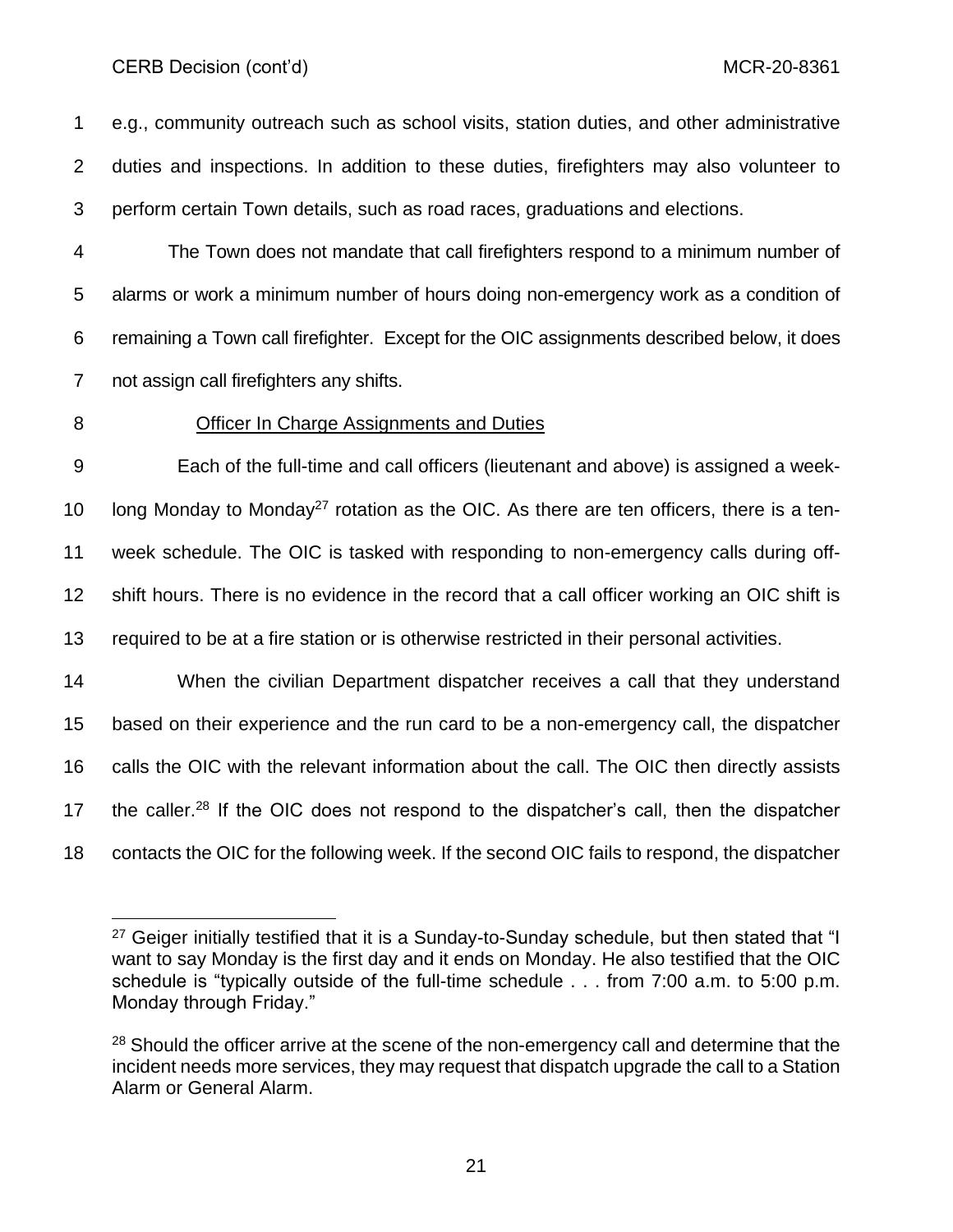tones out the call as an East or West Station alarm based on geography. Call officers 2 who do not respond to a dispatcher's call do not suffer adverse consequences.  $^{29}$ 

### Hours and Earnings

Full-Time Firefighters - Hours

 As the stipulations reflect, the full-time firefighters' "on-shift hours" cover ten hours per weekday, Mondays through Fridays, 7:00 a.m. through 5:00 p.m., for a Department- wide total of fifty hours of on-shift coverage per week. As reflected in the stipulations, during the relevant period, there were five full-time firefighters, including Chief Geiger, As Stipulation 10 reflects, the Department schedules each individual full-time firefighter to work forty hours per week, such that three full-time firefighters work Mondays, Wednesdays, and Fridays, and four work on Tuesdays and Thursdays. Chief Geiger works Monday through Friday, 9:00 a.m. to 5:00 p.m. During the relevant time period, Blake, Brown, Colangelo, and Soltys each worked 2080 regularly-scheduled hours.

 The Department does not require full-time firefighters to respond to emergency calls outside of their regularly scheduled hours, but expects full-time firefighters to do so especially for serious or more complicated alarms, or if there is an insufficient call firefighter response to a call.

### Full-time Firefighters Earnings

 In 2018, the Town established a wage schedule for full-time firefighters based on grade and step levels. To move from one step to the next, full-time firefighters must complete

 Geiger testified on cross-examination that while the Department wants the OIC to answer the phone, the term "obligation . . . is a little strong." He also testified that there are no adverse consequences for the OIC should they not do so.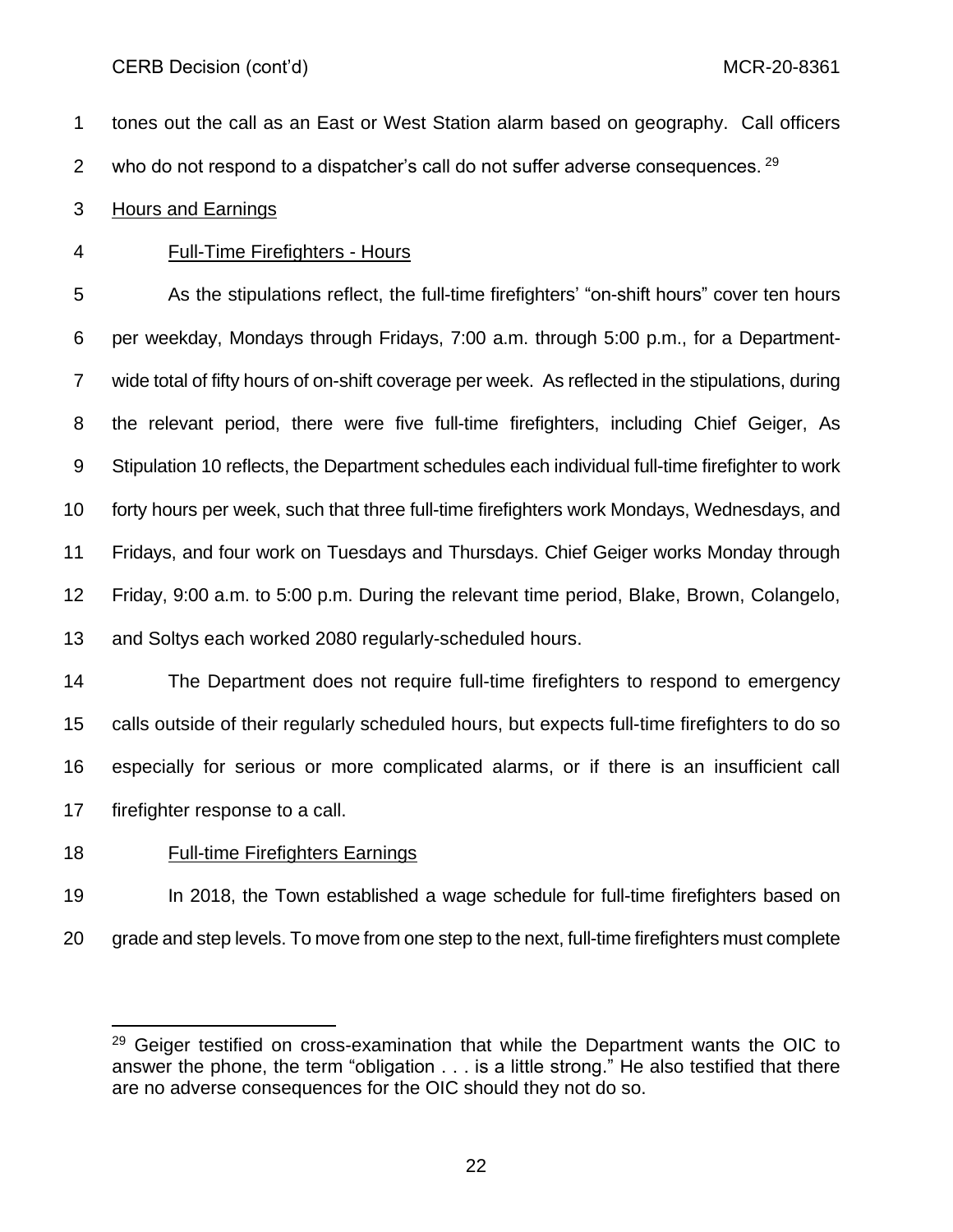twenty hours of pre-approved additional training and have a satisfactory job performance review. Grade levels are as follows: F-1 is a Firefighter, F-2 is a Lieutenant, F-3 is a Captain, and F-4 is a Fire Deputy. Each grade has corresponding step levels 1-10. In FY2021, the full-time firefighter salary scale ranged from a Step 1 Firefighter with an hourly rate of \$25.28 and an annual salary, excluding overtime, of \$52.586, to a Step 10 Fire Deputy with an 6 hourly rate of \$41.41 and an annual salary, excluding overtime, of \$86,131.<sup>30</sup> Full-time firefighters are also eligible for uniform allowances and stipends as EMTs, the Training 8 Director, the Maintenance Director and the EMS Director.<sup>31</sup> During the relevant time period, Soltys earned \$77,431, Blake earned \$71,788, Brown earned \$74,209, and Colangelo 10 earned \$66,377.<sup>32</sup>

11 Overtime

 Full-time firefighters receive overtime pay for attending trainings, covering a shift for an absent full-time firefighter, and responding to calls outside of their regularly scheduled 40-hour work week. During the relevant period, Blake worked 353 overtime 15 hours, Brown worked 339, Colangelo worked 168, and Soltys worked 167.<sup>33</sup>

<sup>&</sup>lt;sup>30</sup> This information is taken from JX 12, the Personnel Board Proposed Career Firefighter compensation matrix from the Annual Town Meeting, May 14, 2019. This appears to be the FY2020 full-time firefighter salary schedule, but there was no detailed testimony about this exhibit.

 $31$  In FY2020, the Department paid full-time firefighters an EMT stipend of \$1,521 and a uniform allowance of \$1,191. Full-time firefighter Brown received stipends as the Training Director and the Maintenance Director.

<sup>&</sup>lt;sup>32</sup> The record does not include detailed information about the full-time firefighters' overtime rate, or the individual firefighter's grade and step levels.

 $33$  JX 14 lists Soltys as working 215 hours of overtime, but Geiger testified that Soltys only worked and was paid for 167 hours of overtime as there was a period of time when Soltys worked hours outside of his regularly scheduled shift but was not eligible to be paid for those hours at an overtime rate because he had taken COVID-related leave time during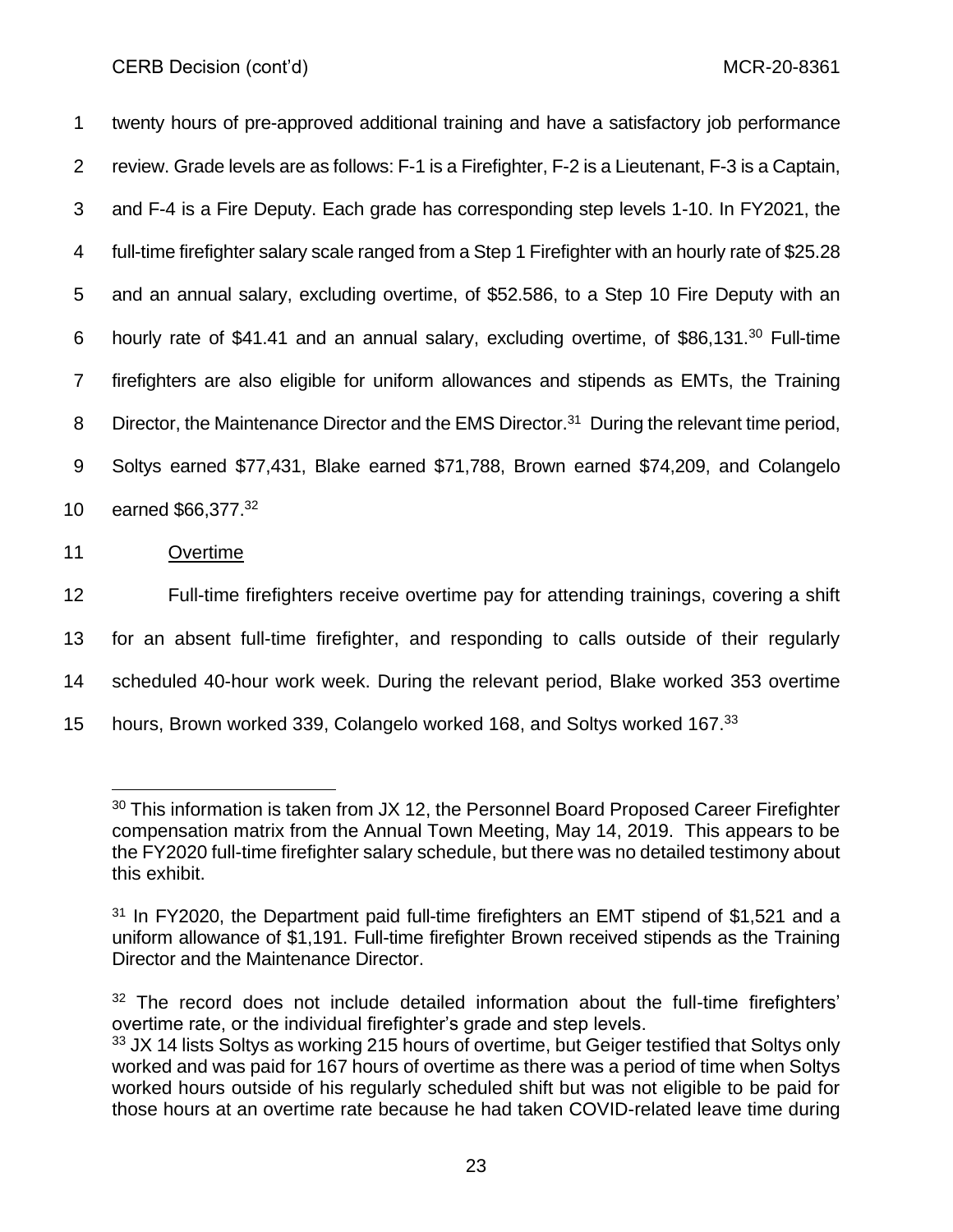# 1 Call Firefighters' Hours

 Call firefighters are on call 24/7, 365 days per year to respond to alarms to which they are eligible to respond. As emphasized throughout this decision, the Town does not mandate that call firefighters work a minimum number of hours as a condition of remaining a call firefighter.

# 6 Call Firefighter Earnings

 Call firefighters' hourly rates depend on rank and certifications. In FY2020, base rates were as follows: Firefighter \$15.11; Probationary Firefighter \$17.30; Private \$18.96; 9 Lieutenant \$19.78; and Captain 22.54.<sup>34</sup> In FY2020, the Department also paid officer position stipends as follows: Deputy Chief \$2,696, Captains \$855, and Lieutenants \$389. The Department further pays stipends to call firefighters for participation in the EMT on-call program. As with the full-time firefighters, call firefighters that hold the following positions are 13 also eligible for stipends: Training Director (\$1051); EMS Director (\$1051),<sup>35</sup> and Maintenance Director (\$466). The Department provides differentials for call firefighters with certain skills, including pump operator \$1.04, EMT \$2.07, and paramedic \$3.11, and for 16 successful completion of Fire Academy training  $$2.07<sup>36</sup>$  The Department pays all call

the regular shift. Blake also acknowledged that JX 14 included 48 hours that Soltys worked off-shift but was paid for at straight time because he left his regular shift early for COVID-related reasons.

 $34$  There is no testimony in the record clarifying the differences in JX 16 between the call firefighter, probationary, and private base hourly base rates, or explaining the omission of the Deputy Chief base rate.

<sup>35</sup> Call firefighter Carrie Burke (Burke) is the EMS Director.

<sup>&</sup>lt;sup>36</sup> The six most senior call firefighters during the relevant time period had not attended the Call/Vol. Academy, but the Chief had designated them as being eligible for the Firefighter I/II pay rate because of their equivalent experience and training.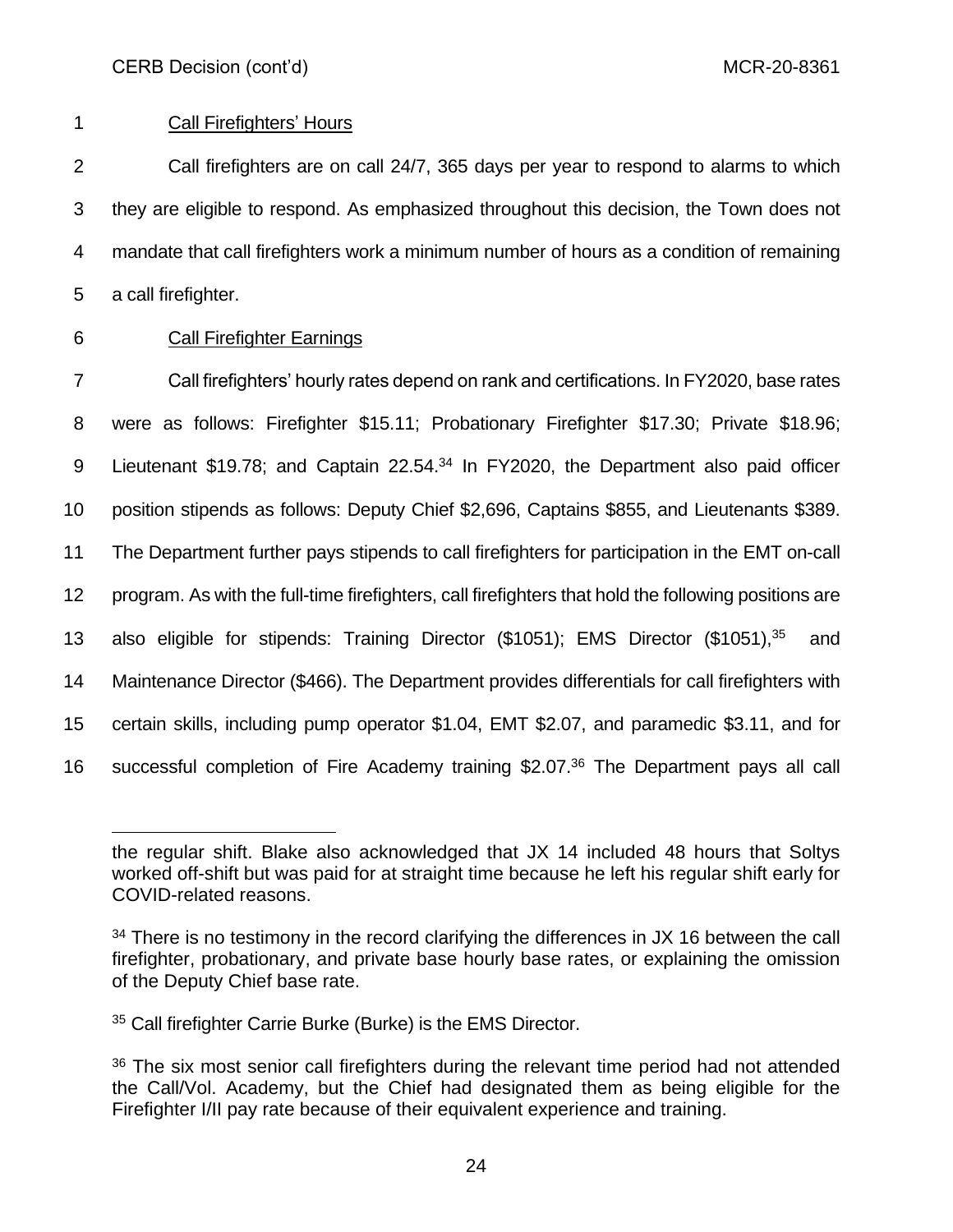firefighters a \$50.00 detail rate for all details they work in excess of four hours.<sup>37</sup>

 The Department pays call firefighters an hourly rate for all call hours they work. These hours include all of the tasks described above, including responses to emergency alarms, responses to non-emergency alarms as the OIC, station coverage, hydrant maintenance, station maintenance, and training hours both inside and outside of the Department, as described below. During the relevant time period, call firefighters' paid hours, including call hours, training hours, and detail hours ranged from 18.5 to 844 hours, with respective earnings that range from \$345 to \$15,220. Hassam is the only call firefighter to have worked at least 33% of the full-time firefighters' scheduled 2080 hours.

# 10 Call Firefighter Alarm Response Rates

11 The Town does not require call firefighters to respond to a minimum percentage 12 of toned alarms as a condition of continuing to serve as a call firefighter. Over time, the 13 Department has struggled with low call firefighter response rates<sup>38</sup> and drafted policies

 $37$  In 2016, Geiger advocated before the Board of Selectmen for an increase in call firefighter pay, which had not been evaluated for a long time. Geiger sought to increase their hourly pay rate to align with surrounding towns, and to include pay bumps for Firefighter I/II, EMT and pump operator certifications.

 $38$  As an example of an incident to which there was an inadequate call response, the record includes testimony regarding the 2016 "Crooked Pond incident." This incident was a structure fire that occurred during a weekday, at about 1:00 p.m. During the fire, Geiger and two full-time officers responded immediately, but the initial call firefighter response was inadequate. As a result, the Town had to rely on mutual aid from other communities. The number of call firefighters at the scene eventually increased and was of assistance, but initial response was a concern for Geiger. No person was injured that day.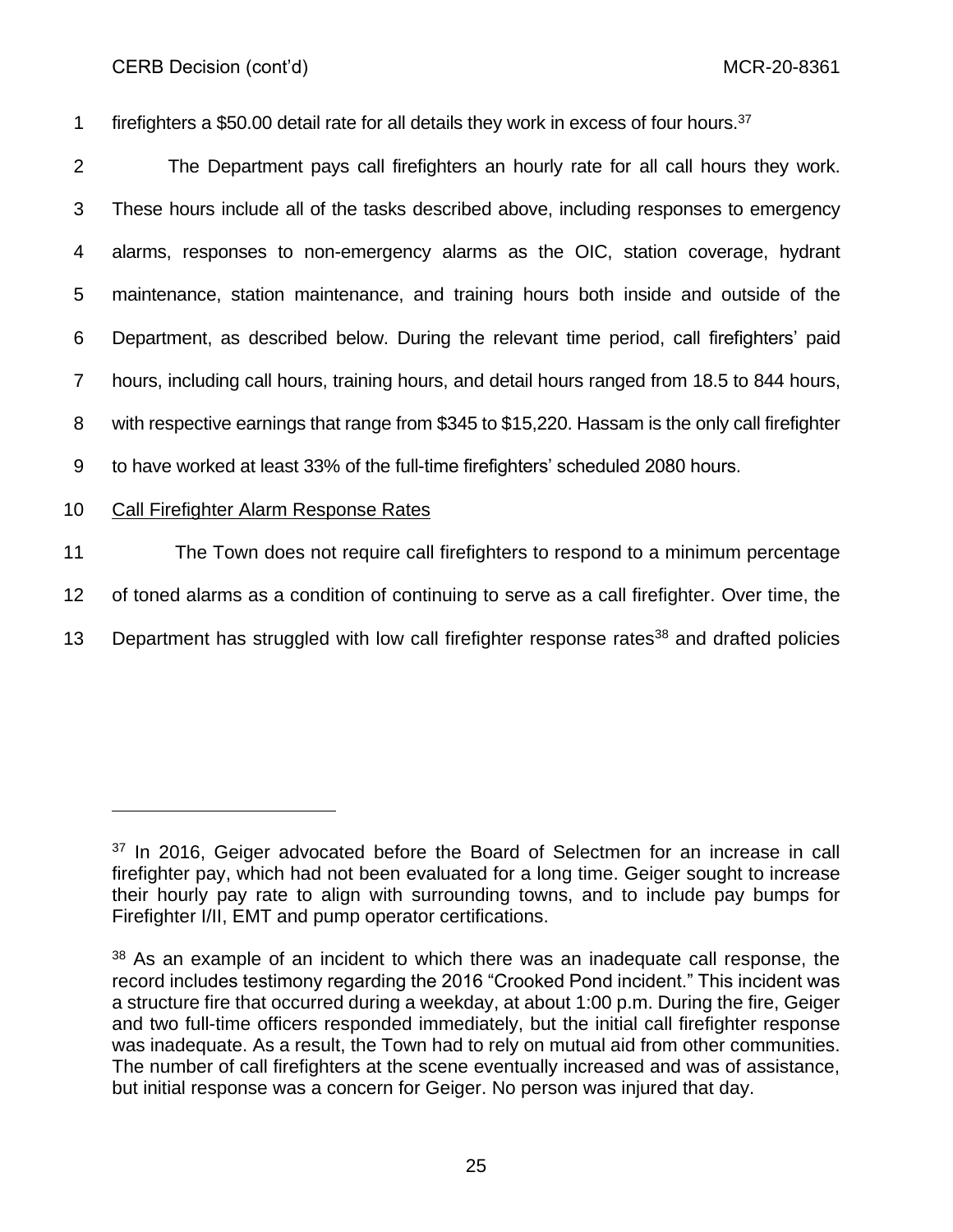| $\mathbf 1$    | that include a minimum call response rate. <sup>39</sup> At the time of the hearing, however, no such   |
|----------------|---------------------------------------------------------------------------------------------------------|
| $\overline{2}$ | policies were being implemented or enforced, although call firefighter response rates                   |
| 3              | remain an ongoing topic of discussion. <sup>40</sup> Geiger's opinion is that call firefighter response |
| 4              | rates have improved recently, something that he attributes to a variety of factors including:           |
| 5              | improved recruitment, interviews that set clear expectations for individuals, <sup>41</sup> and a shift |
| 6              | in technology that allows people to work from home.                                                     |
|                |                                                                                                         |

7 During the relevant time period there were about 875 total alarms, including 52

<sup>39</sup> JX 7 is a one-page document titled Standard Operating Guidelines, Continued Employment Requirements, GA-100.6. This document, which existed before Geiger was Chief, requires call firefighters to respond to at least 10% of all calls (provided that call attendance excludes still alarms and is based on general calls plus East or West calls depending on assigned station). The policy document states, "Date Adopted: May 23, 2019," but it is undisputed that the Town Personnel Board has not adopted this policy. Geiger testified that he inserted that date when he reformatted the document. On a related note, the record reflects that in about 2019, Geiger posted a spreadsheet of call firefighter response rates with a highlighted section of call firefighters with response rates under 10%. However, there is no record of discipline arising from this posting or evidence of related policy announcements. There is also no information in the record about the underlying calculation for the response rates in the 2019 spreadsheet.

<sup>&</sup>lt;sup>40</sup> JX 45 and JX 47, the September 5, 2019 and December 21, 2020 Officers Meeting Notes, establish that the call firefighter response rate minimum issue is an ongoing point of discussion within the Department. During the September 5, 2019 officers' meeting, Geiger stated that the Department needed to set a specific response percentage in light of the fact that he found old policies requiring a 70% response rate to be unrealistic. The meeting notes from the September 5, 2015 meeting state, "[w]e discussed changing the response requirement to 5%-10% for total calls (East + General or West + General)" and that another option was to remove specific time periods from the calculation and measure "response availability from 19:00-0500 M-Th and 19:00F to 05:00 (sic) Monday." Geiger further explained during the September 5, 2015 meeting that he would use the standard to "reappoint" members to the Department annually, thereby making it easier to remove members "who provide nothing." Geiger reiterated this concept during the December 21, 2020 officers' meeting.

<sup>41</sup> See footnote 53 and accompanying text.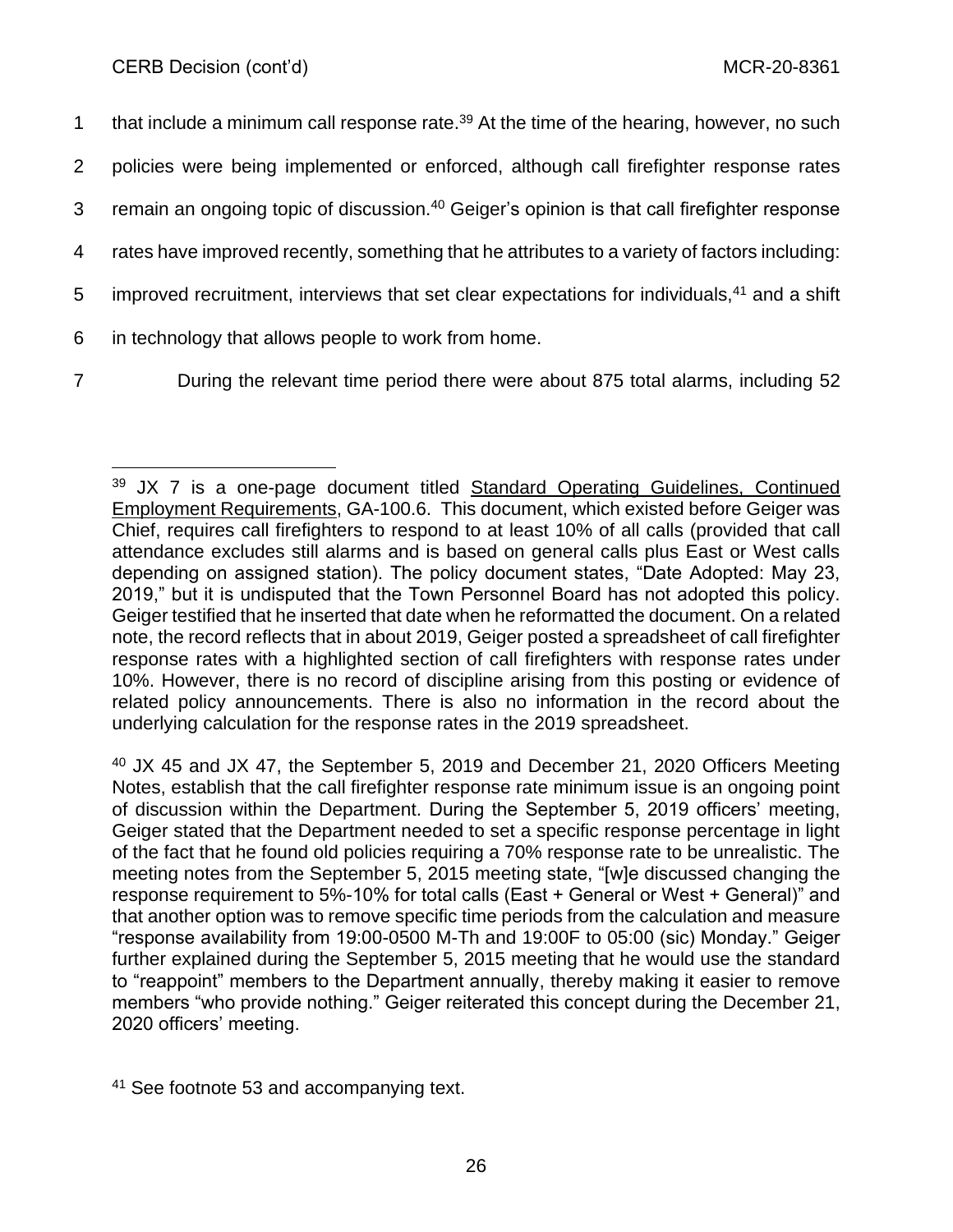- General Tones, 312 East Tones, 137 West Tones, and 374 Still Alarms (286 Still East;
- 88 Still West). No call firefighter responded to 33% of all alarms. The parties' joint exhibits
- contain additional information regarding call firefighters' response rates as follows:
- No call firefighter responded to 33% of all alarms. Call firefighter Kevin Foster (K. Foster) responded to a total of 32.6% of all alarms, including General Alarms, East Station Alarms, West Station Alarms, and Still Alarms while the remaining call firefighters responded to 18.4% or less of all alarms.14 call firefighters responded to more than 33% of combined General and assigned Station Alarms.
- General Alarms comprised 6% of all alarms. Ten call firefighters responded to 33% or more of General Alarms. The remaining call firefighters responded to less than 33% of General Alarms.
- East Station Tones comprised 36% of all alarms. Seven call firefighters responded to 33% or more East Station alarms.
- 14 West Station Tones comprised 16% of all alarms. Eight call firefighters responded to 33% or more West Station alarms.
- Still Alarms (during on-shift and off-shift hours) comprised 43% of all alarms (374 of 875), with about 79% of Still Alarms occurring during on-shift hours, and about 9% occurring during off-shift hours. No call firefighter responded to more than 10% of all Still Alarms.
- During on-shift hours there were 84 non-Still Alarms, or about 21%. 68% of the 21 time, four or fewer of the 38 call firefighters responded to on-shift non-Still Alarms. 11% of the time, no call firefighters responded to on-shift non-Still Alarms.
- 

Full-Time Firefighters' Response Rates

- Blake was the only full-time firefighter that responded to more than 33% of those
- alarms, with a 42% response rate. Brown responded to 31%, and Colangelo and Soltys
- responded to 23%.
- Certifications and Training
- Full-time and Call Firefighter Certification Requirements
- As set forth in the 2005 job description and elsewhere in the record, the Town
- requires full-time firefighters to: 1) have a valid Massachusetts driver's license; 2)
- Firefighter I and Firefighters (FF I/II) certification from the Massachusetts Firefighting
- Academy; 2) have Emergency Medical Technician (EMT) certification from the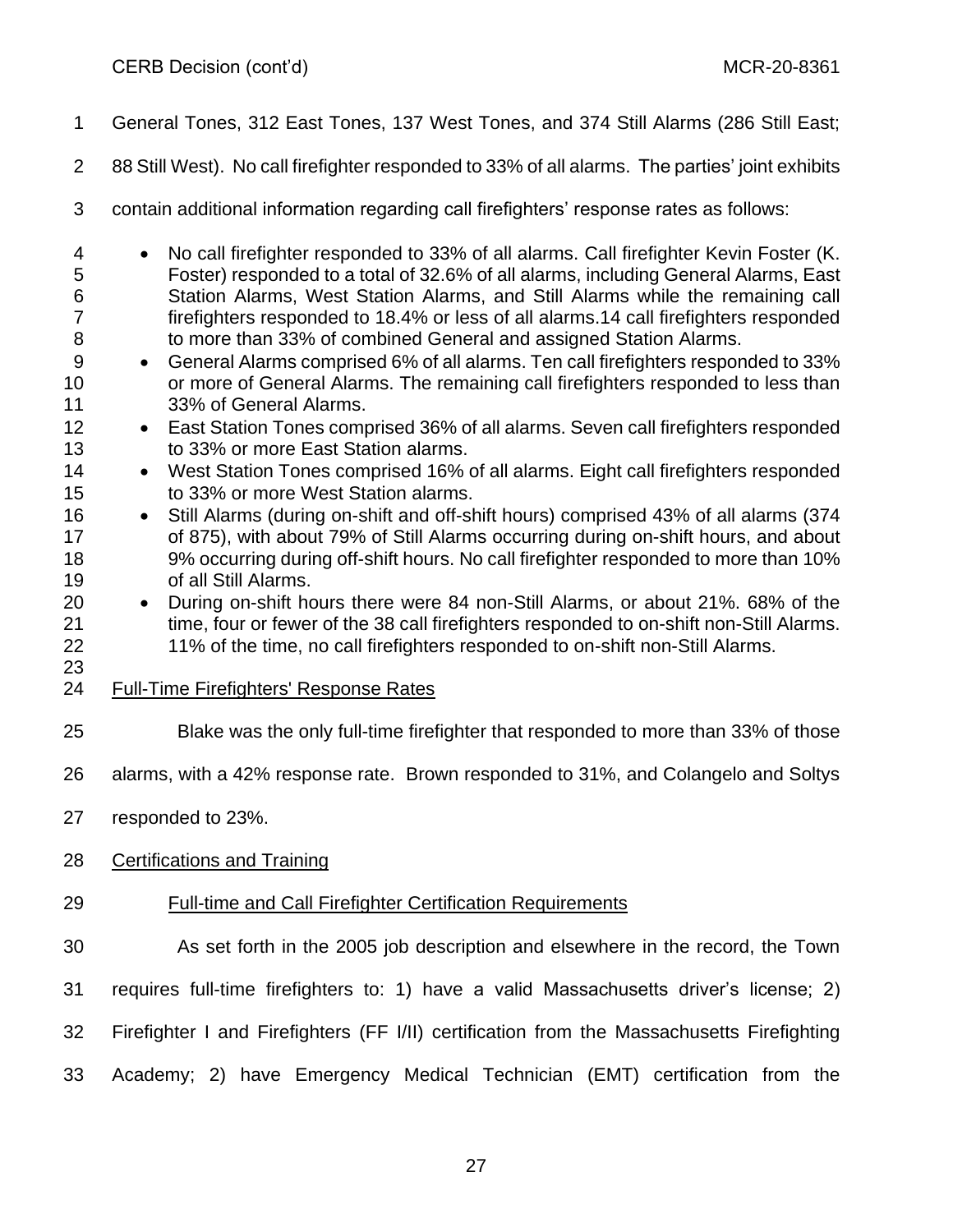1 Commonwealth or EMT certification within one year of date of hire<sup>42</sup>; and 3) be pump 2 operators.

 The requirements are different for call firefighters. As set forth on the 2005 job description, the Department requires call firefighters to have a valid Massachusetts driver's license, and to either "have or be willing to obtain as soon as possible current First Responder's Certification from the Commonwealth of Massachusetts and maintain that certification." As described below however, although call firefighters are encouraged to obtain FFI/II certification and EMT certification, the Department does not compel them to do so as a condition of continued employment. Nor does it require them to be pump operators or rescue truck drivers, although they must have the appropriate training to 11 operate these vehicles. $43$ 

### 12 Firefighter I/Firefighter II Training, Generally

13 Firefighter I and Firefighter II (FFI/II) certification is the professional certification for 14 all Massachusetts firefighters. The Massachusetts Firefighting Academy has two 15 programs for FFI/II certifications, Career Recruit Training (the Career Academy) and

<sup>42</sup> The Fire Chief may extend the one-year EMT certification period at his discretion. For example, Brown requested but did not need an extension to achieve EMT certification when it appeared that the course instructor would not be able to complete the course instruction. Under the circumstances Geiger granted the request. However, another instructor completed the course instruction, and Brown achieved certification within one year of being hired.

<sup>&</sup>lt;sup>43</sup> During the relevant period, 50% (19 out of 38) of call firefighters were pump operators. In 2020, 22 out of 38 call firefighters attended an orientation that enabled them to operate a new Rescue 2 fire truck.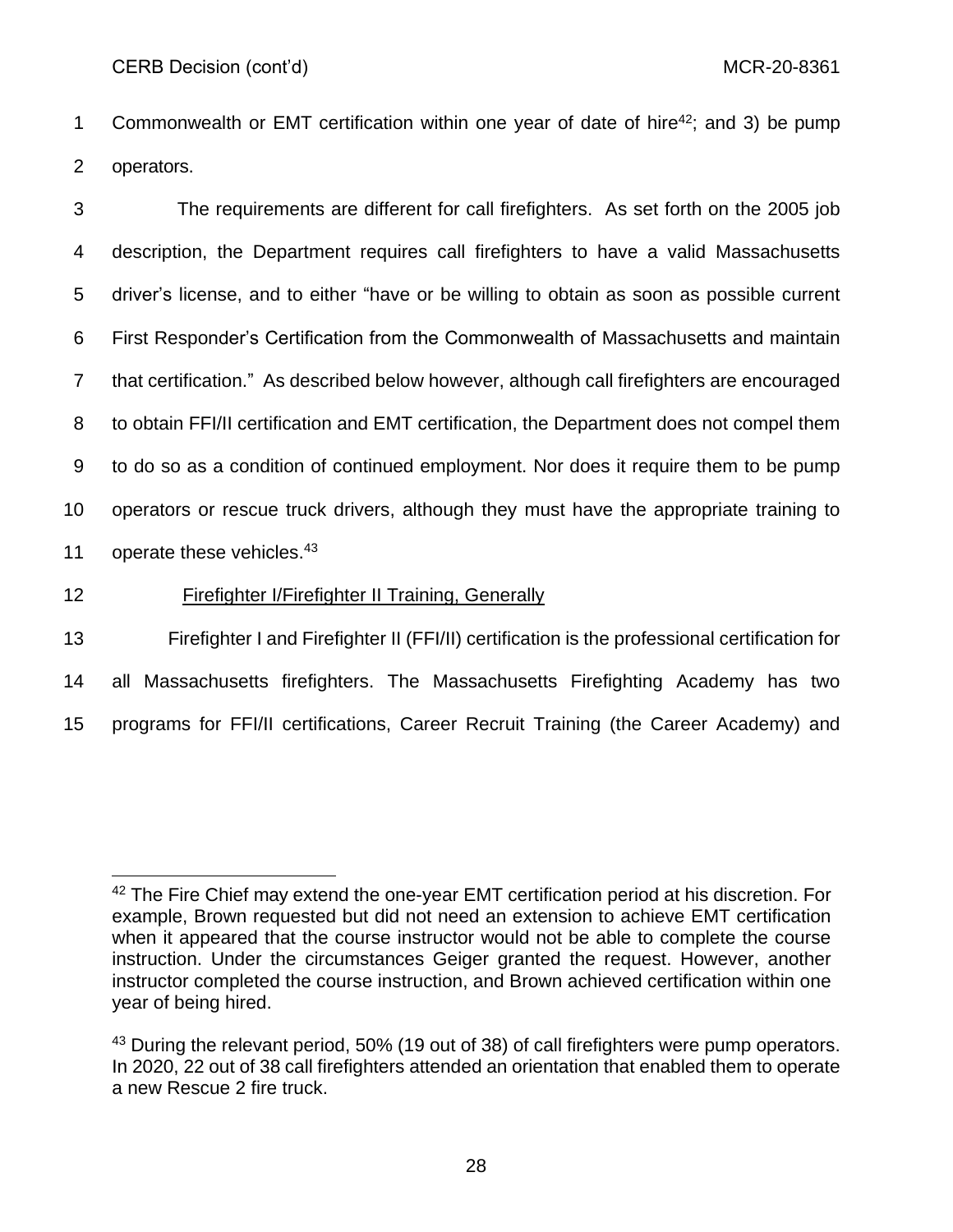1 Call/Volunteer Training (Call/Vol Academy).<sup>44</sup> The Career Academy is held forty-hours per week, Monday through Friday 9:00 a.m. – 5:00 p.m. The Call/Vol Academy is a five- month program (November-March) with fifty-seven training days, primarily on Monday, Tuesday, and Wednesday evenings, as well as Saturday and Sundays. Participants attend two nights per week and every Saturday. There are lecture days, exam days, and mandatory skill days. Missing mandatory skill days results in removal from the program. In Essex County, the Call/Vol Academy is offered only once a year.

 Both programs provide "Pro Board training" and upon completion, attendees of both training programs become "Pro Board certified" with Firefighter I/II certifications, meaning that they have met the knowledge, practical skills, and demonstrated proficiency in skills to meet the National Fire Protection Association's (NFPA) Standard 1001.

#### EMT Training

 The Department pays for an online module with unlimited access for firefighters to take as many trainings as desired throughout the year. Geiger has found the online module allows full-time and call firefighters to best manage their time in terms of EMT trainings. Most firefighters participate in an EMT program that coincides with a college semester, either September to December, or from January to May. The EMT program is over 120 hours and requires extensive reading and practical skill assessments.

Call Firefighters' Certifications

Since becoming Chief, Geiger has actively sought to have all new call firefighters

achieve EMT certification within six months of their initial appointment, and FFI/II

<sup>&</sup>lt;sup>44</sup> The main difference between the two training programs is that the Career Academy provides more hands-on training and has more of a fitness element to it than the Call/Vol Academy. Another difference is when the programs are given.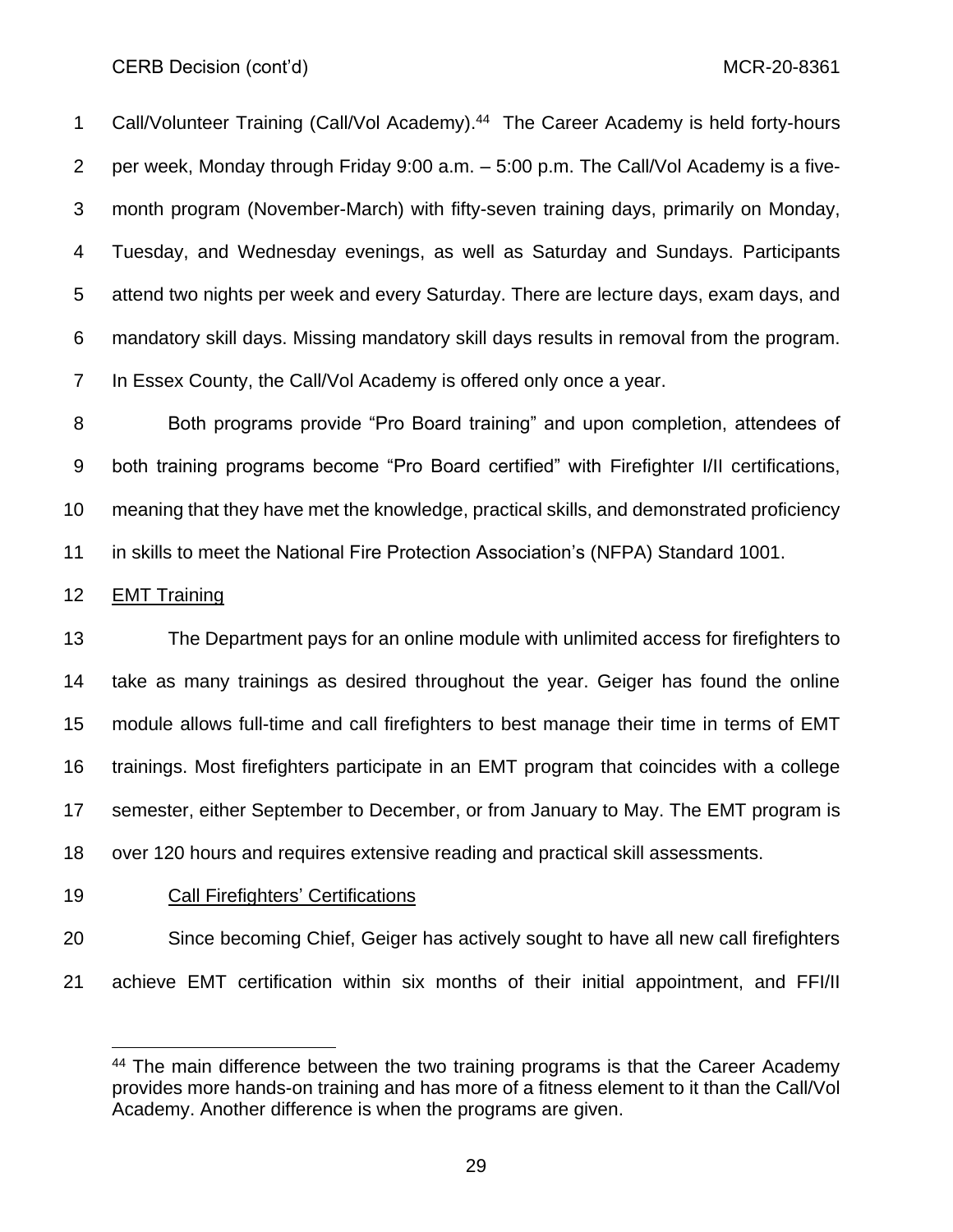certification within two years of being hired. According to Geiger, it takes about two years for a new call firefighter to become completely trained and certified.<sup>45</sup> Despite these aspirations, the Department has no "hard and fast rule" that makes call firefighters' Call/Vol Academy and EMT Training a requirement of continued 5 employment.<sup>46</sup> For "retention" purposes, Geiger takes into consideration individual circumstances and the limited availability of Call/Vol Academy opportunities that may

<sup>45</sup> After Geiger hires a new call firefighter, he discusses the Department's expectations and the commitment required, including "an up-front commitment" to attend EMT classes and the Academy. He outlines the schedule so that they understand that EMT school could be two nights a week or one night a week for several months. He also informs them that the Fire Academy is three to four days a week for several months as well. He explains that typically EMT training should be done the first year of hire and the Academy in the second year. Geiger also evaluates the new hire's background and abilities to decide whether the Department should send them first to EMT training or Academy training. If the new hire is EMT-trained or in the process of EMT testing, the Department is likely to send them to Call/Vol Academy. For high school students hired through the Department's Fire Explorer program, Geiger prioritizes EMT training. However, if a probationary employee lacks proficiency or has low alarm response rate, Geiger is hesitant to send them immediately to the Call/Vol Academy. Geiger will also not send a call firefighter to the Call/Vol Academy if they have a conflicting job schedule or plan to attend an out-ofstate college in the near future.

<sup>&</sup>lt;sup>46</sup> Geiger testified that the Department requires all new members to become EMTs within six months to a year of their initial employment, and that "the Fire Academy is also very strongly pushed for to the point where it's almost mandatory that they attend that within another two years of their employment." When asked if there was a "hard and fast rule" regarding either certification in terms of continued employment, Geiger stated that that "basically new hires have to complete both of those requirements." The qualifications that Geiger included in his testimony, such as "almost mandatory" and "basically" fail to establish that successful completion of these training programs within a proscribed period of time is essential for call firefighters to maintain employment. Moreover, although Geiger testified that he and certain call firefighters have "jointly agree[ed] to part ways," there is no evidence that Geiger has terminated an employee for lack of Call/Vol Academy or EMT training and certifications. Accordingly, we reject the Town's post-hearing brief assertion that "attendance and completion of the [the Call/Vol Academy] and EMT certification is mandatory to continue to be employed."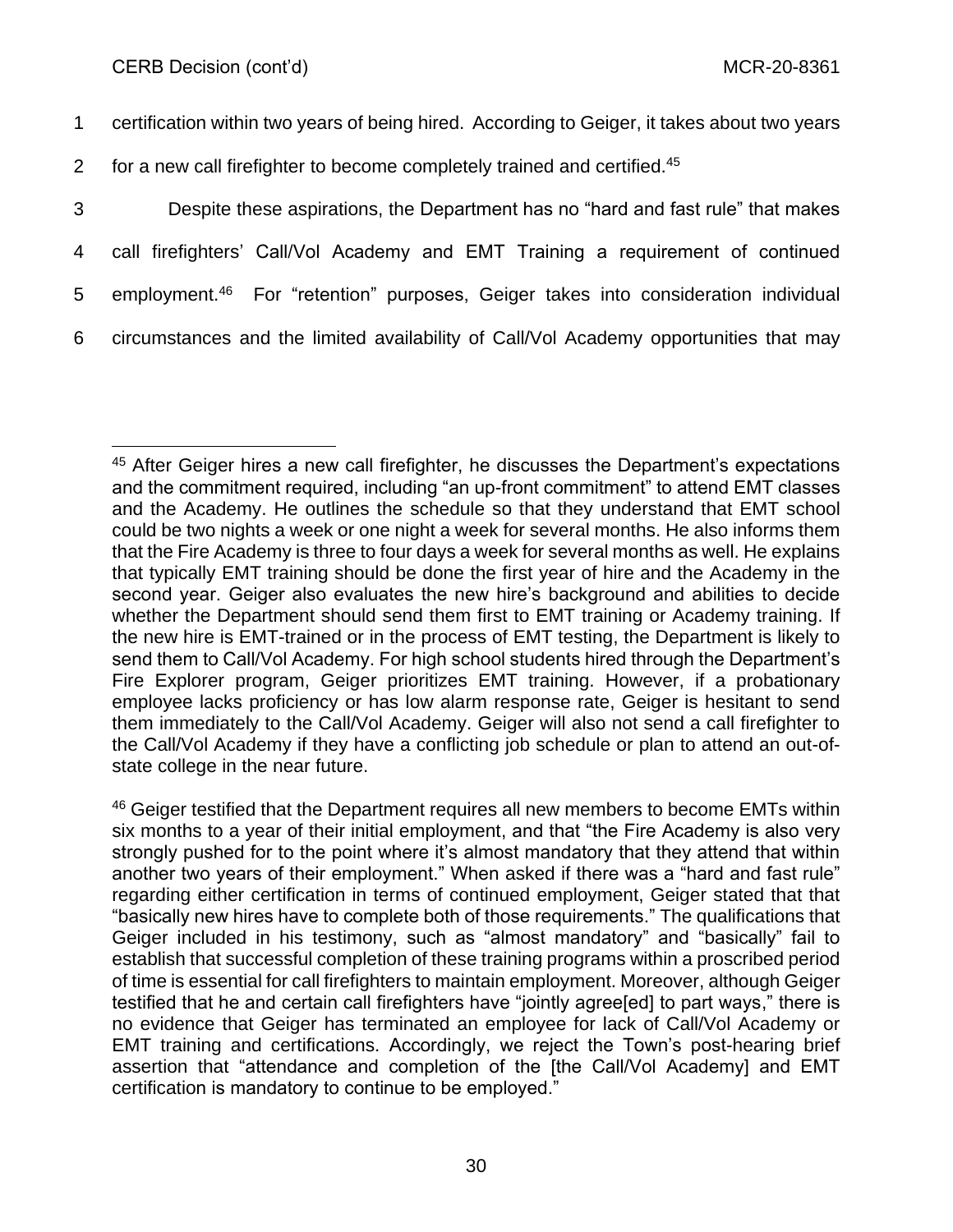1 interfere with a call firefighter's ability to achieve certifications. $47$  Consistent with the policy, as of January 2021, nine call firefighters had no certifications at all, of which Geiger hired seven. Of those seven, three were scheduled to attend the Call/Vol Academy in 2021 or 2022, and one was in high school and headed to college. Three others unsuccessfully completed an EMT training program. As for the remaining two who Geiger had not hired and who lacked any certification, one unsuccessfully completed an EMT training program and there is no further information about the other.

 Although the Department has not terminated any call firefighter for not achieving EMT/Paramedic and FFI/II certification and Academy attendance within two years of being hired, certain call firefighters agreed, in consultation with Geiger, to leave 11 employment.<sup>48</sup> For instance, of the eleven call firefighters that Geiger hired between 2015-2018 who are no longer working for the Department, two never achieved EMT certification, seven never attended the Call/Vol Academy, and one withdrew from the 14 Call/Vol Academy.<sup>49</sup> According to Geiger, the Department decided not to invest in sending

<sup>&</sup>lt;sup>47</sup> The record shows for example, that call firefighters Patrick Gallagher, Ian Fitch, and Thomas Nee attended EMT training but did not achieve certification. They nevertheless stayed on the active roster. Similarly, call firefighter Christopher Patrikas did not complete Call/Vol Academy training and did not get EMT certification in his first year, but stayed on the active roster.

<sup>48</sup> In Transcript 1 (Tr. 1), p. 57, the Town attorney uses the phrases "hire date" and "termination date" in reference to the dates listed in JX 43. We find that in context, the word "termination" is used to refer to the date an individual's employment ended by mutual agreement, not that Geiger unilaterally terminated an individual.

<sup>&</sup>lt;sup>49</sup> The remaining three achieved EMT certifications and attended the Call/Vol Academy, but the reasons for their departures are unclear.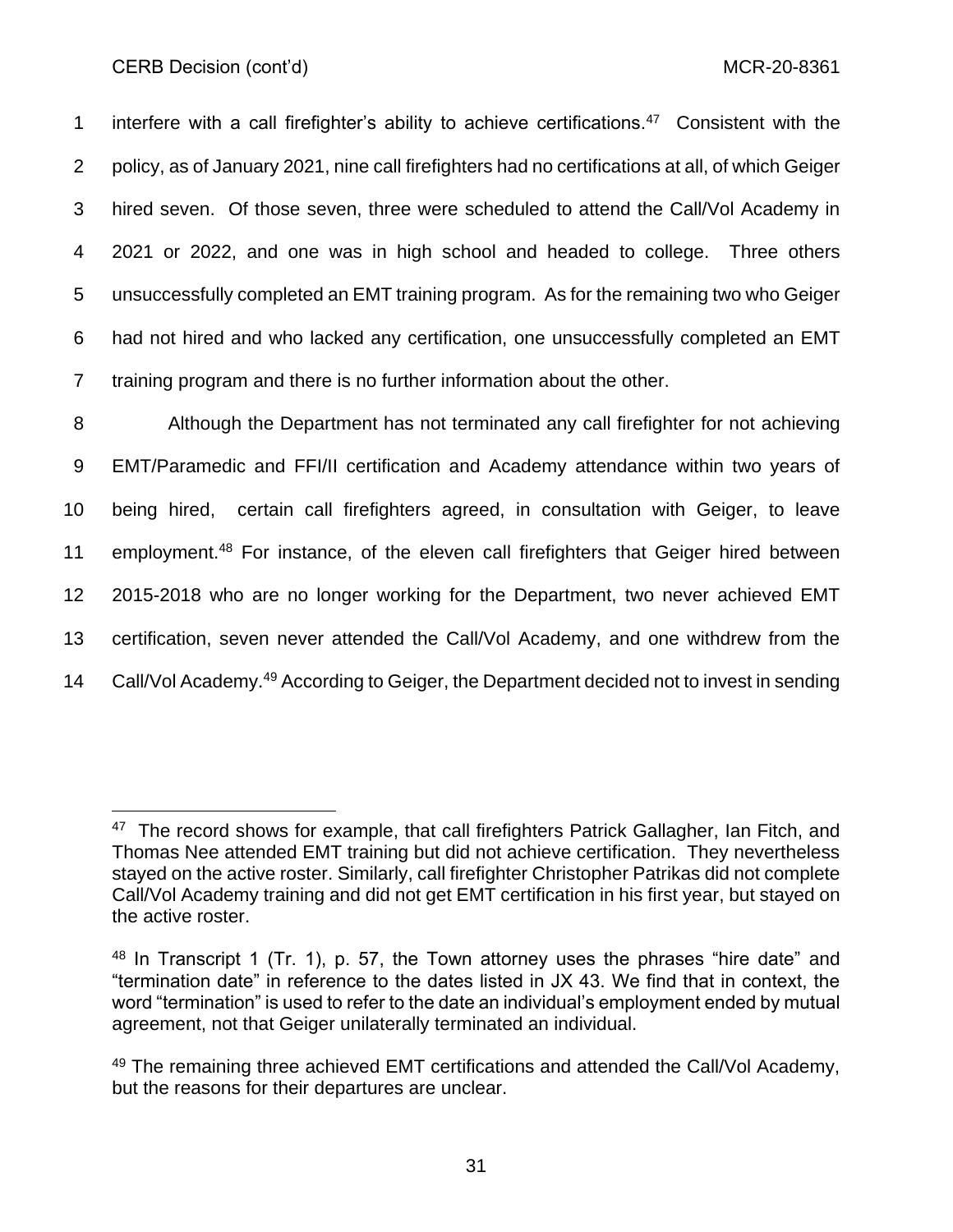certain call firefighters to the Academy after evaluating their employment and determining that they "were less likely to remain an active member" of the Department.

 While there is no hard and fast rule that makes call firefighters' Call/Vol Academy and EMT Training a requirement of continued employment, the exhibits reflect that the percentage of call firefighters with FFI/II and/or EMT certification has increased from 2005 to January 2021. In 2005, 25% of the Department had FFI/II certification

 By 2015, 38% of call firefighters (17 of 44) had FFI/II certification through the 8 Academy.<sup>50</sup> During the relevant time period, 39% of call firefighters (15 of 38) had FFI/II 9 certification through the Academy.<sup>51</sup> By January of 2021, 40% of call firefighters (16 of 40) had FFI/II certification through the Academy. Six other firefighters had additional 11 experience

 With respect to EMT certifications, in 2015, 59% of call firefighters (26 of 44) were EMT or Paramedic certified, a number that increased during the relevant time period to  $76\%$  of call firefighters (29 of 38).<sup>53</sup> By January of 2021, 78% of call firefighters (31 of 40) were EMT or Paramedic certified.

 As the number of FFI/II and EMT certifications increased, so have the Town's appropriations for call firefighter training. Between 2005 and 2020, the Town appropriation for call firefighter training increased 235% from \$25,456 in FY 2005 to

One of the call firefighters attended the Career Academy.

<sup>&</sup>lt;sup>51</sup> Two of the call firefighters attended the Career Academy.

<sup>&</sup>lt;sup>52</sup> Three of the call firefighters had attended the Career Academy

 See JX 27 and JX 20. There are no 2005 EMT training numbers in the record (or in the Boxford I record either)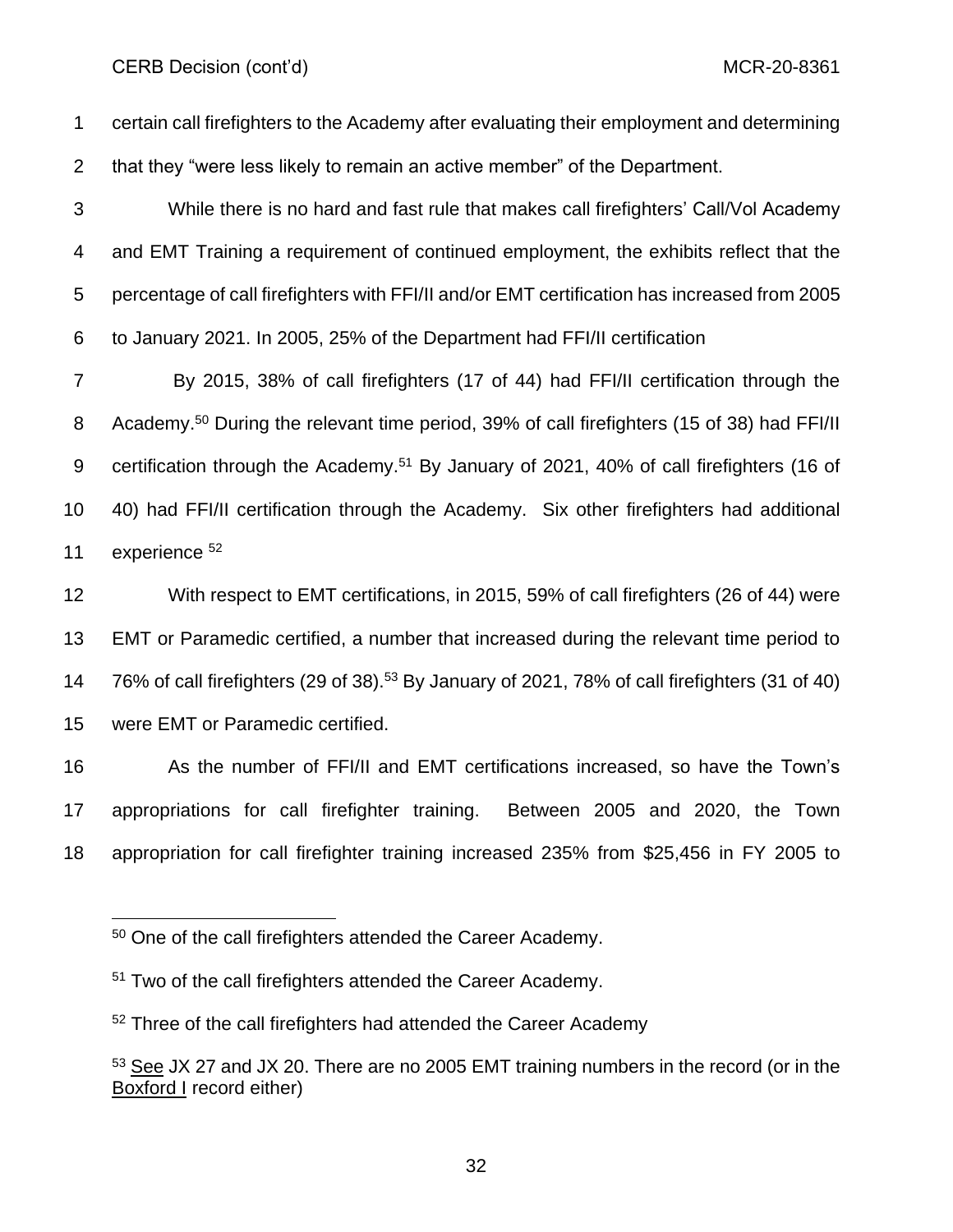\$85,242 in FY 2020. The EMT training appropriation during the same period increased 2 about from \$450 to \$4000, an increase of approximately 789%.<sup>54</sup> The percentage differences between 2015 and 2020 are less stark, with the call firefighter training appropriations increasing from \$65,902 to \$85,242 or 29.4% and the EMT training appropriation increasing only \$305.00, from \$3,695 to \$4,000.

Non-Certification Trainings

 Beyond the certification programs described above, call firefighters may participate in other trainings the Department offers. The Department pays call firefighters at an overtime rate for all of their training hours, including certifications and the other types of trainings described below.

## Recruit Training

 Before any call firefighters are eligible to respond to alarms or attend other training, they must undergo Boxford Recruit training. Recruit training, which is distinct from the Department's routine Monday night trainings described below, is an initial on-boarding to give call firefighters a basic understanding of firefighting. It is conducted in-house and 16 consists of eight weeks of basic firefighting and basic medical aid.<sup>55</sup> In 2019, new call firefighters DeSantis, Francis, Hassam, Kilmer, and Owens completed this program.

 Based on Geiger's testimony that the online EMT training model allows full-time and call firefighters to best manage their time, we conclude that the EMT Training appropriation applies to full-time and call firefighters.

<sup>55</sup> Recruit training is based on the NFPA's Firefighter I/II skills, with an emphasis primarily on Firefighter I skills training, including individual safety, appropriate gear use, introduction to tools, and fire behavior, although it also includes some Firefighter II skills training. If the firefighter subsequently received Firefighter I/II certification from the Call/Vol Academy, they will have completed the NFPA program.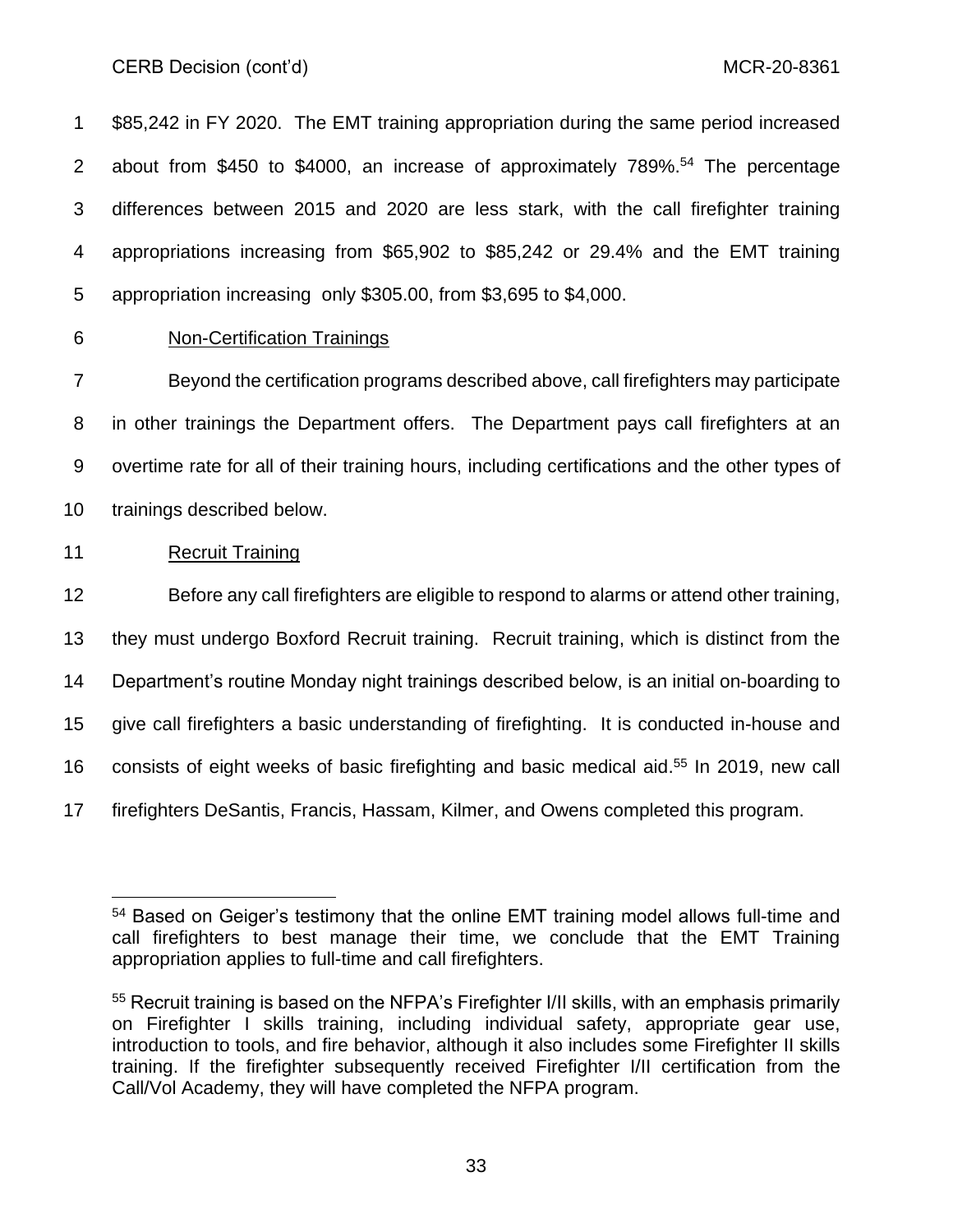# 1 Monday Night Trainings

 The Department conducts Monday night training sessions for full-time and call firefighters. These training sessions happen from September through most of December, and then the second week in January through June, with weeks off for school vacation 5 and other holidays. Monday night trainings typically involve a lecture.<sup>56</sup>

 According to Geiger, traditional Monday night trainings are "a concurrent refresher for all members," a "team-building" opportunity, and an opportunity for fire officers to evaluate members' skills." Usually, the Department holds medical trainings on the first Monday of the month. Other types of skills practiced at Monday night trainings range from those related to use of a pressurized water system to the introduction of new equipment.

12 Call firefighters and full-time firefighters are paid differently for training.<sup>57</sup> Call

13 firefighters receive their regular pay rate for attending Monday night trainings. Full-time

14 firefighters receive an overtime rate.<sup>58</sup>

15 There are no consequences for firefighters who occasionally miss Monday night

16 trainings because Geiger understands that call firefighters have to balance their call

<sup>56</sup> The Department altered the nature and frequency of trainings beginning in March 2020 due to the COVID-19 pandemic, holding virtual "Zoom" meetings and emailing competency quizzes to members.

<sup>&</sup>lt;sup>57</sup> Additionally, call firefighters do not have a continuing training program (described in detail in a section below) that forms the basis of a career path for full-time firefighters.

 $58$  Geiger testified that when he was a full-time firefighter, he considered the Monday night trainings as "the most important means for myself to get overtime and to increase my salary," although he also benefitted from the "knowledge. . . skills, and the collective cohesiveness" of training with others. Sweet, but not necessary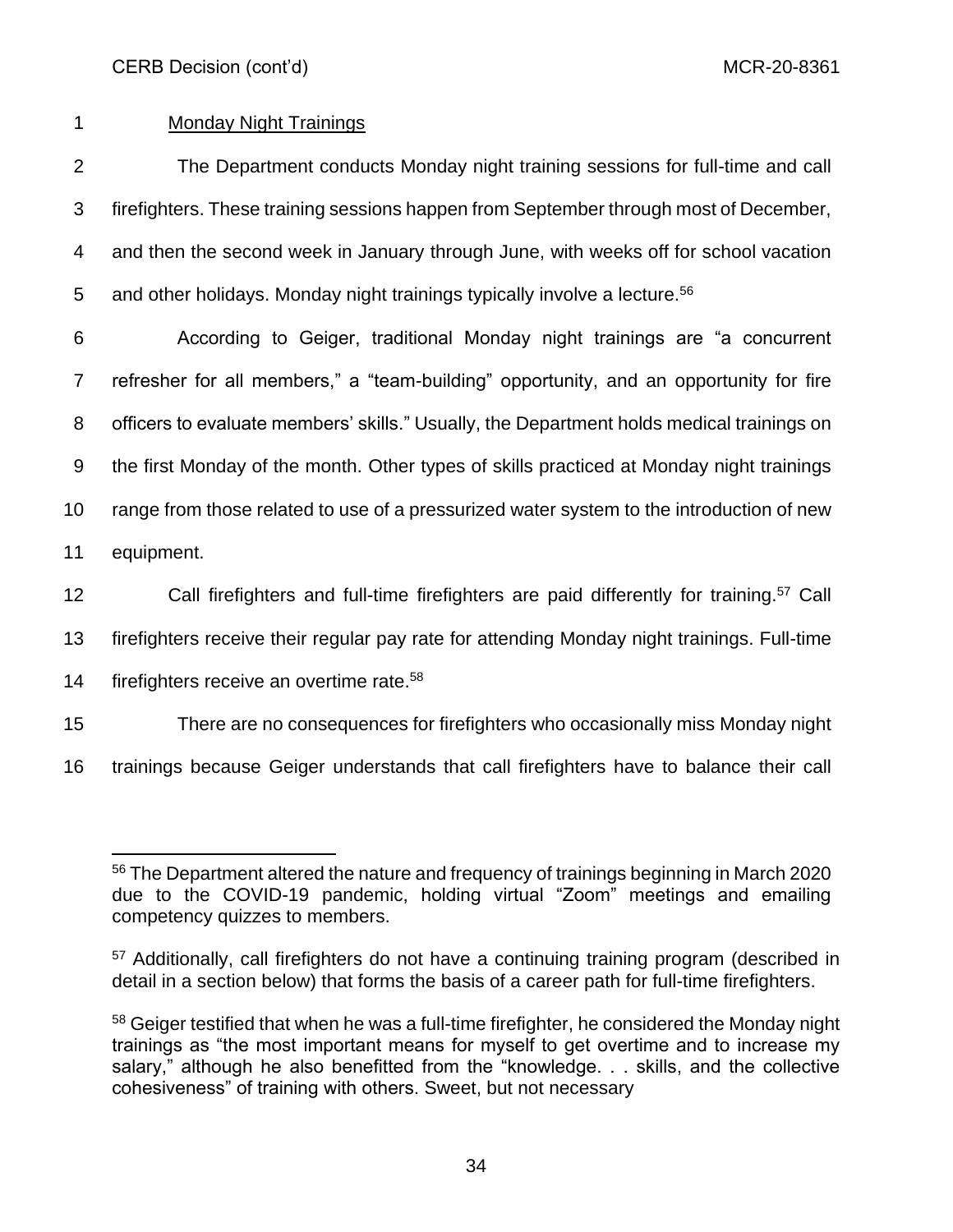firefighter roles with their families and other jobs. As the Department invests a lot into the call firefighters, Geiger seeks to maximize their opportunities to succeed.

 Notwithstanding the above, if a call firefighter missed every single Monday night training, their employment would be in jeopardy. If an individual notified the Department of an anticipated absence and never showed up to Monday night trainings, Geiger would 6 counsel the individual and consider asking the individual to resign.<sup>59</sup>

 Although Geiger expects firefighters to attend as many Monday night trainings as possible, he does not require them to attend any set percentage because he believes that doing so would hinder call firefighter recruitment and retention and, thereby, the Town's emergency response. Geiger considers the number of overall training hours to be more significant, especially considering that the Department held sixty-five non- Monday night training events during the relevant time period, including driver trainings, group officer trainings, recruit trainings, and other miscellaneous At various times before Geiger became chief, Boxford firefighters were required to attend a certain percentage of Monday night training, ranging from 100% to 80%, and, as stipulated to in the Boxford I decision, to 60%, Boxford I, 35 MLC at 114 (Stipulation  $16)$ . <sup>60</sup> Geiger continues to discuss mandated Monday night training attendance within 18 the Department and with the Town Administrator and Personnel Board.<sup>61</sup>

<sup>&</sup>lt;sup>59</sup> Geiger requires all firefighters to notify him or anyone in the Department in advance of Monday night training absences. The Department also has a vacation log for full-time and call firefighters so that the Department is aware of absences.

 Stipulation 16 in Boxford I stated in pertinent part: "Full-time and call firefighters are required to attend at least 60% of the Monday training sessions."

 JX 47, the December 21, 2020 Officers Meeting Notes, illustrates that the issue is an ongoing point of discussion within the Department.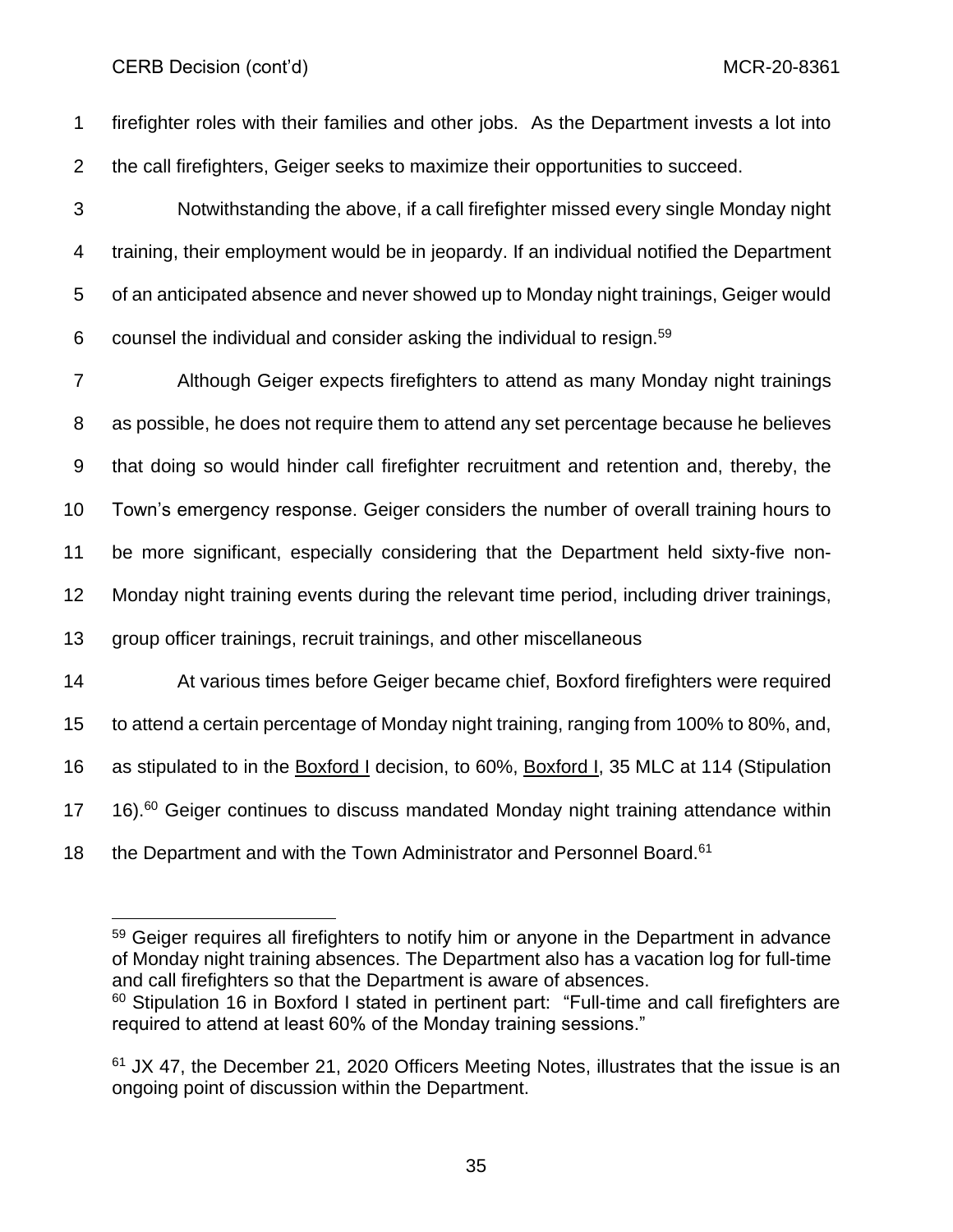### Rates of Attendance for Monday Night Trainings

 Firefighters' individual attendance rates at Monday night trainings vary depending on whether the underlying calculation includes a firefighters' attendance at required officers' meetings or other training sessions. Joint Exhibits 4, 14, 20, and 34 illustrate this general point. Based on these four exhibits, the number of call firefighters who attended 60% or more of trainings ranged from 43% (JX 4, 17 out of 39, not accounting for conflicting meetings or trainings) to 74% (JX 34 - 28 of 37), where the Monday night sessions did not conflict with other Department meetings or trainings). JX 14 indicates that the Department held twenty-three Monday night trainings during the relevant time period, consisting of forty-two total training hours, and that full-time 11 firefighters attended 87-100% of those twenty-three training sessions. There is no evidence of discipline for failure to attend any percentage of Monday night training sessions.

### **Other Trainings**

 During the relevant time period, the Department held sixty-five non-Monday night paid trainings including: recruit trainings, as described above; group officer trainings; 18 driver trainings; and other miscellaneous trainings. Driver trainings are conducted one- on-one by the Deputy Chief. He reaches out to individual firefighters offering to conduct a driving class on a particular day. Geiger initiates group officer trainings and the Lieutenants organize the firefighters in their assigned training group. Miscellaneous

 There was no testimony in the record resolving the conflicting reference to 42 total training hours in JX 15 and the 36.25 training hours in JX 4.

<sup>&</sup>lt;sup>63</sup> See JX 36.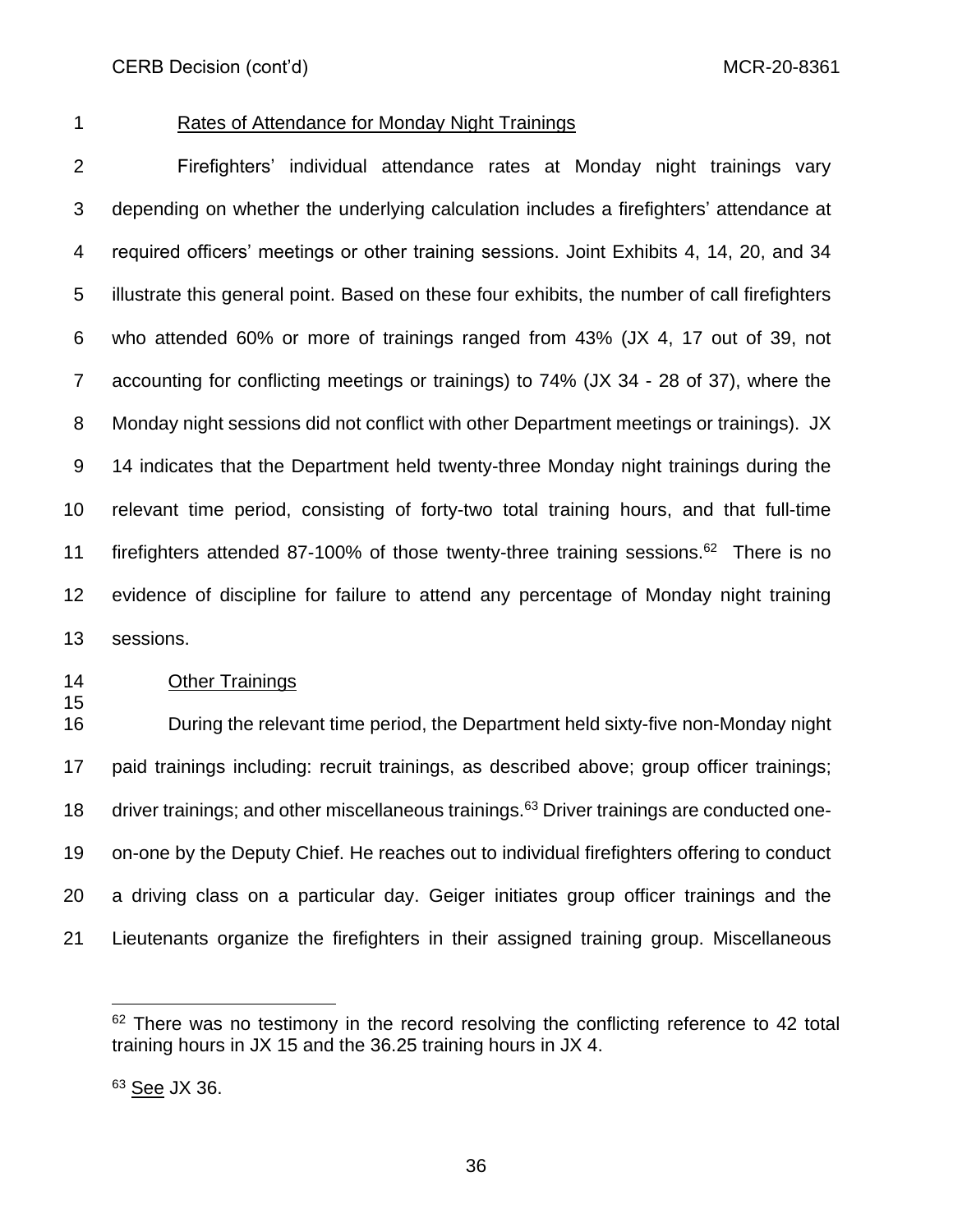trainings arise when a firefighter seeks a specific Academy course to increase their knowledge in a particular area, such as a code of compliance course. Geiger may also assign miscellaneous trainings based on performance deficiencies. In general, online trainings have increased the number of training opportunities. Firefighters also may take courses at other fire departments.

 During the relevant time period, the average number of call firefighter total training hours, including recruit training, Academy training, EMT training, Monday night trainings, 8 and other trainings was approximately59and the median was approximately 40.<sup>64</sup> These ratios are not clear since the sentence refers to the average number of training hours

Continuing Training for Full-Time Firefighters

 To move between pay scale steps, full-time firefighters must complete twenty hours of continued education and receive a satisfactory job performance review. The twenty hours are separate from, and in addition to Monday night trainings. Aside from being required to fulfill twenty hours of additional training to move up the pay scale, there is no obligation for full-time firefighters to complete the additional training, and there is no disciplinary action for not doing so.

### 17 Opinion<sup>65</sup>

 The central issue in this case is the underlying formula to use to determine whether call firefighters should be included in the proposed bargaining unit of four full-time

<sup>&</sup>lt;sup>64</sup> See JX 17.

<sup>&</sup>lt;sup>65</sup> The CERB's jurisdiction is not contested.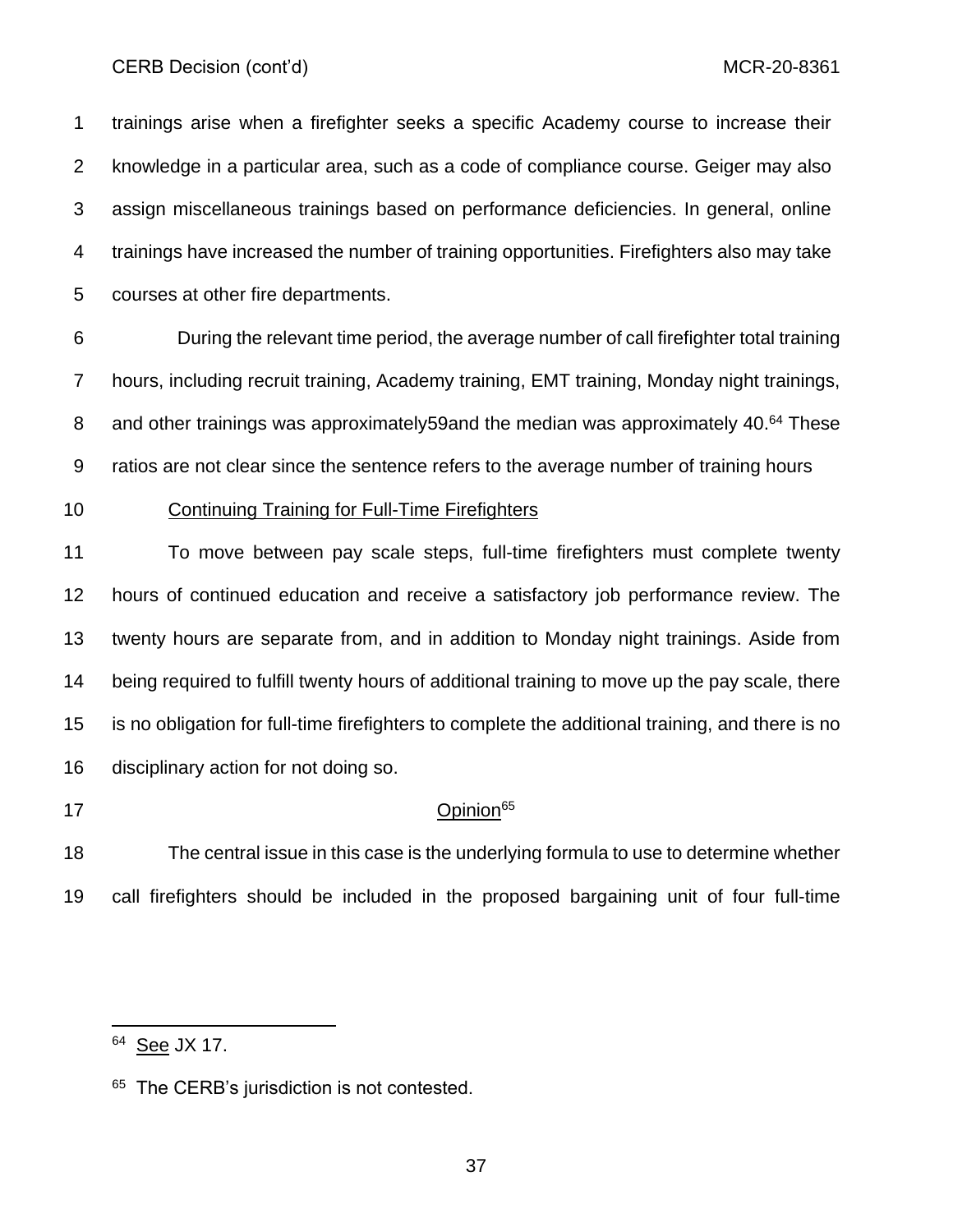firefighters. As a preliminary matter, however, we address the Union's request to reverse the Director's decision to convert this matter to a representation petition.

 The Union makes two arguments in support of its request. First, it argues that nothing in Section 4 of the Law or the written majority regulations permits the DLR to convert a WMA petition over the Petitioner's objection. Second, it contends that the DLR's decision to convert was based on the incorrect assumption that the CERB's decision in this case would be a matter of first impression.

 We are not persuaded by either argument. Although, as the Union contends, there may be no statutory or regulatory requirement that explicitly allows the DLR to convert a WMA petition to a Representation petition, the WMA amendments, which were enacted in 2007 pursuant to Chapter 120 of the Acts of 2007, explicitly require that any unit certified pursuant to this process be "an *appropriate* bargaining unit." See M.G.L. c. 150E, §1 (defining "Written majority authorization," in pertinent part, as "writings. . . in which a majority of employees **in an appropriate bargaining unit** designates an employee organization as its representative for the purpose of collective bargaining) (emphasis added); M.G.L. c. 150E, §4, paragraph. 6 (requiring the neutral to "verify the employee organization's majority support **within the appropriate bargaining unit**")(emphasis added).

 Shortly after the Legislature enacted the WMA amendments, it also enacted Chapter 145 of the Acts of 2007, which abolished the Labor Relations Commission and created what is now the DLR. The enabling statute set out the DLR's structure, i.e., that it is administered by a director, and includes a dispute resolution office, comprised of hearing officers and mediators, the CERB, and the Joint Labor Management Committee.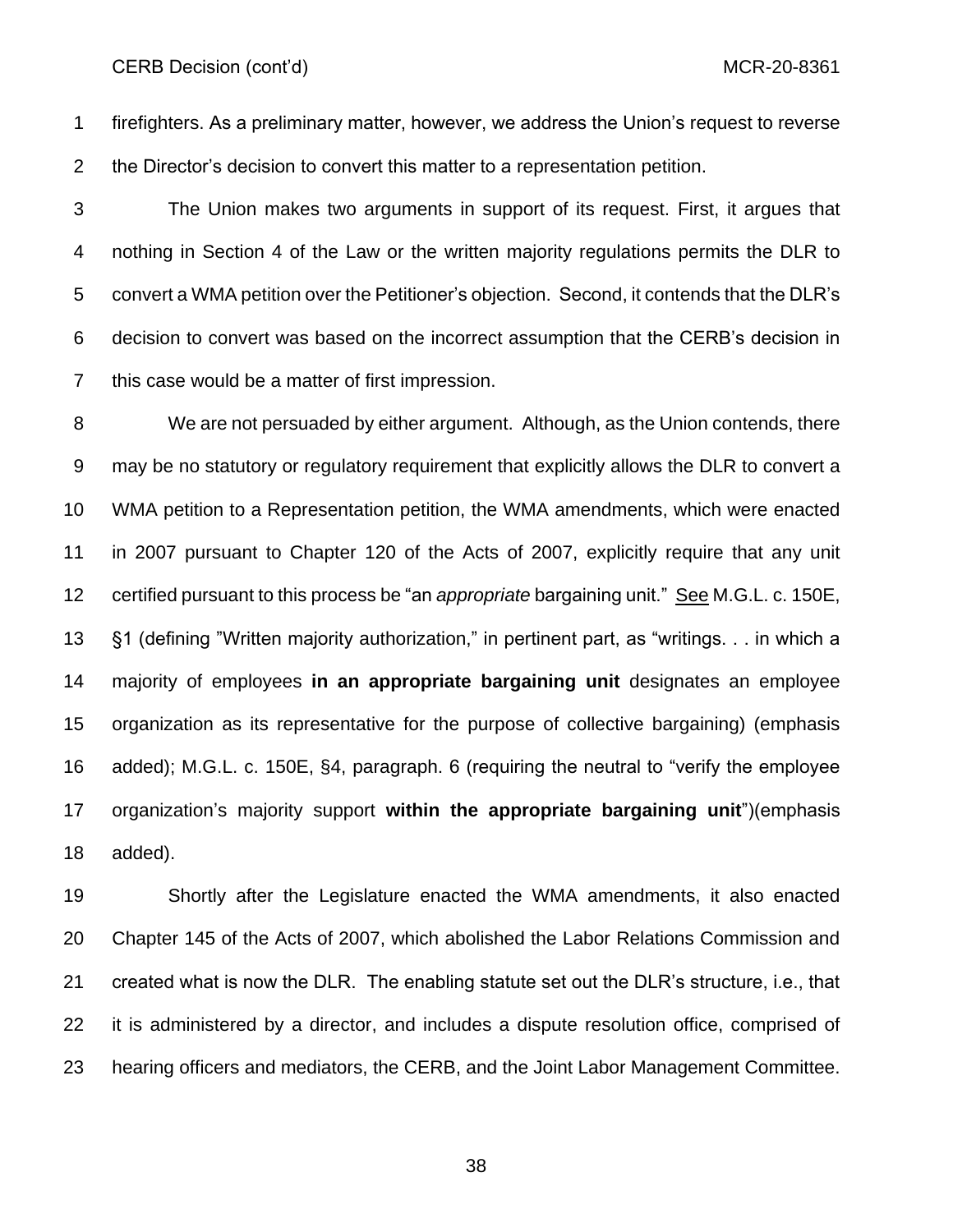M.G.L. c. 23, 9O. Pursuant to this legislation, the CERB is authorized to, among other things, "review orders and to issue decisions." M.G.L. c. 23, §9R. In addition, Section 8 of Chapter 145 of the Acts of 2007 granted to the DLR, "[n]otwithstanding any general or special law to the contrary, . . . all of the legal powers, authorities, responsibilities, duties, rights, and obligations previously conferred on the labor relations commission . . . including without limitation those set forth in . . . Chapter 150A, and Chapter 150E of the General Laws."

 As described in Cultivate Holdings, 47 MLC 56, WMAP-20-8085 (September 24, 2020), after the Legislature enacted the WMA amendments to Chapter 150E, it did not amend Sections 3 or 4 to eliminate the outdated references to "the commission." Accordingly, Section 3 of the Law, which explains the criteria for determining "an 12 appropriate bargaining unit," still refers to the "commission,"<sup>66</sup> stating in pertinent part that: The commission shall prescribe rules and regulations and establish procedures for the determination of appropriate bargaining units which shall be consistent with the purposes of providing for stable and continuing labor relations, giving due regard to such criteria as community of interest, efficiency of operations and effective dealings, and to safeguarding the

 As further explained in Cultivate Holdings, since 2008, the CERB has construed references to "the commission" in Sections 3 and 4 of the Law as granting the CERB the authority to determine appropriate bargaining units and resolve unit composition disputes both in the first instance and on review in traditional representation and unit clarification proceedings. Id. at 57-58 (citations omitted). It has also construed Section 4 of the Law

18 rights of employees to effective representation.

 M.G.L. c. 150E, §1 continues to define the "commission," as "the labor relations commission established under section nine O of chapter twenty-three." M.G.L. c. 23, § 9O, however, now defines the DLR.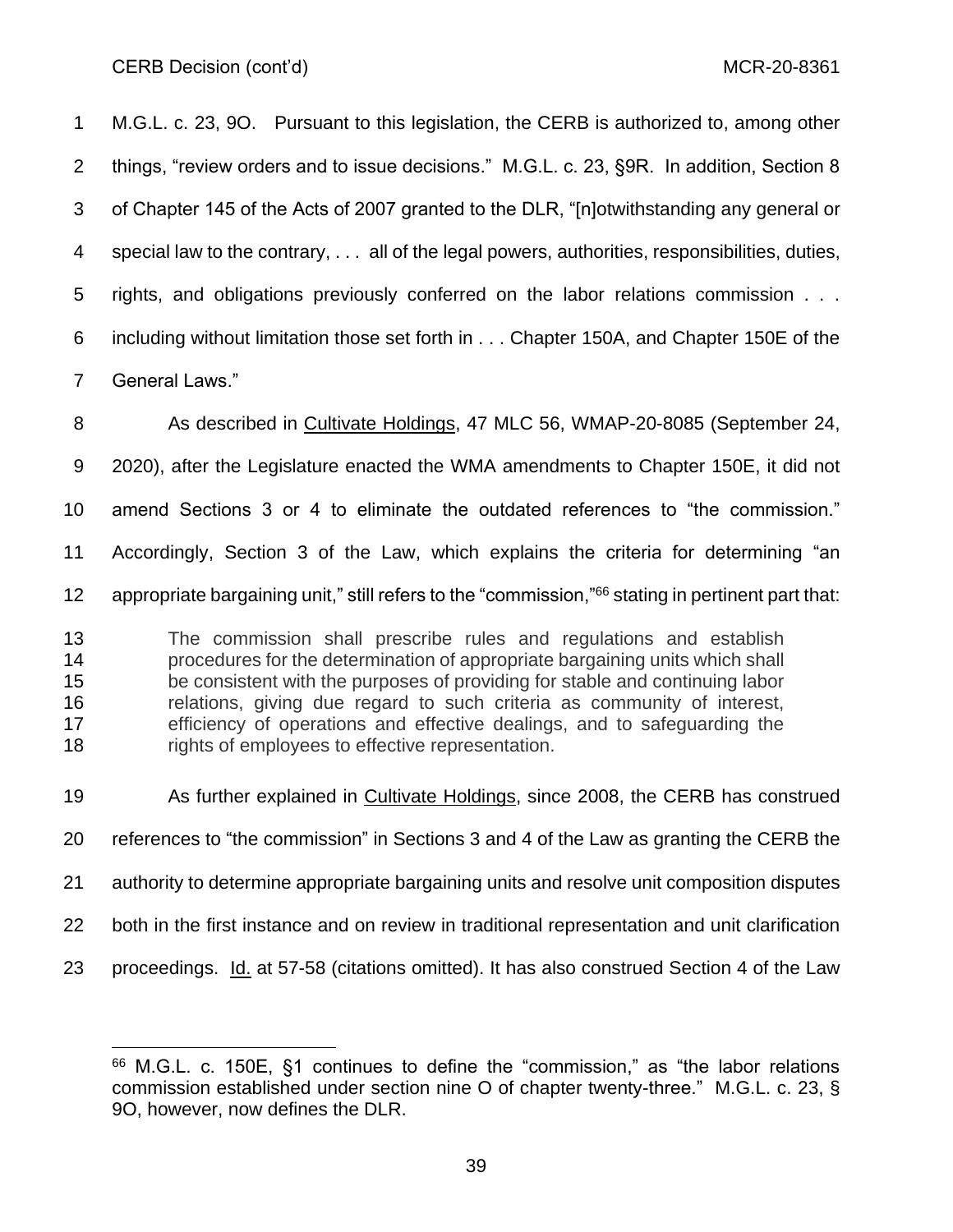CERB Decision (cont'd) and the control of the control of the control of the control of the control of the control of the control of the control of the control of the control of the control of the control of the control of

 as providing for hearings in traditional representation matters, but not in WMA petitions, including most commonly, hearings to determine appropriate bargaining units. Id. at 58.

 In this case, the DLR director converted the WMA petition on grounds that this case was "factually distinct from other previous cases regarding the inclusion of firefighters in an appropriate unit." He thus determined that this was a matter of first impression for the CERB, and that conversion would "permit a determination of whether and how the factual differences in this case impact any formula for determining which call firefighters have a sufficient continuity of employment to entitle them to collective bargaining rights." The effect of this ruling was twofold - it enabled the parties to have a hearing to establish the facts necessary for the CERB to make this determination, and it further allowed the CERB to establish the criteria for determining which of the Town's call firefighters were eligible for collective bargaining rights, thereby effectuating Section 3's dictate to determine appropriate bargaining units that are "consistent with the purposes of providing for stable and continuing labor relations."

 Although the Union protests that it filed a WMA petition for "an appropriate bargaining unit," i.e., for "all full-time and regular part-time firefighters," its argument ignores that the critical issue here is what constitutes a regular part-time firefighter in Boxford, and that a unit that excluded one or more regular part-time employees would be 19 inappropriately underinclusive. See, e.g., Town of Sturbridge, 29 MLC 156, 159, MCR-02-4998 (February 7, 2003) (Sturbridge II).

 The Union also contends that the Director was mistaken in his characterization of this matter as a case of first impression, contending instead that because the facts of this case are essentially the same as those in Boxford I, the Boxford I formula should apply.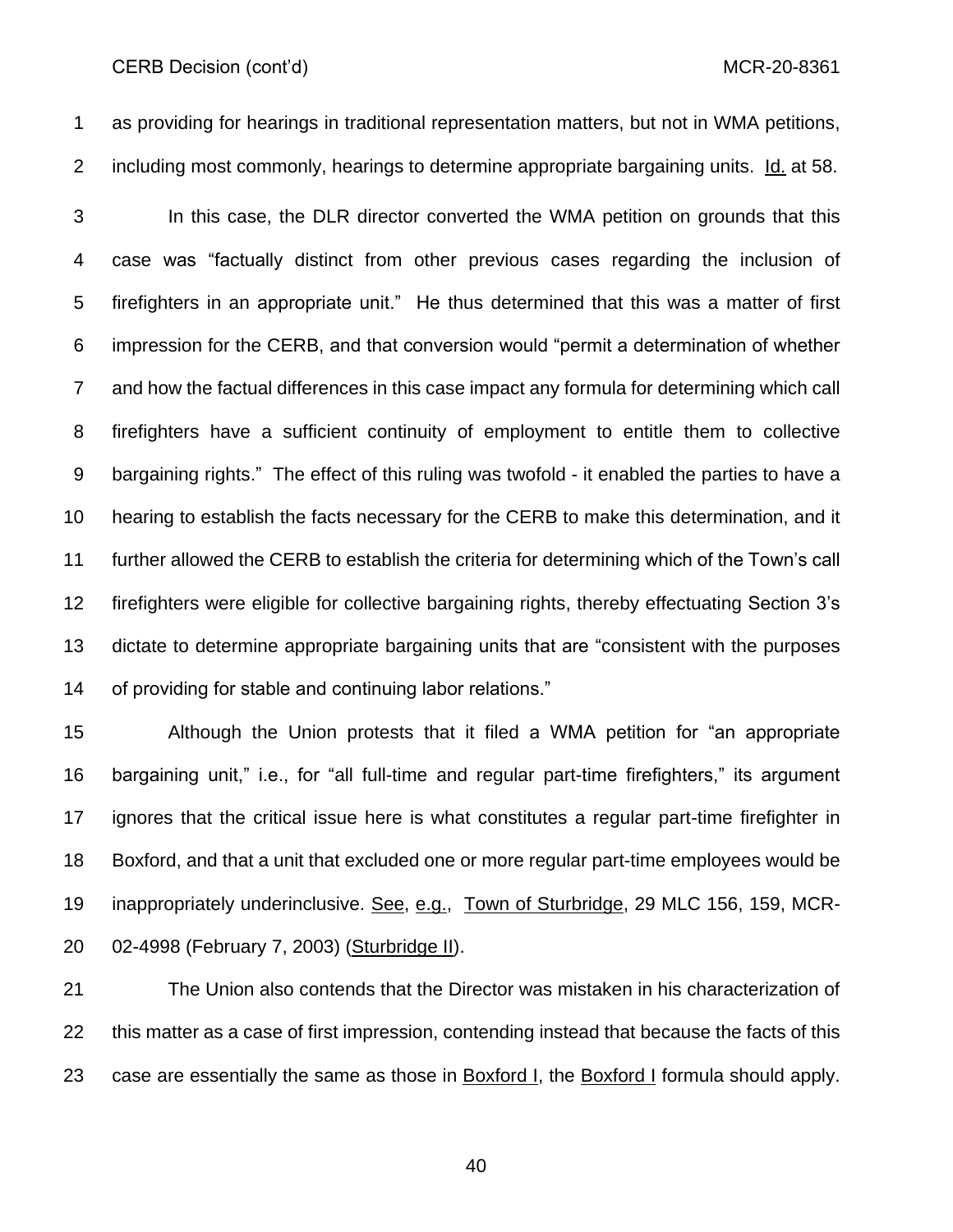As we explain below, however, since Boxford I issued, the Town has changed the way it uses call firefighters during on-shift hours and what it requires of them. Although we have decided to use a formula that we have previously used to determine whether call firefighters are regular part-time employees, i.e., the Monson formula, we do so only after a careful consideration of the unique facts of this case. We thus conclude that the Director did not err or exceed his authority under Section 3 of the Law to "establish procedures for the determination of appropriate bargaining units" when he converted the WMA petition to a representation petition. The ruling enabled the CERB to determine the appropriate bargaining unit after hearing, in a manner consistent with Section 3 of the Law. We therefore turn to the main issue before us.

#### Appropriate Bargaining Unit

 As stated above, Section 3 of the Law requires the CERB to determine appropriate bargaining units consistent with the fundamental purpose of providing for stable and continuing labor relations, while giving due regard to the following statutory criteria: 1) community of interest; 2) efficiency of operations and effective dealings; and 3) safeguarding the rights of employees to effective representation. Town of Bolton, 25 MLC 62, 65, MCR-4562 (September 10, 1998). It is the CERB's well-established policy to include all regular part-time employees in the same bargaining unit as full-time employees with whom they share a community of interest. Town of Grafton, 28 MLC 399, 400, MCR- 02-4942 (May 23, 2002). However, the CERB excludes from coverage those employees who lack a sufficient interest in their wages, hours and other terms and conditions of employment to warrant collective bargaining. Town of Lee, 34 MLC 39, 45, MCR-06-5218 (October 12, 2007).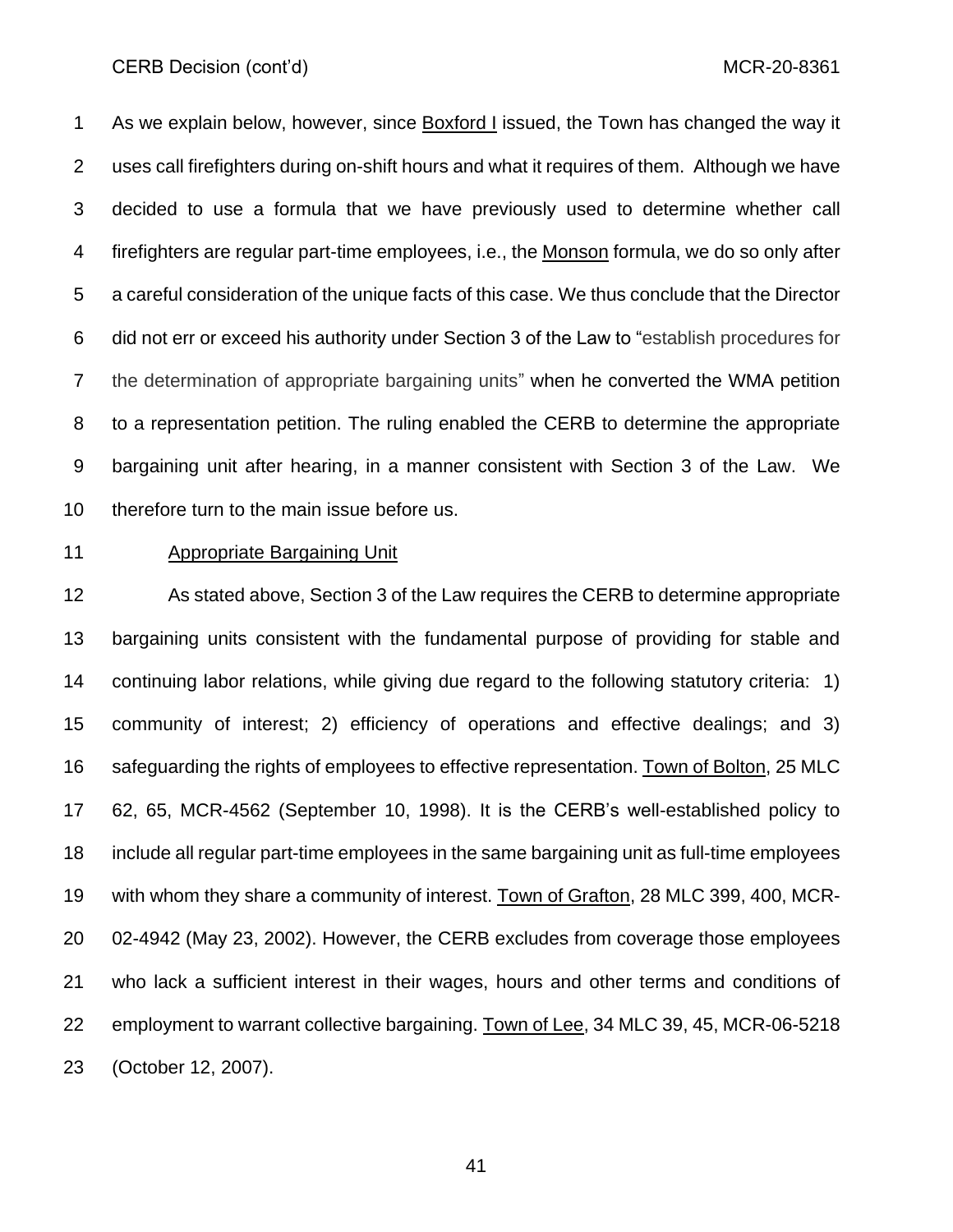To decide whether the petitioned-for unit is appropriate in cases involving on-call employees, the CERB examines whether the call employees' employment relationship with their employer is too insubstantial or casual to justify participation in collective bargaining. Town of Boxford, 35 MLC at 118. The CERB examines a number of factors, including the employees' continuity of employment, regularity of work, the relationship of the work performed to the needs of the employer, and the amount of work performed by employees. Id. No one factor is dispositive. Id. Rather, the CERB examines the function, nature, and character of the employees' work in relation to the needs of the employer in making this determination. Id. If the CERB determines that the call personnel at issue are not casual, but are regular part-time employees, the CERB then determines whether they share a sufficient community of interest with other bargaining unit members to warrant their inclusion in the unit. Town of Sturbridge, 29 MLC 156, 161, MCR-02-4998 (February 7, 2003) (Sturbridge II).

 The CERB has applied these standards on a case-by-case basis in a number of different call firefighter scenarios, including, most recently in Town of Monson, supra. There, the CERB held that because the nature of the work performed by the on-call staff employed by the town's fire department extended beyond responding to alarms and included working regularly-scheduled weekday and weekend per diem shifts that were staffed only by call employees, it would not assess whether those employees had sufficient continuity and regularity of employment to justify granting them collective bargaining rights solely on their alarm response rate. 42 MLC at 75. Rather, the CERB based collective bargaining rights on whether the call employees had been compensated at an hourly rate for no less than 33% of the hours that full-time firefighters were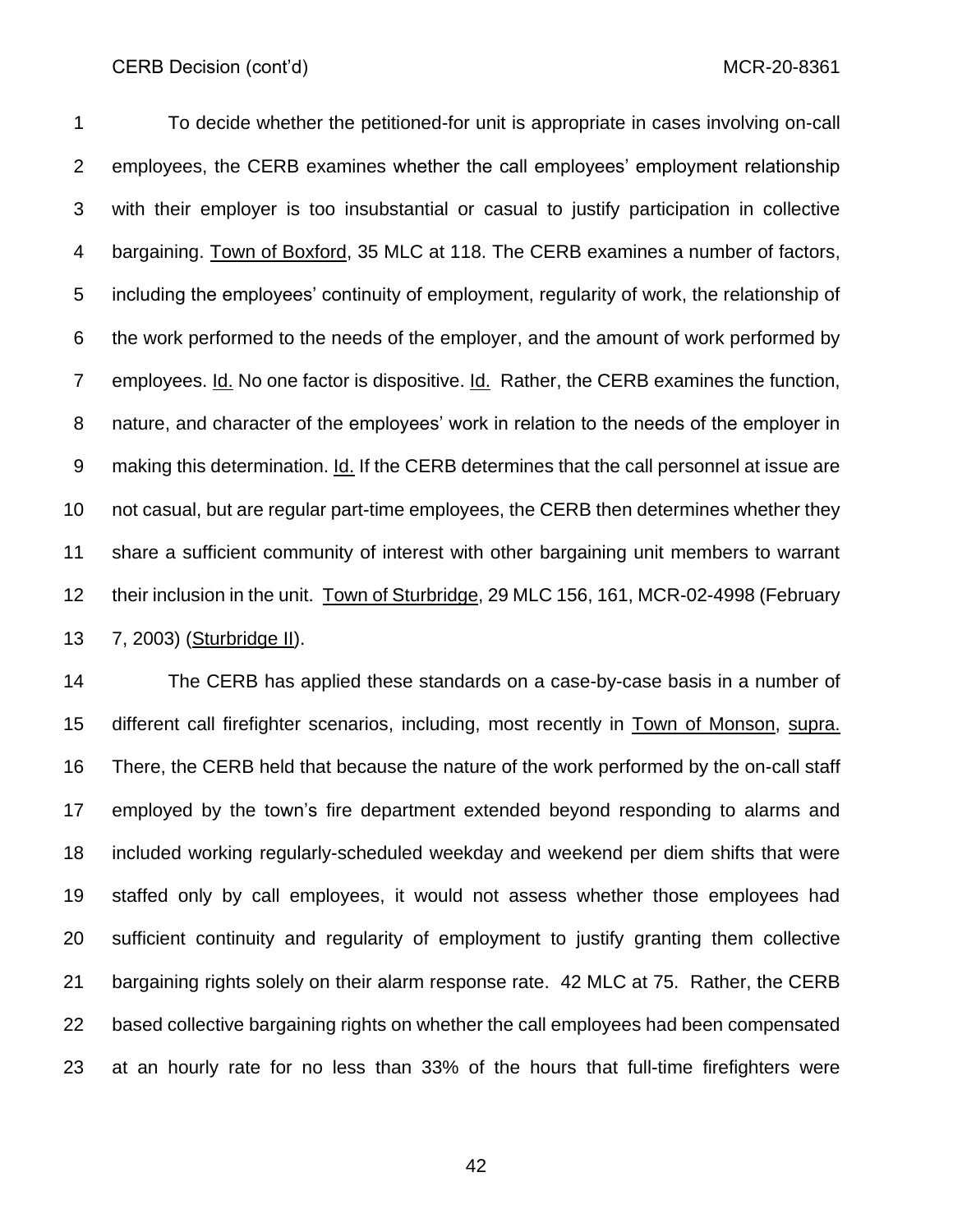scheduled to work in the fiscal year preceding the decision. 42 MLC at 86. In so holding, the CERB acknowledged its previous efforts to craft a solution for determining the collective bargaining rights of non-regularly scheduled employees that avoided the "problems inherent in conditioning the existence of rights under the Law on an arbitrary number of hours worked." Id. (citing Boxford I, 35 MLC at 114 (further citing Town of Lee, 34 MLC 39, 45, MCR-06-5218)). However, the CERB stated that the number of hours upon which it based its standard was not arbitrary, but rather, as in Boston School Committee, 7 MLC 1947, MCR-3074 (March 23, 1981), based upon regular employees' work schedules.

 The parties disagree on what standard the CERB should apply in this petition. Throughout these proceedings, the Union has urged us to apply the formula we used in Boxford I, which granted collective bargaining rights to any call firefighters who had responded to 33% of all alarms sounded in the previous fiscal year and attended at least 60% of Monday night trainings. Notably, however, the Union seeks to represent the unit that the CERB finds to be an appropriate unit, even if that unit differs from the petitioned- for unit, and neither party disputes that the four full-time firefighters are eligible to vote in a representation election.

 The Town asks the CERB to apply a variation of the Boxford I formula, in which all call firefighters hired after January 1, 2015 who have attended and completed the call/volunteer Fire Academy and attained FFI/II certification and who have obtained and maintained an EMT certification, as well as all call firefighters hired prior to January 1, 2015, regardless of Academy attendance or certification, would be initially eligible to vote in the representation election. In order to continue being part of the bargaining unit after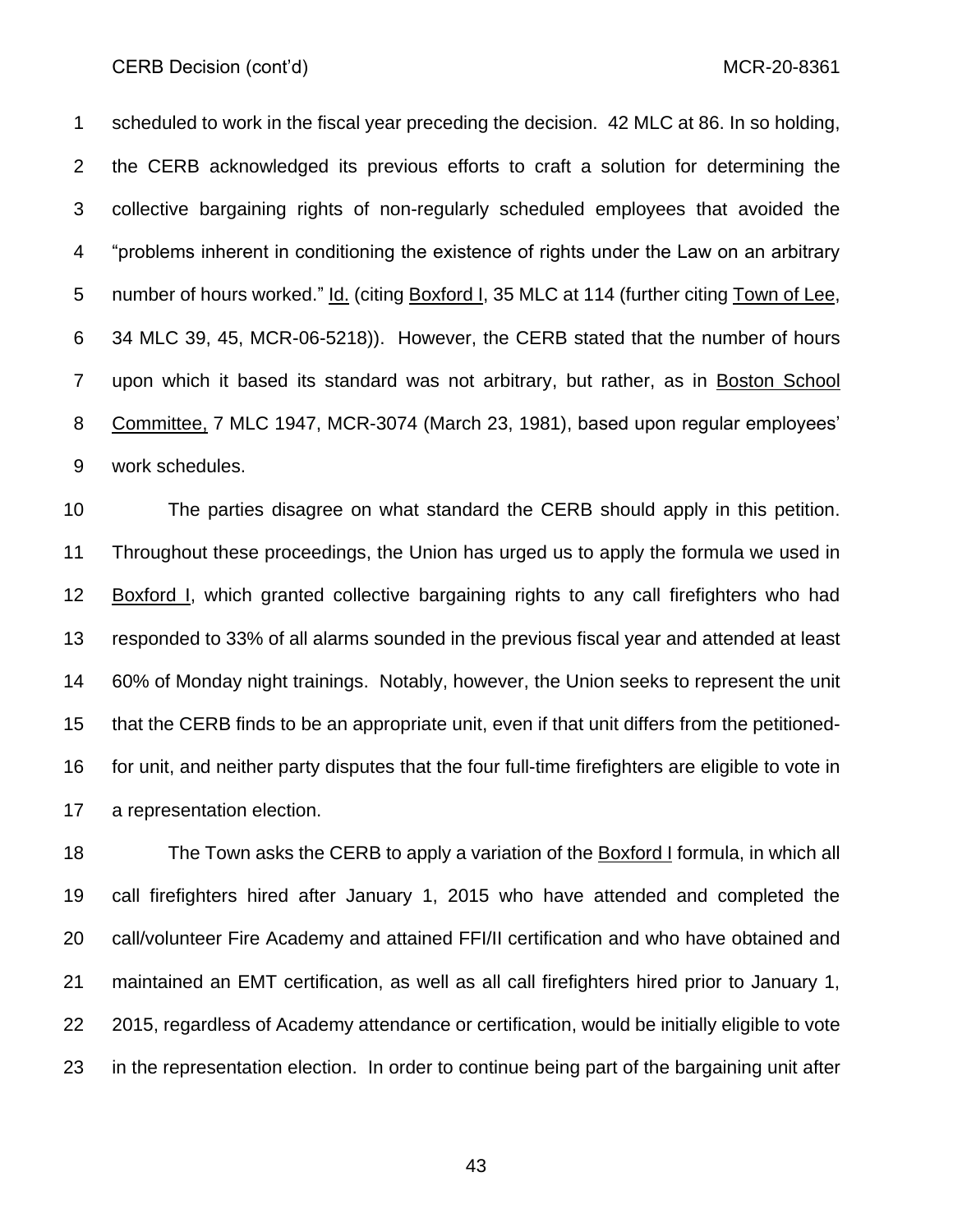#### CERB Decision (cont'd) and the control of the control of the control of the control of the control of the control of the control of the control of the control of the control of the control of the control of the control of

 that, the Town would require call firefighters to respond to 33% of all *eligible* alarms and attend 60% of all (as opposed to just Monday night) trainings. In response, the Union argues that the Town's proposed formula bears no resemblance to any decided case. To the extent that the CERB applies the Town's formula, the Union argues no sufficient community of interest exists between the call and regular firefighters.

 We decline to adopt either formula. We conclude instead that the Monson formula best applies here because it accounts not just for alarm response and Monday night trainings, but for all the work that call firefighters perform on an hourly-compensated basis, including participating in other trainings and certification programs, responding to General, East, West and Still Alarms, providing shift coverage for absent full-time firefighters, and otherwise working at the direction of the Chief. As in Monson, a formula that measures all of the hours the call firefighters worked in a given year as a percentage of full-time hours "provides a simple way to quantify all of the work for which call employees are paid on an hourly basis, thus providing a workable way of measuring 15 regularity of work and consistency of employment." Monson, 42 MLC at 86. This formula also better captures the degree to which the Town relies on the call firefighters for their services, including the degree to which it has invested in their training.

18 In adopting the Monson formula, we note that the rotating OIC assignments are facially similar to the weekend shifts that the call officers and firefighters were assigned to perform in Town of Sturbridge, 18 MLC 1416, 1420, MCR-4002 (May 21, 1992) 21 (Sturbridge I) (call officers), and (Sturbridge II) (all call firefighters, including officers). Based on the regularity of mandatory assignments, coupled with attendance at monthly drills, responding to calls and performing standby work which, in Sturbridge II, resulted in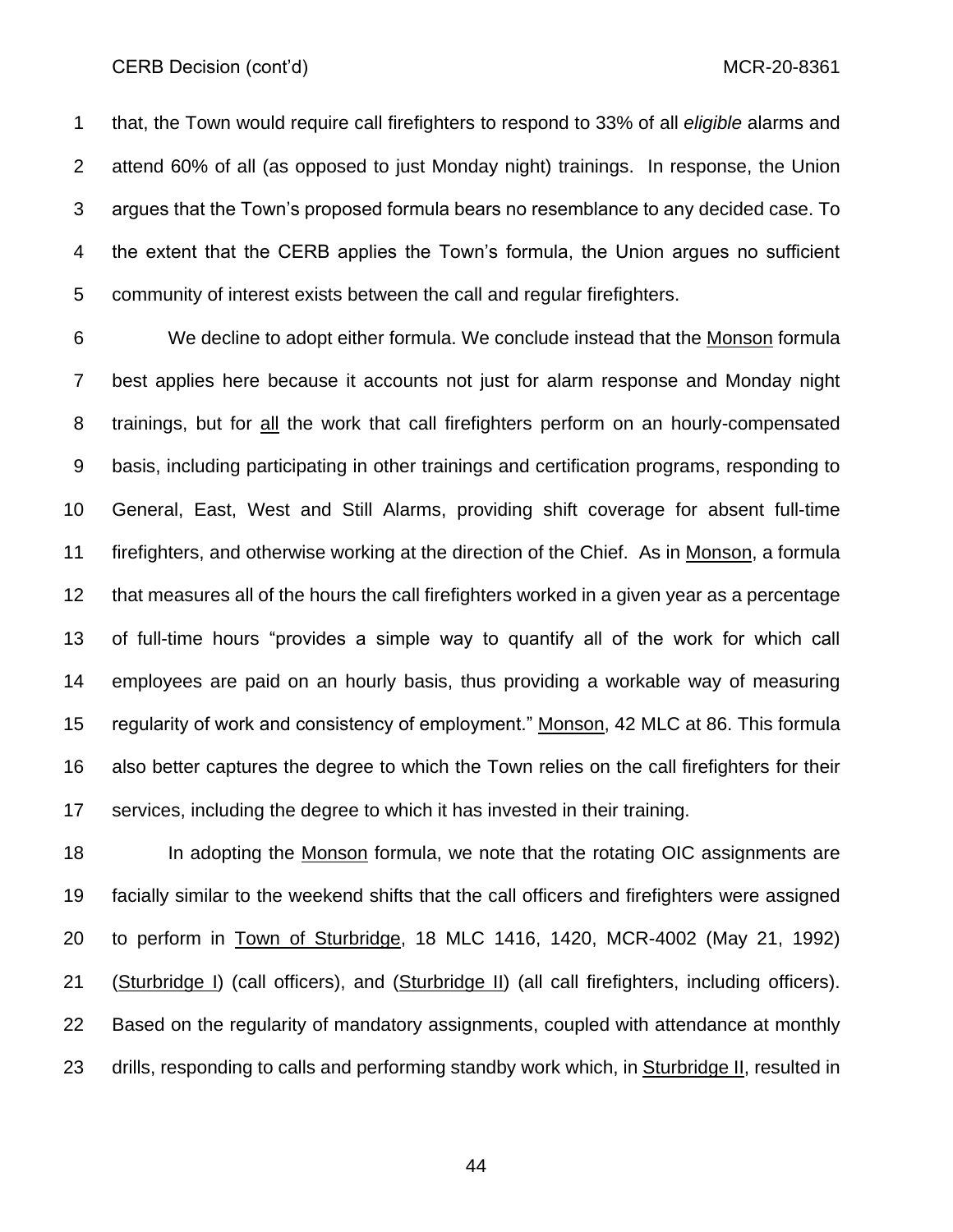all call firefighters regularly working at least 70 hours per quarter, the CERB included the call firefighters in a unit of full-time firefighters. Sturbridge II, 29 MLC at 161. The OIC assignments in this case are distinguishable from those in Sturbridge II because there is no evidence here that a call officer working an OIC shift is required to be at a fire station. Further, OIC officers are not paid for the entire OIC shift, but only for the hours they spend responding to still alarms while serving as the OIC. The record also does not indicate that OICs are penalized in any way if they do not respond to a dispatcher's call while they are the OIC. Instead, the dispatcher calls the next-scheduled OIC, and if that individual does not respond, the dispatcher tones the call as an East or West alarm. Finally, the Sturbridge I formula fails to address the other factors present in this case, and we therefore decline to use it.

 Likewise, the Boxford I formula also fails to fully capture the nature of the relationship that currently exists between the Town and the call firefighters. In Boxford I, the CERB determined that call firefighters must have responded to 33% of all alarms and attended 60% of Monday night trainings in the prior year. Here, no 60% Monday night training attendance rule exists, and the Town pays call firefighters to attend other types of trainings. Moreover, the Town pays call firefighters for more than just being on call for alarms.

 None of the parties' remaining arguments persuade us to adopt their proposed formula. We turn first to the Town's proposal that would base call firefighter continued eligibility for bargaining unit rights based on their response rates only to alarms to which they are eligible to respond. On this point, we agree with the Union that the fact that call firefighters are often ineligible to respond to Still Alarms and geographic station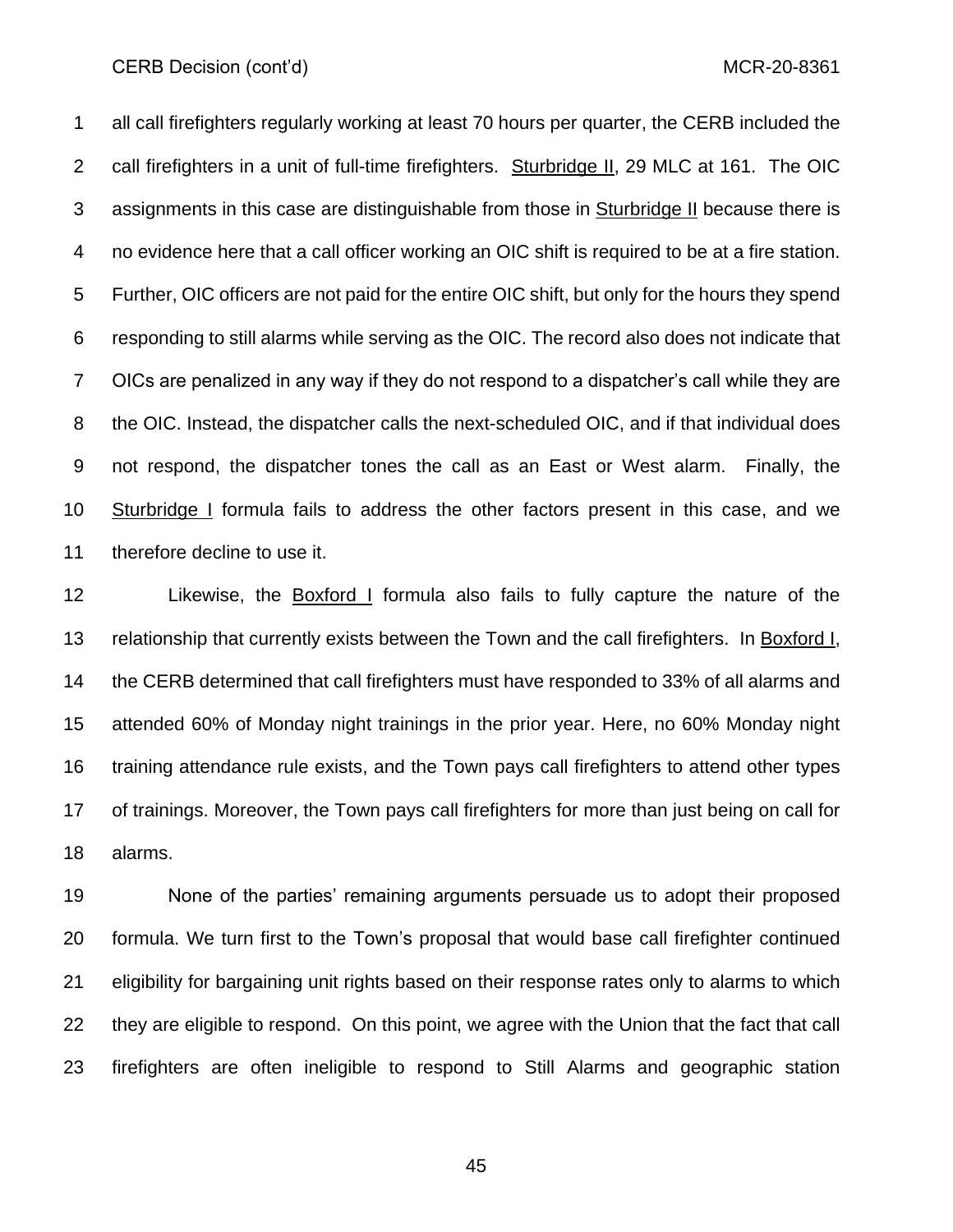assignments or tones should not affect our determination of whether the call firefighters are regular part-time or casual employees. The CERB rejected a similar proposal in Monson, in which the union argued that call firefighters who had responded to 33% of "all call" alarms, i.e., only those alarms that all call firefighters could respond to, regardless of training or certification, should be granted collective bargaining rights. Relying on Boston School Committee, which held that substitute teachers who had worked one-third of all possible working days in a school year (60/180) had a sufficient continuity of employment to enjoy collective bargaining rights. the CERB disagreed. Id. at 86 (citing Boston School Committee, 7 MLC at 1951). The CERB explained that in Boston School Committee, the one-third standard was not based on the number of days that the School Committee had *invited* the substitutes to work, but rather on the total number of days in the school year that full-time teachers worked. Monson, 42 MLC at 86. Applying this principle to the facts in Monson, the CERB declined to limit its evaluation of the bargaining rights of non-EMT firefighters only to the calls to which they were eligible to respond. Id. We do the same here.

 Further, the Town's proposal that call firefighters respond to 33% of all eligible alarm fails to consider that call firefighters can and do respond to Still Alarms and to Station Alarms that are not their geographically assigned stations in some instances.

 The Town also argues we should not apply the Monson formula because, unlike 20 in Boxford I, Monson's fire department had regularly scheduled per-diem shifts that were 21 staffed by call firefighters. In Monson, however, as here, the call firefighters were not required to fill any shifts. Further, the overarching basis for the Monson decision was that the Monson call firefighters' work extended beyond merely responding to alarms, and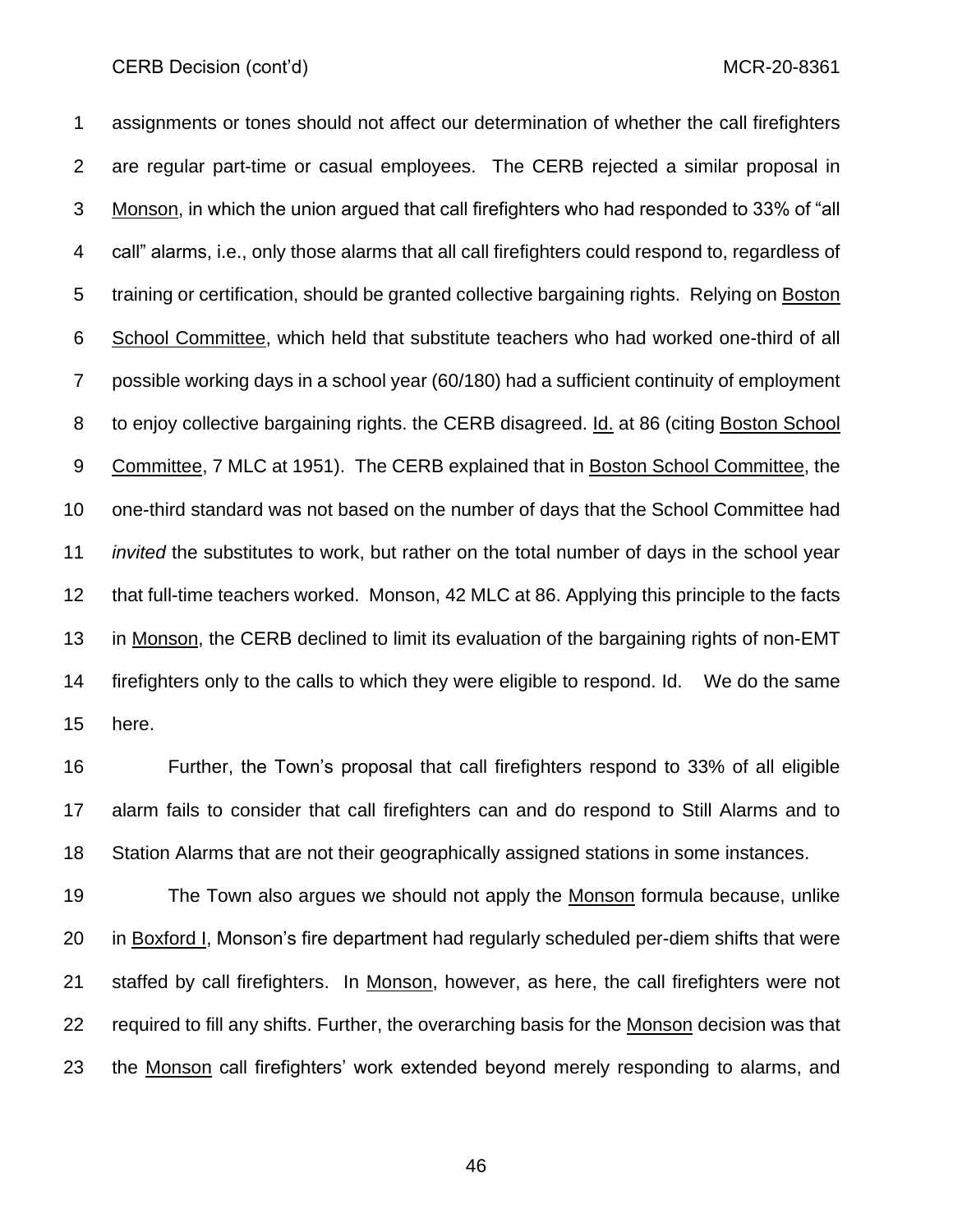counting all of that work was the best way to measure continuity and regularity of employment and the town's reliance on the call firefighters to meet the town's needs. Id. at 86.

 Finally, we reject any eligibility formula that initially relies solely on FFI/II certification or long-term service as a Town call firefighter. The Town believes that these criteria will "preserve cohesiveness" within the Department. However, unlike all of the formulas previously discussed, these initial eligibility requirements do not consider the actual work that the firefighters have recently performed, a key component of any analysis of whether employees are regular part-time or casual.

 The Union's arguments in favor of using the Boxford I formula fare no better. The Union argues that there is no basis in law or fact to deviate from the Boxford I formula, insisting that the only material change since 2006 is the addition of two full-time firefighters. The centerpiece of the Union's argument is that "[t]he Town's increased reliance upon career firefighters does not mean more call firefighters have a substantial interest in their employment." As such, the Union's post-hearing brief is largely devoted to comparing factual information from Boxford I regarding alarm response rates and training hours to the case at issue. While the Union acknowledges the resulting increase in Still Alarms during on-shift hours, it maintains that that change is immaterial to the outcome of this case as call firefighters typically did not respond to alarms during on-shift hours.

21 In its recitation of the facts, the Union raises three points in support of its assertion that call firefighter requirements and working conditions have not materially changed since 2006. First, the Union argues that the Department's encouragement of call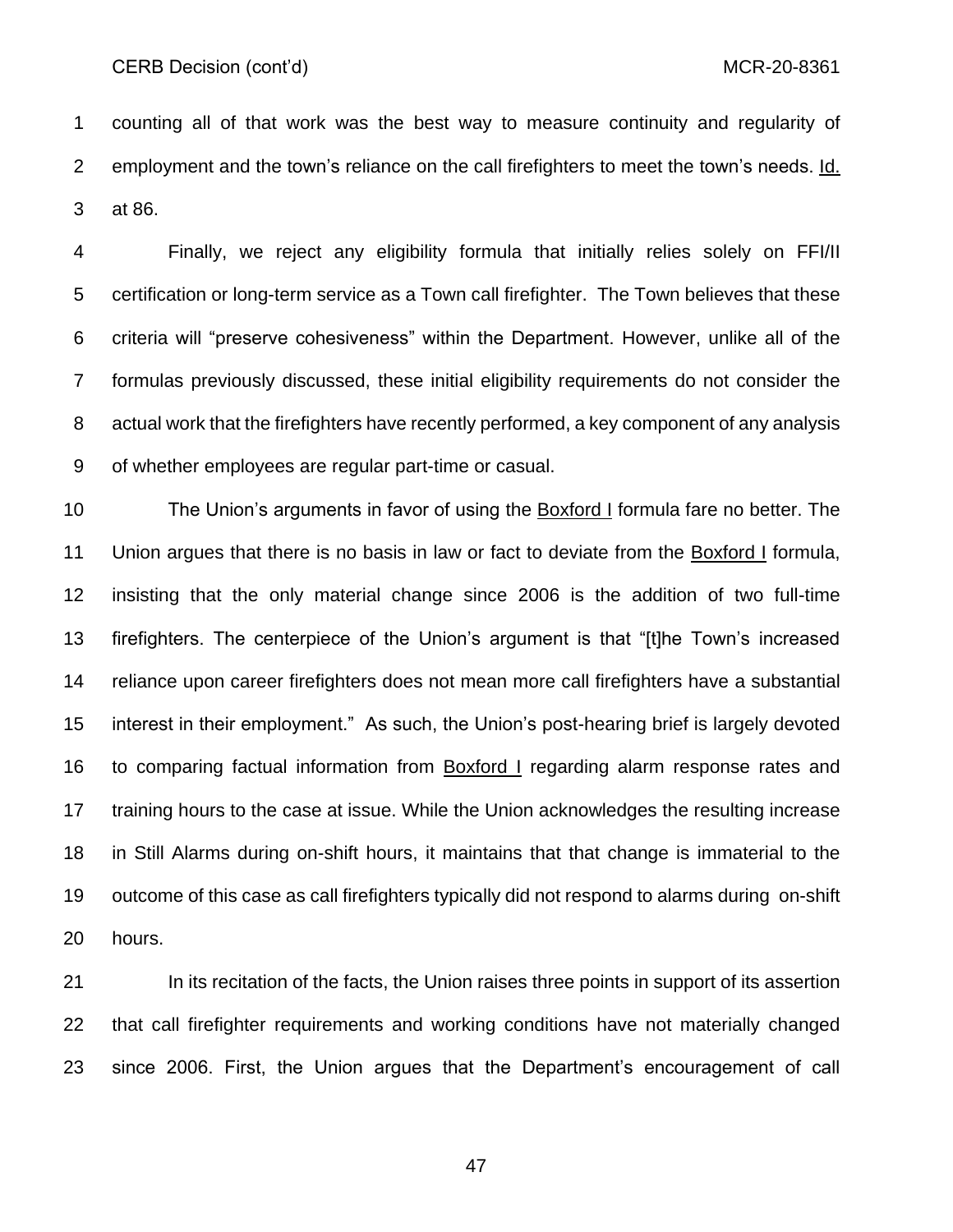#### CERB Decision (cont'd) and the control of the control of the control of the control of the control of the control of the control of the control of the control of the control of the control of the control of the control of

 firefighters to attain FFI/II certification has not materially changed the number of call firefighters with those qualifications since the early 2000s. Nevertheless, the Department has made steady gains in this regard. In 2005, 25% of the Department had FFI/II certification, but during the relevant time period, 39% of call firefighters (15 of 38) had FFI/II certification through the Academy, and by January of 2021, 40% of call firefighters (16 of 40) had FFI/II certification through the Academy. Moreover, the Town has also devoted increasingly significant resources to training call firefighters. Between 2005 and 2020, the Town appropriation for call firefighter training increased 235%. The EMT training appropriation during the same period increased about 789%. These changes are material. Given that the Town pays the call firefighters for these trainings and strongly encourages them to participate in these trainings, it is appropriate to count these hours when assessing the relationship of the work performed to the needs of the employer. It is self-evident that the better trained and more certifications that call firefighters have, the more useful they are to the Department.

 This is the case even if, as the Union argues, the amount of time that call firefighters spent engaged in training during the relevant time period is the same as it was in 2006. Citing Boxford I, 35 MLC at 117, the Union emphasizes that in 2006, the average training hours were 66.13 hours and the median was 70.75, but during the relevant time period, the average training hours were 59.1 and the median was 40.3. Although these 20 numbers have support in the record, the evidentiary record of **Boxford I** contained no indication that the Town was paying call firefighters to attend anything other than Monday night trainings. In this case, however, the record reflects that the Town pays call firefighters to attend recruit training, Call/Vol Academy Training, EMT Training, or other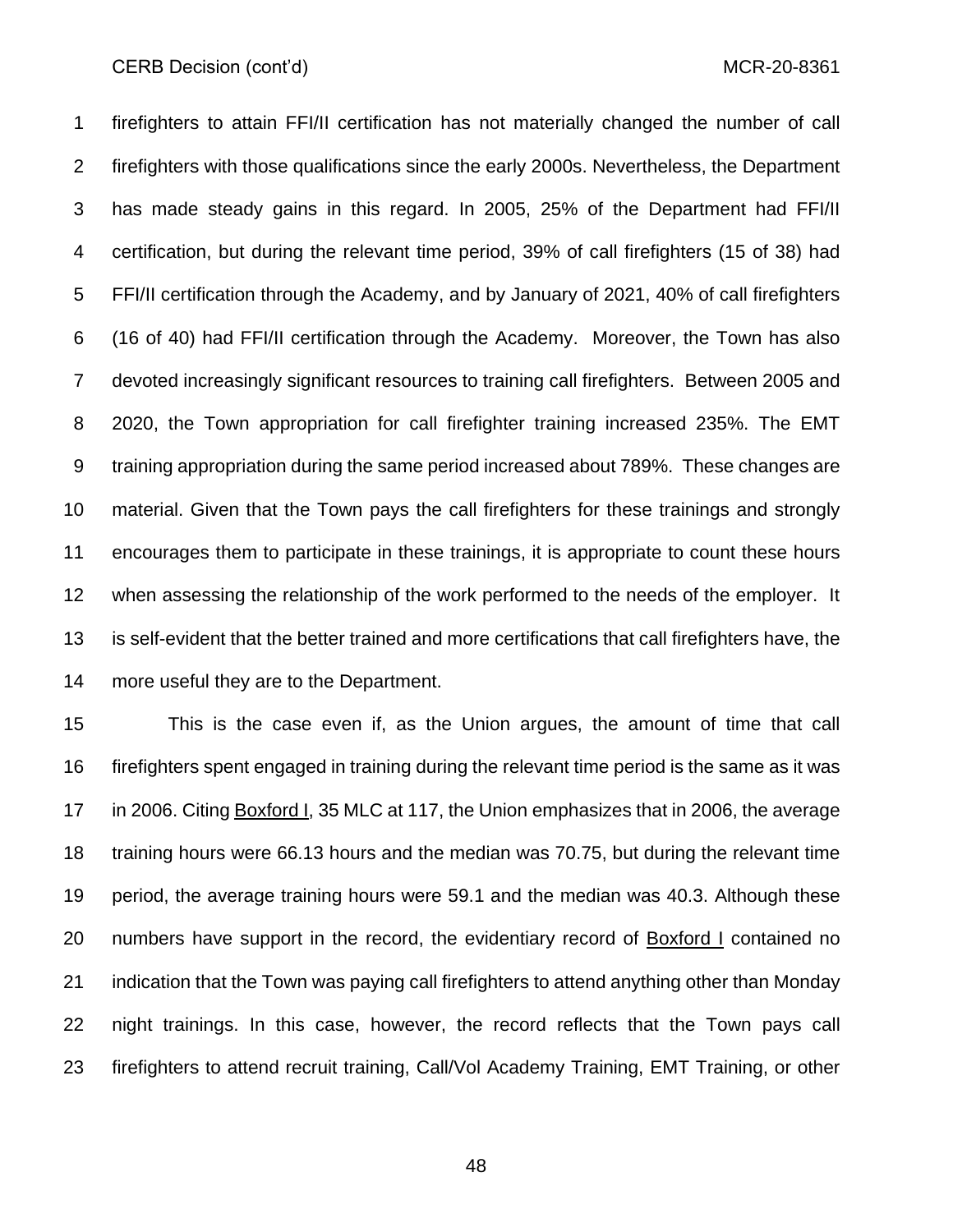CERB Decision (cont'd) and the control of the control of the control of the control of the control of the control of the control of the control of the control of the control of the control of the control of the control of

 non-Monday night trainings. Moreover, and critically, there is currently no 60% Monday night training attendance requirement.

 Finally, the Union argues that the amount of time that call firefighters spend responding to alarms is the same as it was in 2006. The Union maintains that despite the increase in Still Alarms from 3% of total alarms in 2006, to 43% during the relevant time period, non-training work hours decreased slightly. Citing Boxford I, 35 MLC at 116-117, the Union notes that in 2006, call firefighters worked an average of 151.7 hours with a median of 115.25, whereas during the relevant time period, call firefighters worked an average of 140.7 hours and a median of 102 hours. This aspect of the Union's argument, even if it is factually accurate, requires the CERB to ignore the wide array of work that call firefighters perform that is evident in this case, but not in Boxford I, including facts showing call firefighters' geographic station assignments, and that the population differences and alarm frequencies of the East Station differ significantly from the West Station. Moreover, at the time the parties litigated Boxford I, OIC assignments didn't exist, and Still Alarms were used in a completely different manner and with far less frequency.

 For all of these reasons, we adopt the Monson formula, i.e., that any call firefighter who works at least 33% of the hours that full-time firefighters are scheduled to work in the preceding year, by performing work for which the Town pays them at their hourly rate, are entitled to collective bargaining rights. 33% of the full-time firefighters' scheduled 2080 hours, rounded to the nearest whole number, is 686 hours.

21 Community of Interest

In the event that one or more call firefighters meet the criteria described above, we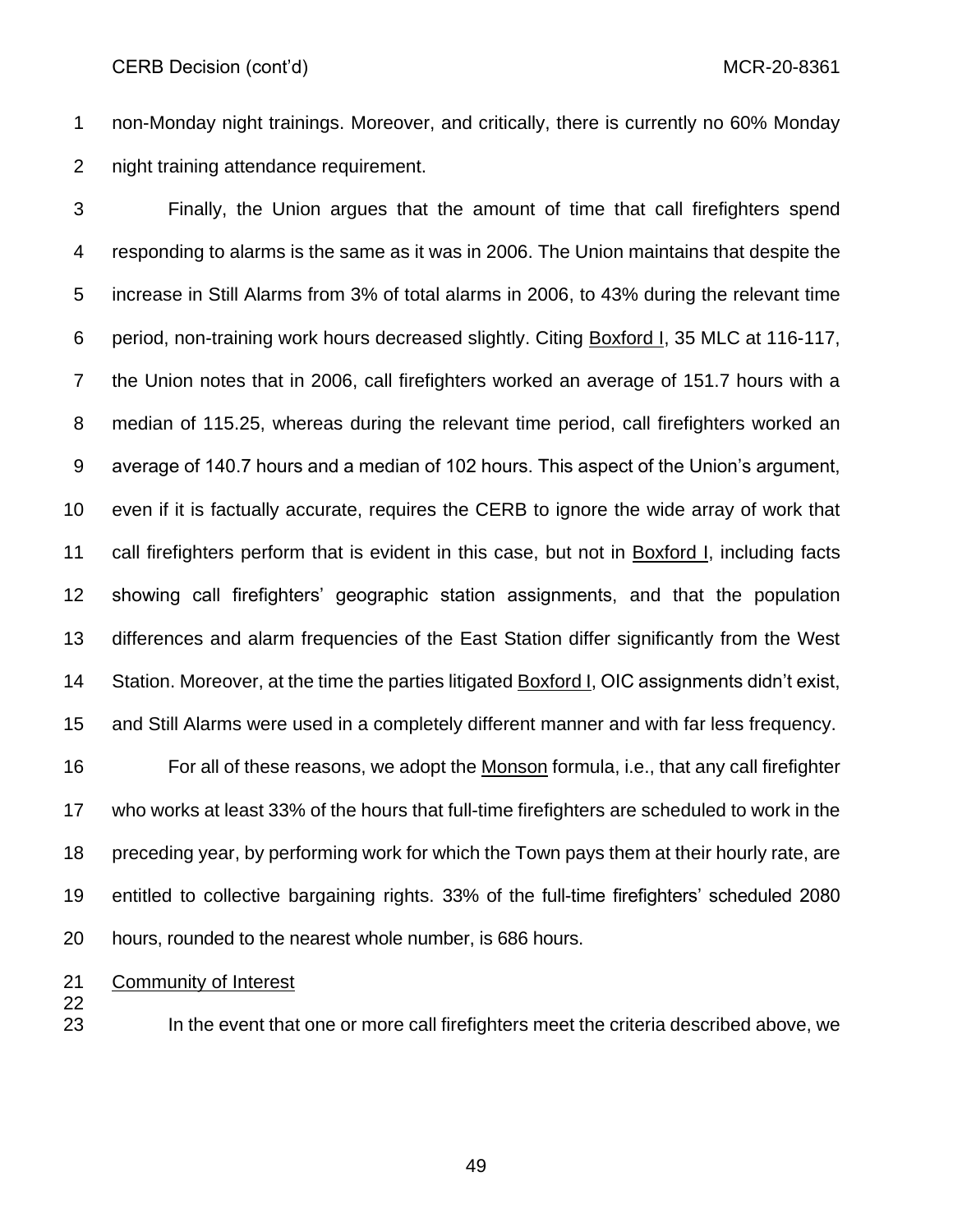next address whether they share a community of interest with the full-time employees.<sup>67</sup> To determine whether employees share a community of interest, the CERB considers factors like similarity of skills and functions, similarity of pay and working conditions, common supervision, work contact and similarity of training and experience. Town of Monson at 42 MLC at 86-87 (citing Waltham School Committee, 25 MLC 137, 139, CAS-3220 (March 1, 1999)). No single factor is outcome determinative. Id. Community of interest does not require an identity of interest, provided there is no inherent conflict among consolidated groups of employees. Town of Somerset, 25 MLC 98, 100, CAS-3145 (January 6, 1999). The CERB has consistently found a community of interest among employees who share a similarity of interests and working conditions based upon common supervision and a similar work environment. Springfield Water and Sewer Commission, 24 MLC 55, 59, MCR-4603 (January 15, 1998).

 The record reflects that the job duties of full-time and call firefighters are essentially the same when responding to fires and other emergencies as well as when they are providing station coverage or performing tasks for the Chief. The evidence also shows that the two groups of employees work together during on and off-shift hours, at the station and at fires. We also find it significant that full-time and call firefighters are eligible to hold the same ranks, and the rank of an individual at a fire supersedes the full-time or call designation. Call firefighters are eligible to hold stipend positions, and a call firefighter serves as the Department's EMS Director.

While there are differences in wages and training requirements, there is no

 The Town does not contest community of interest; the Union does so only if the CERB adopts the Town's initial eligibility requirements, which we do not. We nevertheless address this issue for the sake of completeness.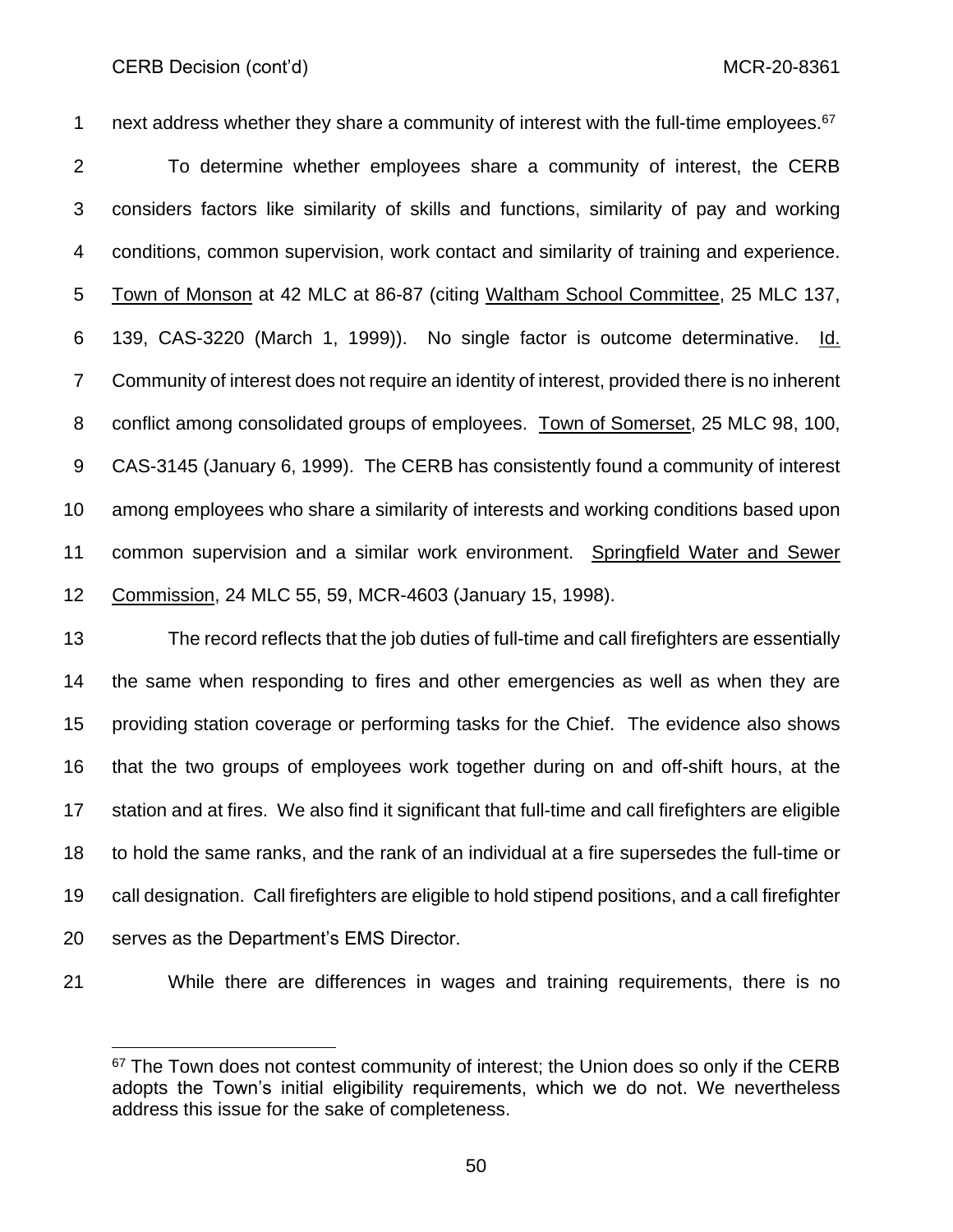| $\mathbf{1}$                                                   | evidence that these differences have been so significant as to cause conflict within the                                                                                                                                                                                                                                                                                                                                                                                                                                                          |
|----------------------------------------------------------------|---------------------------------------------------------------------------------------------------------------------------------------------------------------------------------------------------------------------------------------------------------------------------------------------------------------------------------------------------------------------------------------------------------------------------------------------------------------------------------------------------------------------------------------------------|
| $\overline{2}$                                                 | unit. Boxford I, 35 MLC at 120. We therefore conclude that those call firefighters who                                                                                                                                                                                                                                                                                                                                                                                                                                                            |
| 3                                                              | qualify as regular, part-time personnel pursuant to the Monson formula, share a                                                                                                                                                                                                                                                                                                                                                                                                                                                                   |
| 4                                                              | community of interest with their full-time counterparts.                                                                                                                                                                                                                                                                                                                                                                                                                                                                                          |
| 5<br>6                                                         | <b>Conclusion and Direction of Election</b>                                                                                                                                                                                                                                                                                                                                                                                                                                                                                                       |
| $\overline{7}$<br>8                                            | Based on the record and for the reasons stated above, we conclude that:                                                                                                                                                                                                                                                                                                                                                                                                                                                                           |
| 9<br>10                                                        | A question of representation has arisen concerning certain firefighters of the<br>1.<br>Town of Boxford.                                                                                                                                                                                                                                                                                                                                                                                                                                          |
| 11<br>12<br>13<br>14<br>15                                     | 2.<br>The unit appropriate for collective bargaining consists of all full-time and regular<br>part-time employees of the Boxford Fire Department, but excluding the Chief,<br>and all managerial, confidential and casual employees, and all other<br>employees of the Town of Boxford.                                                                                                                                                                                                                                                           |
| 16<br>17<br>18<br>19<br>20<br>21<br>22<br>23<br>24<br>25<br>26 | a. For purposes of this unit, the term "regular part-time employee"<br>is defined as: Any employee who has, in the fiscal year<br>preceding the date of this decision, worked at least 33%, i.e.,<br>686 of 2080 hours that full-time employees are regularly<br>scheduled to work, by performing work for which the Fire<br>Department pays them at their hourly rate.<br>b. In or about July 1 of each year, the parties will meet to review<br>information from the prior fiscal year to determine which<br>employees meet the above criteria. |
| 27<br>28<br>29                                                 | 3. Within fourteen (14) days of this Decision, the Town shall provide the<br>Department of Labor Relations and the Union with an election eligibility list,<br>containing the names and addresses of all eligible voters, as defined above.                                                                                                                                                                                                                                                                                                       |

**SO ORDERED.**

COMMONWEALTH OF MASSACHUSETTS COMMONWEALTH EMPLOYMENT RELATIONS BOARD<br>
Thereis F With F

\_\_\_\_\_\_\_\_\_\_\_\_\_\_\_\_\_\_\_\_\_\_\_\_\_\_\_\_\_\_\_\_\_\_\_\_ MARJORIE F. WITTNER, CHAIR

JOAN ACKERSTEIN, CERB MEMBER

\_\_\_\_\_\_\_\_\_\_\_\_\_\_\_\_\_\_\_\_\_\_\_\_\_\_\_\_\_\_\_\_\_\_\_\_